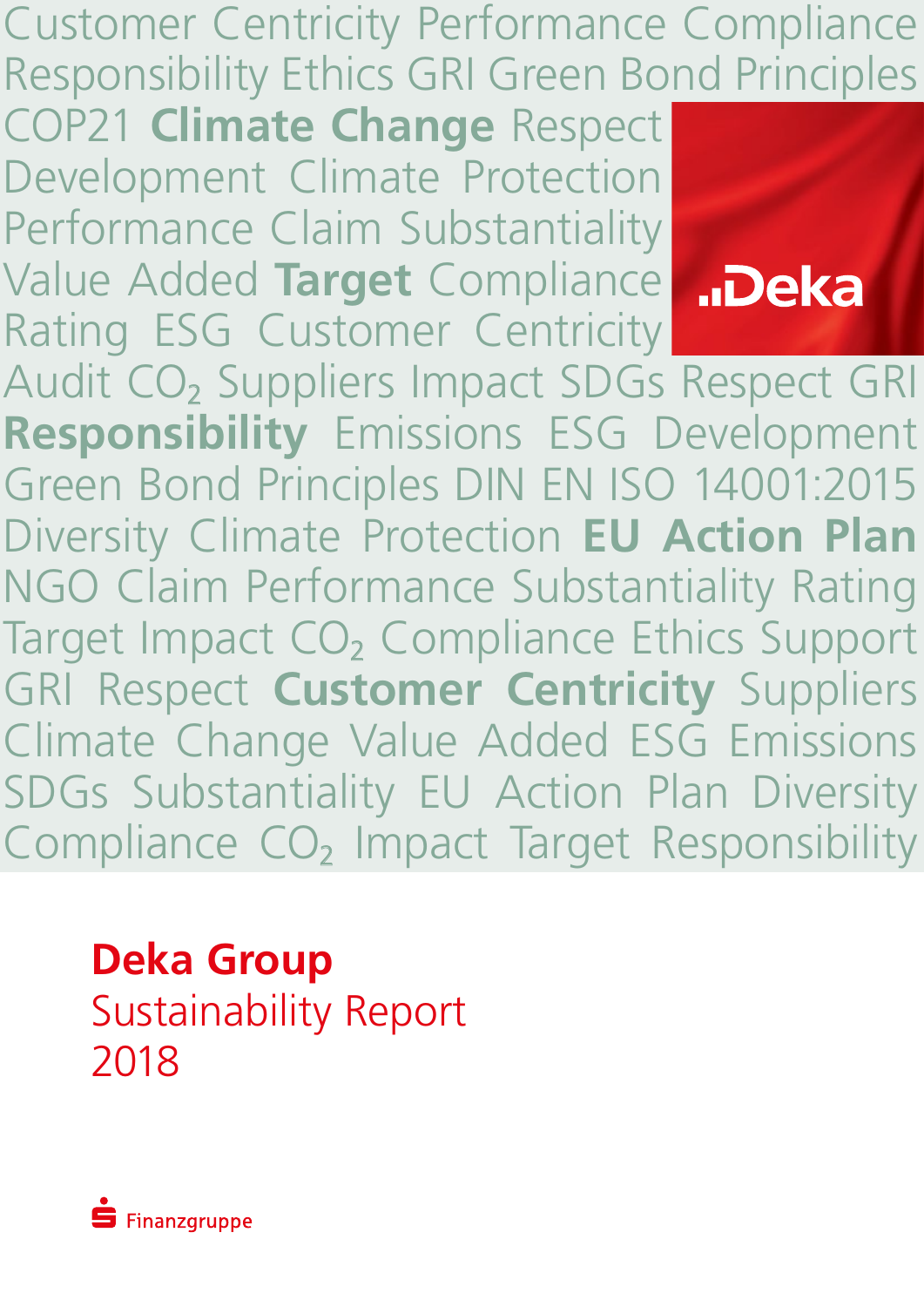# Deka Group – Key Figures 2018

| <b>BUSINESS DEVELOPMENT INDICATORS</b>                           |                | 31 Dec 2017 | 31 Dec 2018        |
|------------------------------------------------------------------|----------------|-------------|--------------------|
| Total assets                                                     | $\n  Im\n$     | 93,775      | 100,444            |
| Total customer assets                                            | $\n  Im\n$     | 282,888     | 275,878            |
| thereof retail customers                                         | €m             | 138,951     | 137,169            |
| thereof institutional customers                                  | €m             | 143,937     | 138,709            |
| Number of securities accounts                                    | (thousand)     | 4,492       | 4,654              |
|                                                                  |                | 2017        | 2018               |
| Net sales <sup>1</sup>                                           | $\n  Im\n$     | 25,671      | 11,773             |
| thereof retail customers                                         | $\n  Im\n$     | 12,309      | 11,296             |
| thereof institutional customers                                  | $\n  Im\n$     | 13,362      | 477                |
| <b>SUSTAINABILITY RATING 2</b>                                   |                |             |                    |
| Sustainalytics                                                   | points         | 83          | 83                 |
| <b>MSCI ESG</b>                                                  |                | AA          | AA                 |
| ISS-oekom                                                        |                | Prime C+    | Prime C+           |
| imug                                                             |                | Positive    | Positive           |
| SUSTAINABLE PRODUCTS                                             |                |             |                    |
| Volume of sustainable retail funds                               | €bn            | 2.7         | 3.1                |
| Managed capital in sustainable products (securities)             | €bn            | 10.9        | 10.9               |
| Share of certified buildings in property funds <sup>3</sup>      | $\frac{0}{0}$  | 68          | 69                 |
| Sustainable investment volume of Depot A proprietary investments | €bn            | 17.1        | 15.6               |
| SUSTAINABLE HR MANAGEMENT                                        |                |             |                    |
| Number of employees                                              | group-wide     | 4,492       | 4,564 <sup>4</sup> |
|                                                                  | Germany        | 4,094       | 4,160              |
| Proportion of women in Germany                                   | %              | 39.2        | 39.3               |
| Proportion of women in leadership positions in Germany           | %              | 19.7        | 20.8               |
| Part-time ratio in Germany                                       | %              | 17.5        | 18.5               |
| Turnover rate in Germany                                         | $\%$           | 3.1         | 4.2                |
| Financial cost of further training in Germany                    | €/employee     | 900         | 949                |
| SUSTAINABLE BANKING <sup>5</sup>                                 |                |             |                    |
| Power consumption                                                | kWh            | 11,457,159  | 11,687,971         |
| Energy consumption                                               | kWh            | 18,791,438  | 18,135,788         |
| Paper consumption <sup>6</sup>                                   | t              | 788         | 754                |
| Drinking water consumption                                       | m <sup>3</sup> | 39,128      | 48,019             |
| Volume of waste generated                                        | t              | 241         | 235                |
| Business trips (group-wide, without S Broker)                    | km             | 23,521,951  | 23,115,859         |
| Direct greenhouse gas emissions (scope 1)                        | kg             | 1,844,898   | 1,770,629          |
| Indirect greenhouse gas emissions (scope 2)                      | kg             | 4,844,680   | 5,357,316          |
| Other indirect greenhouse gas emissions (scope 3)                | kg             | 3,898,611   | 3,641,129          |
| Greenhouse gas <sup>7</sup> emissions (total)                    | kg             | 10,588,189  | 10,769,074         |
| CORPORATE CITIZENSHIP                                            |                |             |                    |

Expenditure for foundations, donations and sponsoring €m 1.53 1.73

**1** From 01.01. to 31.12.

2 Last updated: Sustainalytics: 12.10.2017; MSCI: 24.05.2018; ISS-oekom:<br>23.05.2018; imug: 04.04.2018 (Sustainability Rating positive (B), Mortgage<br>Covered Bonds positive (BBB), Public Sector Covered Bonds positive (BB)); see also section "Sustainable corporate governance".

**3** See section "Sustainable products".

**4** The 152 employees of S Broker are not included and are listed separately in section "Sustainable HR management".

**5** Figures refer to the three buildings in Frankfurt am Main (excluding business trips and paper consumption).

- **6** Comprises: letter paper, pre-printed paper, envelopes, forms, copy paper (general office paper), promotional printed materials/publications.
- **7** The GHG Protocol covers five other climate-relevant gases in addition to  $CO_2$ : methane, nitrous oxide, sulphur hexafluoride and two groups of fluorocarbons  $(CO_2e)$ .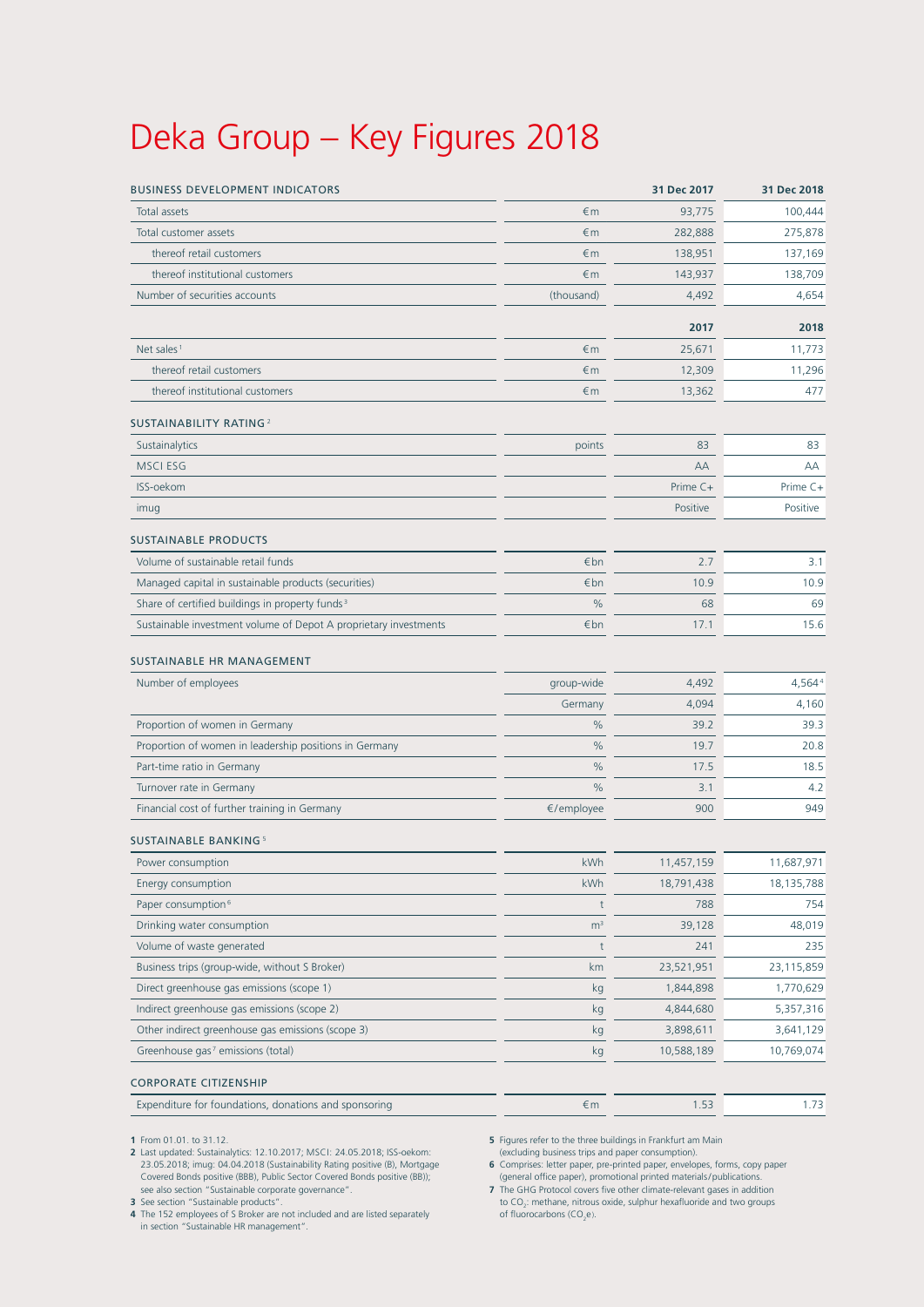## **Contents**

| 1 <sub>1</sub>                                                    | Preface                                                                                                                                                                                                                                                                                                                                           | 2                                                                  |
|-------------------------------------------------------------------|---------------------------------------------------------------------------------------------------------------------------------------------------------------------------------------------------------------------------------------------------------------------------------------------------------------------------------------------------|--------------------------------------------------------------------|
|                                                                   | In focus: Highlights of the year 2018                                                                                                                                                                                                                                                                                                             | 4                                                                  |
| 2.<br>2.1<br>2.2<br>2.3<br>2.4<br>2.5<br>2.6<br>2.7<br>2.8<br>2.9 | Sustainable corporate governance<br><b>Business model</b><br>Strategic and organisational anchoring of sustainability<br>Stakeholder dialogue and materiality analysis<br>Sustainability communication<br>Regulations and standards<br>Compliance<br>Customer satisfaction and complaint management<br>Ideas management<br>Sustainability ratings | 6<br>6<br>6<br>$\,8\,$<br>$\mathsf 9$<br>9<br>10<br>12<br>13<br>14 |
|                                                                   | In focus: The EU action plan on financing sustainable growth                                                                                                                                                                                                                                                                                      | 15                                                                 |
| 3.<br>3.1<br>3.2                                                  | Sustainable products<br>Sustainability in investment<br>Sustainability in lending                                                                                                                                                                                                                                                                 | 17<br>17<br>23                                                     |
|                                                                   | In focus: Transparency of company-specific greenhouse gas emission data                                                                                                                                                                                                                                                                           | 26                                                                 |
| 4.<br>4.1<br>4.2<br>4.3<br>4.4<br>4.5<br>4.6                      | Sustainable HR management<br>HR strategy<br>HR management<br>Training and further professional development<br>Equality<br>Workplace safety and health management<br>Remuneration                                                                                                                                                                  | 27<br>27<br>27<br>29<br>30<br>34<br>36                             |
| 5.<br>5.1<br>5.2<br>5.3<br>5.4                                    | Sustainable banking<br>Environmental management system<br>Procurement<br>Climate protection<br>Waste and consumption of resources                                                                                                                                                                                                                 | 38<br>38<br>38<br>39<br>39                                         |
| 6.1<br>6.2<br>6.3<br>6.4<br>6.5<br>6.6                            | 6. Corporate citizenship<br>Social engagement<br>Education and science<br>Art and culture<br>Sport<br>Historical archive and Dekarium<br>Donations                                                                                                                                                                                                | 41<br>41<br>41<br>42<br>43<br>43<br>44                             |
|                                                                   | About the report                                                                                                                                                                                                                                                                                                                                  | 46                                                                 |
|                                                                   | Certificate about an independent environmental verification                                                                                                                                                                                                                                                                                       | 48                                                                 |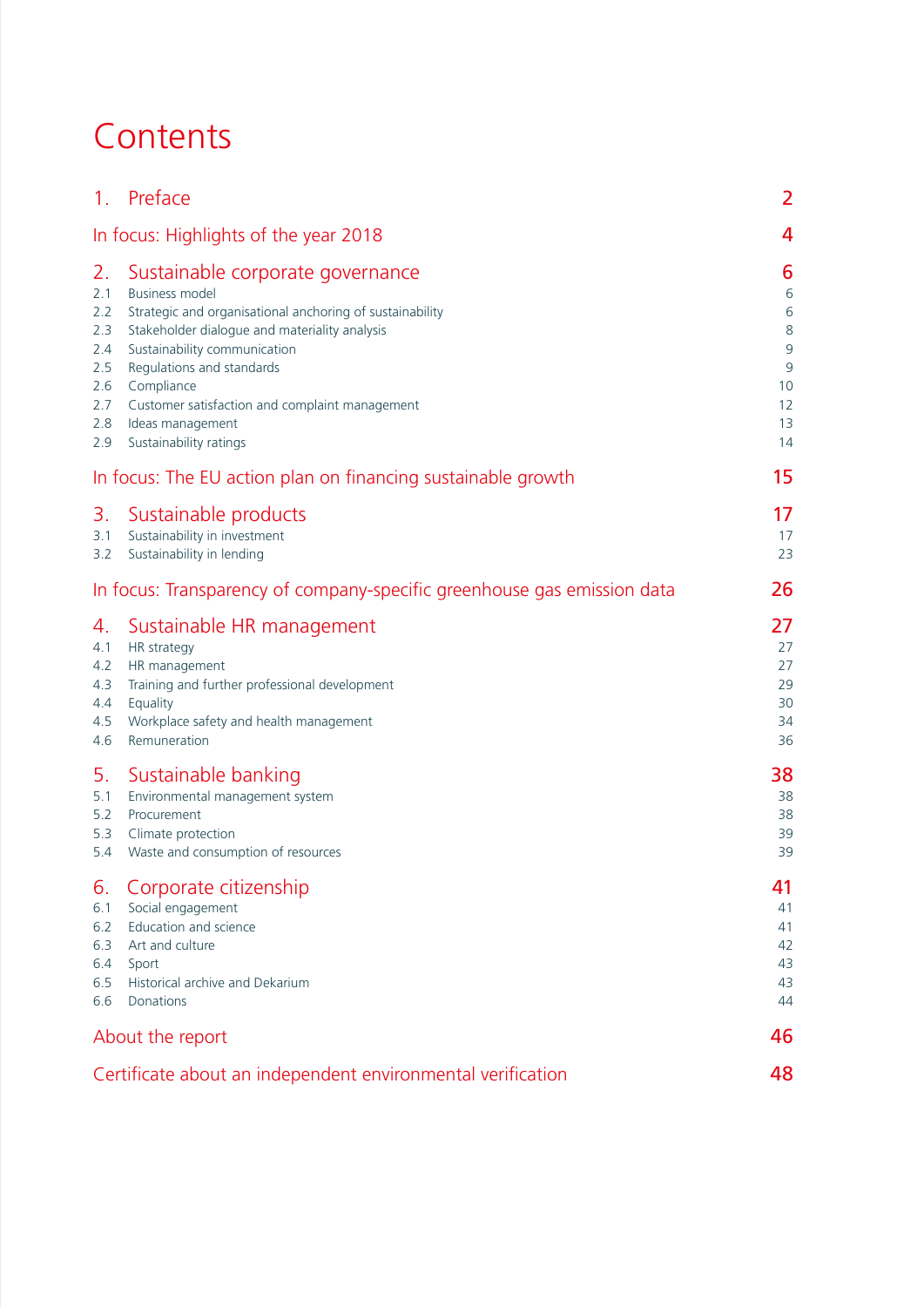## 1. Preface

**Ladies and Gentlemen,** "There is no future without a past" – this particularly applies to DekaBank as well, which celebrated its 100th birthday on 1<sup>st</sup> February 2018. In this century, which was characterised by numerous, partly dramatic political, social and economic upheavals, the savings banks concept and the resulting focus on "people, economy and responsibility" was a constant of our actions. For four generations, our employees are working towards supporting and accompanying our clients – private and institutional investors as well as companies – in achieving their goals.

The distinct orientation towards the needs of our customers as well as the requirements of our social environment is the focus of our responsibility. It is also expressed in a solid anchoring of social and ecological criteria that are based on responsible corporate governance within the framework of our business strategy.

The future also needs structuring. Therefore, even in the anniversary year, we are facing the challenges that lie ahead of us and our customers. The hot summer in Germany has once again made us aware of the need to take decisive steps for climate protection and to particularly reduce the greenhouse gas emissions substantially for this. The report of the Intergovernmental Panel on Climate Change (IPCC) published in autumn reassures: the scientists believe that it is still possible to limit the rise in global average temperature to 1.5° Celsius as compared to pre-industrial levels.

They however make one thing clear: to achieve this goal, immediate and comprehensive steps for decarbonisation of the economy and society are required. And: whether the temperature rise can be limited to 1.5° Celsius or reaches 2° Celsius as determined as the upper limit in the Paris Agreement, makes a significant difference, for instance, for the rising sea levels and the consequences for the biodiversity.

A comparison with the recent German history shows as to how big this task is. We required the creative power and creativity of an entire generation as well as extensive financial resources to level the living conditions in West and East Germany to a large extent. We now also have around one generation's time for decarbonisation of the economy and society – but on a global scale.

Against this background, it is right and important that the EU Commission, with its action plan "Financing Sustainable Growth" published in March 2018, wants to develop the framework conditions further such that the financial economy can participate in climate protection more than ever before. Only in this way, around 290 billion euros can be raised annually; according to current calculations of the EU Commission, this amount must be invested solely for achieving the European climate and energy goals. It is gratifying to note that the EU Commission has extensively taken up the recommendations of the independent High Level Expert Group on Sustainable Finance (HLEG). During the implementation of the action plan and its numerous measures, it is important from Deka Group's point of view to have in mind as to what is feasible.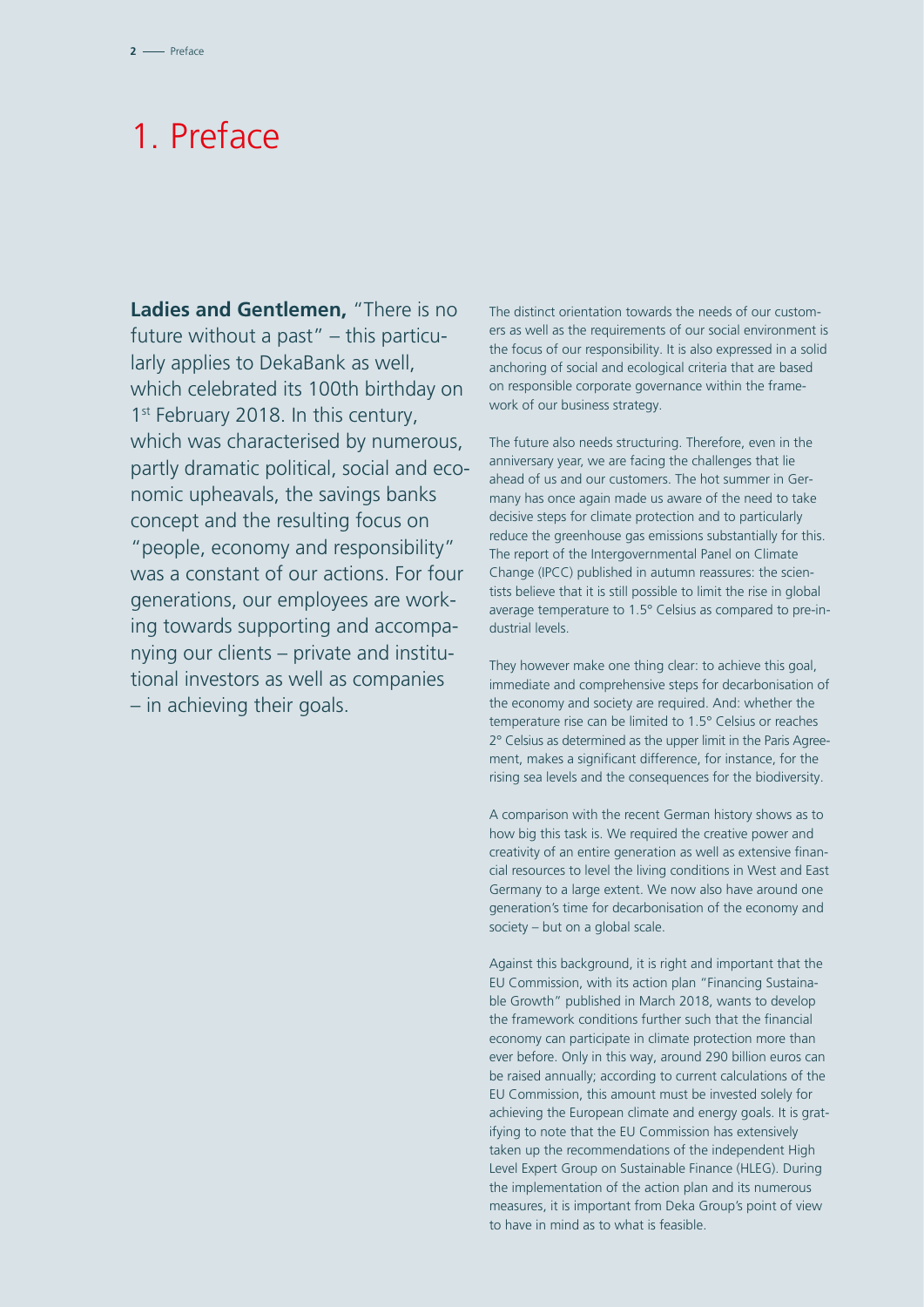We also focus on the future internally. With the DekaPro programme, we want to aim our products and services at our customers more strongly than ever under the keyword "customer centricity". The process is based on the motto "the right products in the right quality to the right customer". The overall quality of a product more frequently also includes its sustainable quality. The proportion of investors, who also keep an eye on the sustainability of investment products in addition to their return, security and availability when making investment decisions, is increasing very dynamically both among private as well as institutional investors. We want to further develop our position in this growth market, which is already good, and noticeably increase our market share especially in case of institutional investors such as pension funds and foundations in the coming years.

Sustainability criteria have a growing importance even in the financing sector. For several years now, the Deka Group already qualifies certain transactions even for avoiding reputation risks as undesirable or as being afflicted with increased risk. In the year under review, we have significantly expanded this negative list and supplemented it with a positive list. It defines investment fields, in which we want to be active more strongly in the future than ever. These include, for example, financing for the expansion of renewable energies and the related infrastructure as well as for the modernisation of production facilities, through which  $CO_2$  emissions can be reduced significantly.

In addition, we shall strongly support the development and expansion of structures similar to savings banks in countries outside the OECD. Based on the experiences of the savings banks in Germany of more than 200 years and our own 100-year history, we are firmly convinced that a powerful financial sector, built on the pillars of the savings banks system, can make a significant contribution to sustainable social and economic development in these countries.

Today, the motto of "the right product in the right quality to the right customer" is backed by "the right employee at the right place" more than ever. We have therefore further intensified our efforts to attract and retain qualified and motivated employees even in the year under review. Like before, a focal point is the reconciliation of work and family. We are pleased that Deka-Bank was distinguished for its family-conscious HR policy already for the fifth time in the year under review.

In addition to the topics of human rights, climate protection and fight against corruption, the ten principles of the UN Global Compact include good working conditions and observance of fundamental labour rights; we have already professed these principles in 2011. This report provides information about how we are progressing in the implementation of these principles.

With this report, we are also fulfilling our obligation under the CSR Guideline Implementation Act (CSR-RUG). Since 2017, the legally stipulated audit of the contents of the Sustainability Report takes place particularly through the exercise of the right to commission an external audit (§ 111 para. 2 sentence 4 AktG [Companies Act]). The auditor has issued the audit certificate that is necessary for this, so that the corresponding statutory requirements of the CSR-RUG, the relevant sections of the German Commercial Code (§§289b to 289e HGB) as well as the current guidelines of the recognised Global Reporting Initiative (GRI standards) are fulfilled. The GRI-Content-Index can be found on our website www.deka.de.

According to Victor Hugo, the future has many names: for the weak, it is the unattainable; for the fearful, it is the unknown; for the brave, it is the opportunity. This Sustainability Report shows you as to how the Deka Group tackles the challenges of the future – for the benefit of the people, the economy and the society.

With best regards

Michael Rüdiger Chairman of the Board of Management

Figur Georg Stocke

Dr. Georg Stocker Deputy Chairman of the Board of Management

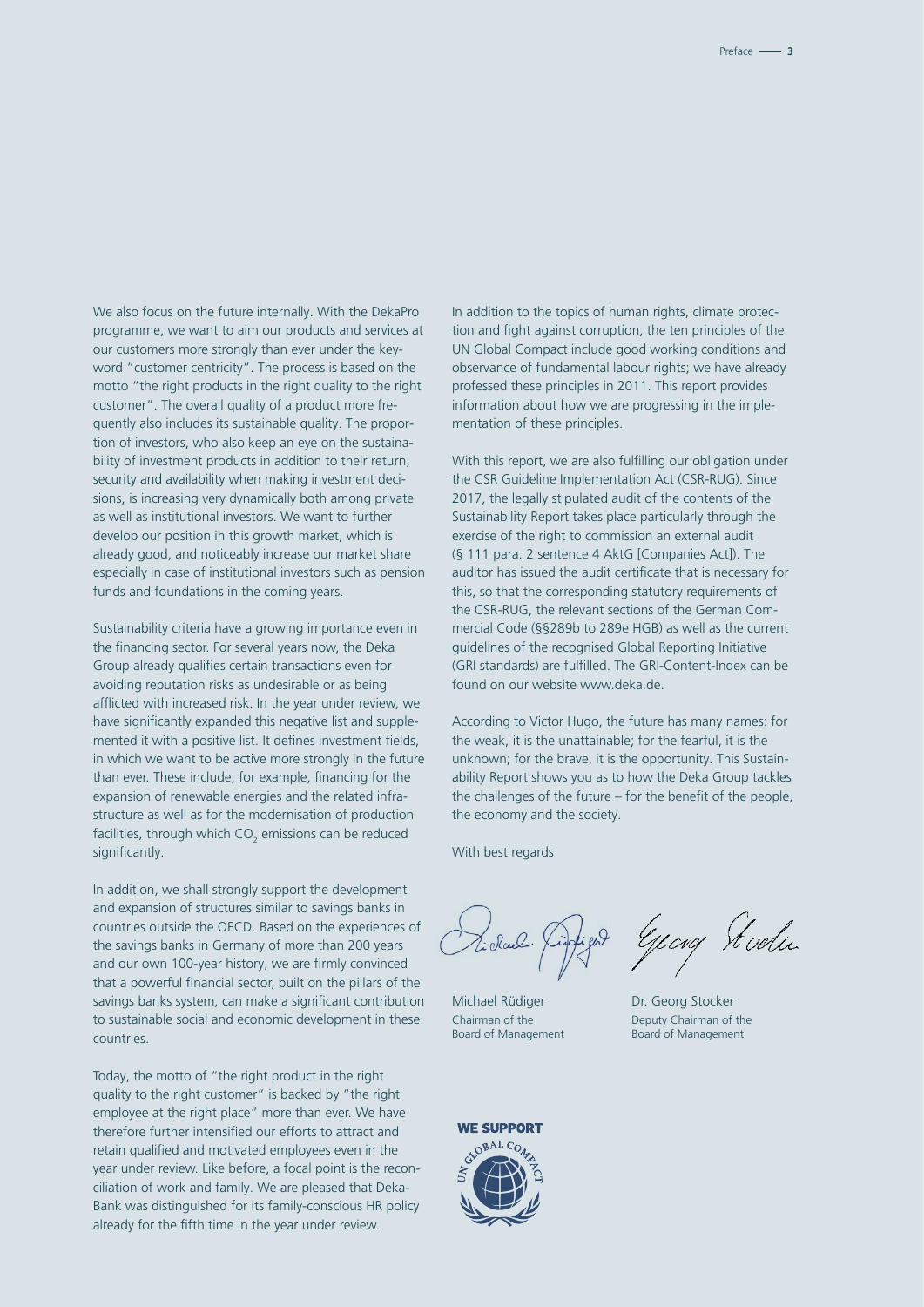## **IN FOCUS**

# Highlights of the year 2018

## **SUSTAINABLE CORPORATE GOVERNANCE**

| • Successful completion of the "D18" strategic programme to transform the<br>Deka Group into the Wertpapierhaus for the savings banks and the adoption<br>of the "DekaPro" programme running from 2019 onwards for an even<br>stronger focus on Deka Group's range of services offered to its customers | PAGE 6  |
|---------------------------------------------------------------------------------------------------------------------------------------------------------------------------------------------------------------------------------------------------------------------------------------------------------|---------|
| • Improvement of the sustainability ratings assigned by the sustainability<br>rating agencies that are above-average in comparison with the sector                                                                                                                                                      | PAGE 14 |
| • Survey on the perception and assessment of Deka Group's sustainability<br>performance shows high interest in sustainable investments and demon-<br>strates the close connection of sustainable investors with the Deka Group                                                                          | PAGE 8  |
| • Update of the analysis on the importance of individual sustainability topics<br>from the point of view of the customer (materiality analysis)                                                                                                                                                         | PAGE 8  |

## **SUSTAINABLE PRODUCTS**

| • Approval of a positive list with investment fields for the lending business,<br>in which DekaBank intends to become more involved in the future and<br>significant expansion of the negative list for unwanted transactions | PAGE 24 |
|-------------------------------------------------------------------------------------------------------------------------------------------------------------------------------------------------------------------------------|---------|
| • Implementation of the Deka Research Hub, through which the savings<br>banks have access to information on the sustainability performance and<br>ratings of numerous securities issuers                                      | PAGE 17 |
| • Launch of bevestor, the Deka Group's Robo-Advisor solution, that enables<br>investments in the fields of climate change and sustainability                                                                                  | PAGE 18 |
| • Execution of pilot projects for improved control of the building services<br>management system in the existing buildings of the Deka real estate funds,<br>through which energy savings of 20 to 25 percent can be achieved | PAGE 22 |
| • Financing of a study by the University of Hamburg for the first scientific<br>investigation about the consistency of company-specific data on greenhouse<br>gas emissions                                                   | PAGE 26 |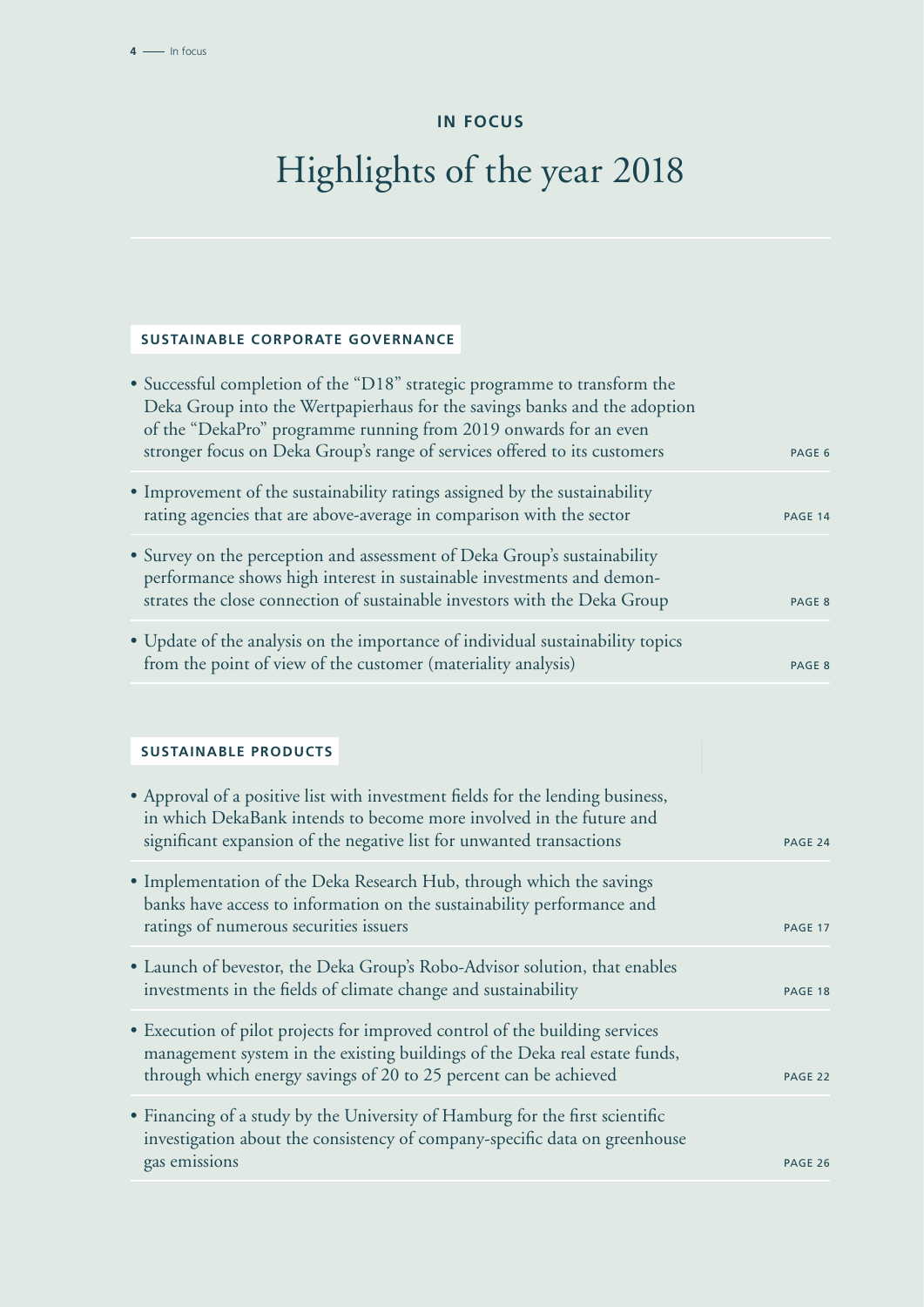## **SUSTAINABLE HR MANAGEMENT**

| • Start of an internal initiative in the fields of digitisation, agility and Work 4.0                                                                                                       | PAGE 27 |
|---------------------------------------------------------------------------------------------------------------------------------------------------------------------------------------------|---------|
| • Introduction of the new learning system "DekaLearning" as a third "Success-<br>Factors" module in addition to the introduction of the employee call and the<br>remuneration notifications | PAGE 29 |
| • DekaBank's fifth award for its family-conscious HR policy within the frame-<br>work of the "audit berufundfamilie" [work and family audit] certification<br>procedure                     | PAGE 32 |

## **SUSTAINABLE BANKING**

| • Successful implementation of the new requirements from the ISO 14001<br>reform for Deka Group's environmental management system                        | PAGE 38 |
|----------------------------------------------------------------------------------------------------------------------------------------------------------|---------|
| • Introduction of a bicycle leasing model, based on which employees can lease<br>bicycles similar to company car leasing                                 | PAGE 39 |
| • Decision about the transition from disposable to reusable cups in the can-<br>teens, through which about 450,000 disposable cups can be saved per year | PAGE 39 |

## **CORPORATE CITIZENSHIP**

| • Set-up of the "Dekarium" exhibition in the former customer vault of Trianon<br>with exhibits on the 100-year history of the Deka Group, which recorded<br>around 2,500 visitors in the year under review                 | PAGE 43 |
|----------------------------------------------------------------------------------------------------------------------------------------------------------------------------------------------------------------------------|---------|
| • Exhibition "Social facades: A dialogue of the collections of the<br>Museum for Modern Art (MMK) and DekaBank"                                                                                                            | PAGE 42 |
| • Awarding of the International Highrise Award (IHA) to architect Benjamín<br>Romano for the high-rise Torre Reforma in Mexico City, in cooperation with<br>the city of Frankfurt and the German Architecture Museum (DAM) | PAGE 42 |
| • Start of a multi-year cooperation with the Federal Youth Orchestra, which<br>mainly includes the support of members of the orchestra and the purchase<br>of musical instruments                                          | PAGE 43 |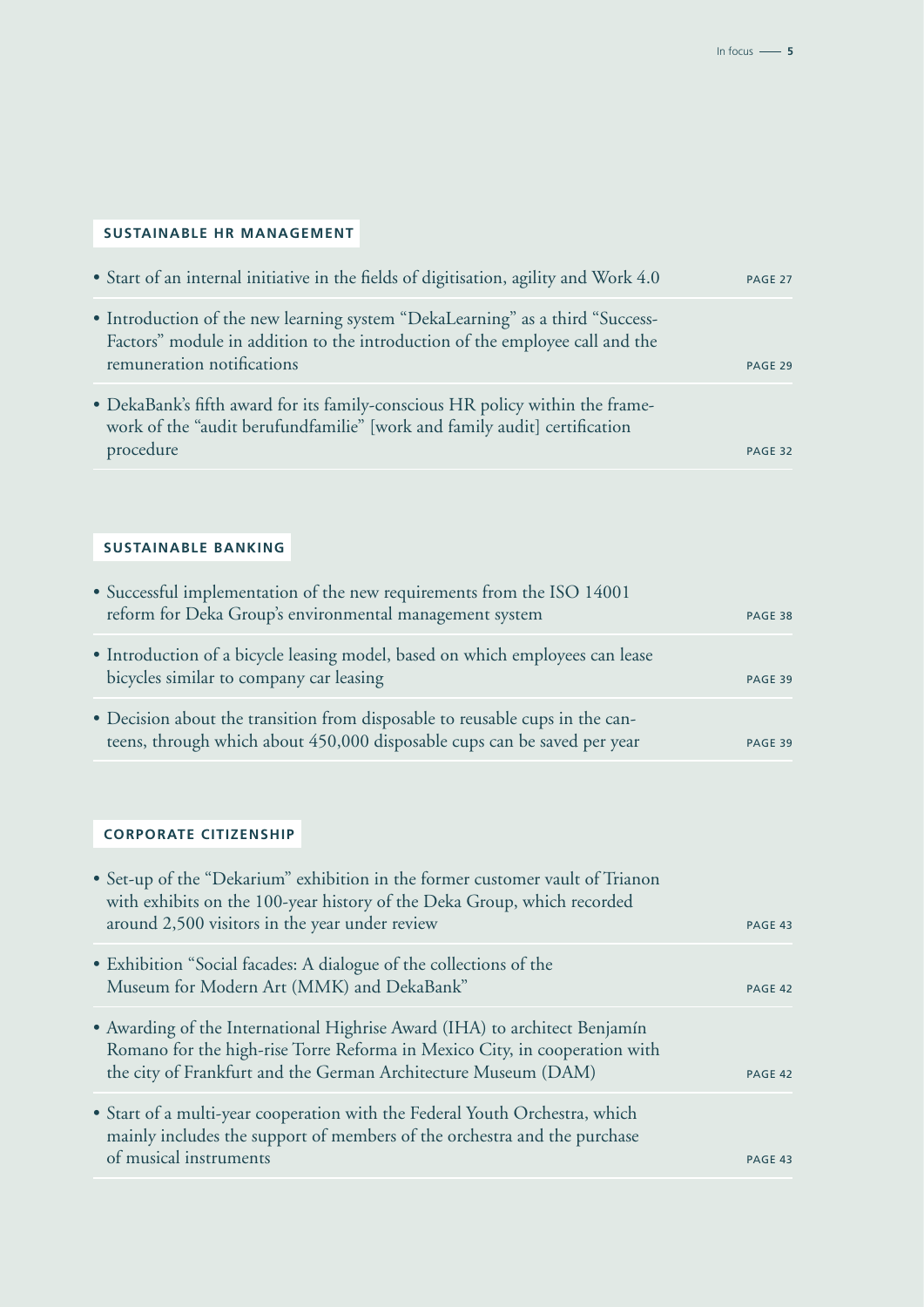## 2. Sustainable corporate governance

Savings banks already attach central importance to the basic idea of sustainability since their foundation over 200 years ago. Orientation towards the common good, subsidiarity, communal public service, public order and public ownership are the cornerstones of the savings banks and their affiliates. DekaBank as the Wertpapierhaus of the savings banks not only anticipates this course, while itself looking back at a 100-year successful history in the year under review, but also feels particularly committed to sustainability. Generation of added value for owners, customers and employees is at the heart of Deka Group's business activities. In the implementation, the business strategy that includes specifications for the sustainable corporate governance forms the operational framework.

## 2.1

### **Business model**

DekaBank Deutsche Girozentrale (hereinafter referred to as DekaBank) is a federal institution governed by public law. DekaBank forms the Deka Group together with its domestic and foreign subsidiaries. DekaBank is fully owned by the German savings banks. 50 percent of the shares that were indirectly held by the Landesbanken [state banks] up to 2011 are held by Deka Erwerbsgesellschaft mbH & Co. KG. The savings banks have therein bundled their shares through the regional savings banks and giro associations borne by them. The other half of the shares is held by the German Savings Banks Association (DSGV ö. K.).

The Deka Group is the Wertpapierhaus of the savings banks. Through the activities in asset management and in the banking business, it is a service provider for the investment, administration and management of assets and supports the savings banks and their customers along the entire securities-related investment and advisory process. In addition, it offers the savings banks as well as institutional customers outside the Sparkassen-Finanzgruppe a comprehensive consulting and solution spectrum for the investment, the liquidity and risk management as well as refinancing.

The business model of the Deka Group is characterised by the interaction of asset management and banking business. As asset management products, the Deka Group provides securities, real estate and loan funds as well as certificates, including the corresponding services of asset management for private and institutional investors. Thereby, the special funds are supported in the asset management and institutional customers are supported in their asset management as well as their capital, liquidity and risk management. In this context, the Deka Group acts as a financier, issuer, structurer, trustee, asset servicing provider and custodian bank.

The Deka Group has arranged its activities in five business divisions: Asset Management Securities, Asset Manage-

ment Real Estate, Asset Management Services, Capital Markets and Financing. The sales units are thereby the first points of contact in the market and combine the various product and service offers for the different customer groups. COMPARE FIGURE 1

### 2.2 **Strategic and organisational anchoring of sustainability Strategic anchoring**

Since fiscal year 2015, the Deka Group renounces a separate sustainability strategy and has integrated the corresponding specifications into its business strategy. Sustainability has thus become a core part of the Deka Group's focus of the business policy, which is also transparent vis-àvis the Board of Management and the Supervisory Board. In the implementation of this decision, sustainability projects were integrated into the D18 transformation programme at the end of 2015. The objective of this program was the further development into the Wertpapierhaus of savings banks up to the anniversary year 2018.

Within the framework of the programme, progress could be made in all five areas of sustainability management. These include, among other things, the integration of climate goals into the business strategy and the integration of sustainability aspects into the investment process for securities, as well as the constant increase in the proportion of properties distinguished with sustainability certificates.

After successful completion of the transformation programme, the Board of Management launched the "Deka-Pro" programme in the year under review. Under the keyword "customer centricity", this programme aims to focus the range of services even more strongly on Deka Group's customers. This should, among other things, strengthen Deka Group's market position with target groups such as foundations and pension funds, for whom sustainability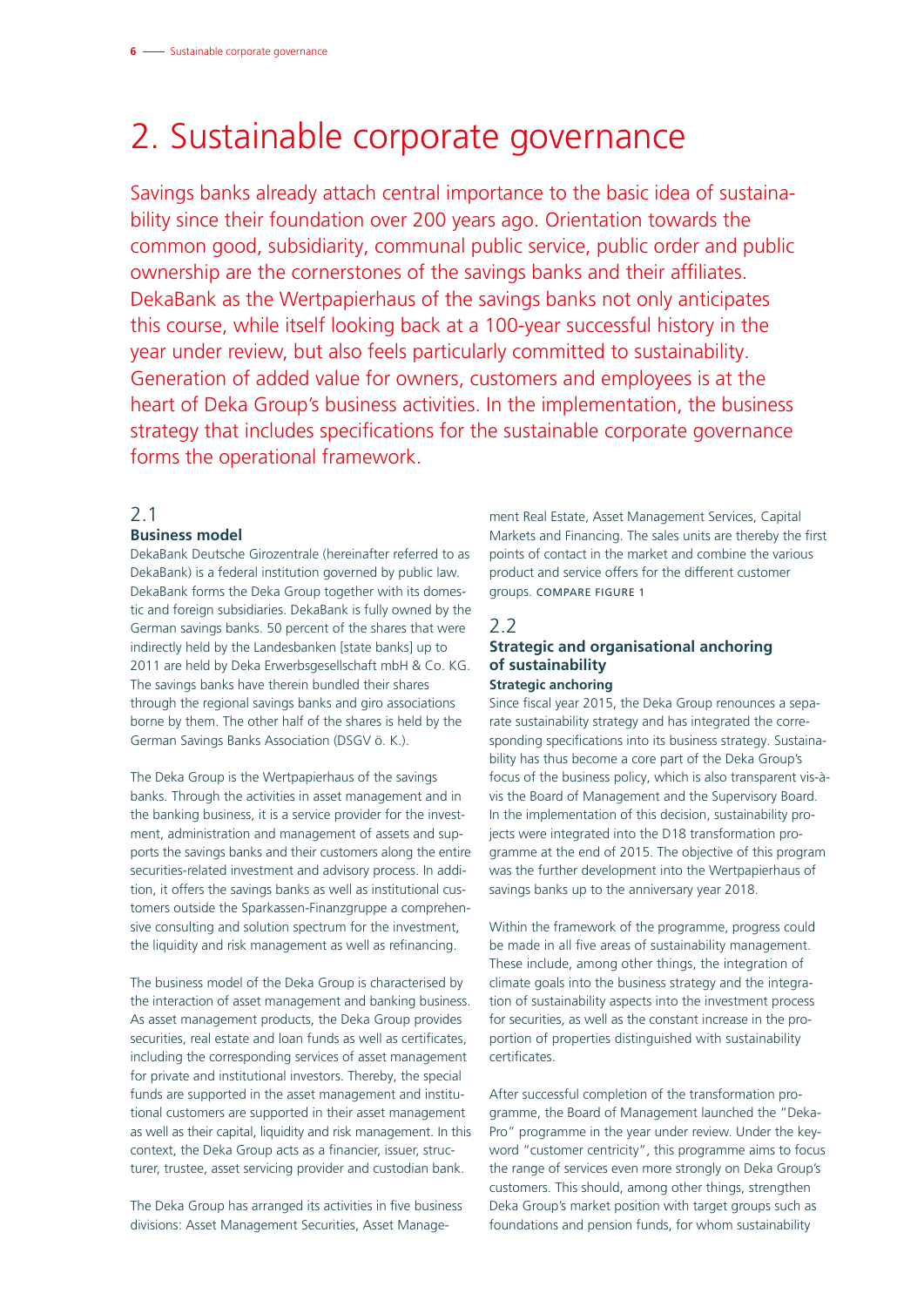#### WERTPAPIERHAUS (FIGURE 1)

Clear strategic orientation – leading solution provider for asset investment, management and administration



SUSTAINABILITY (FIGURE 2) Managed across units

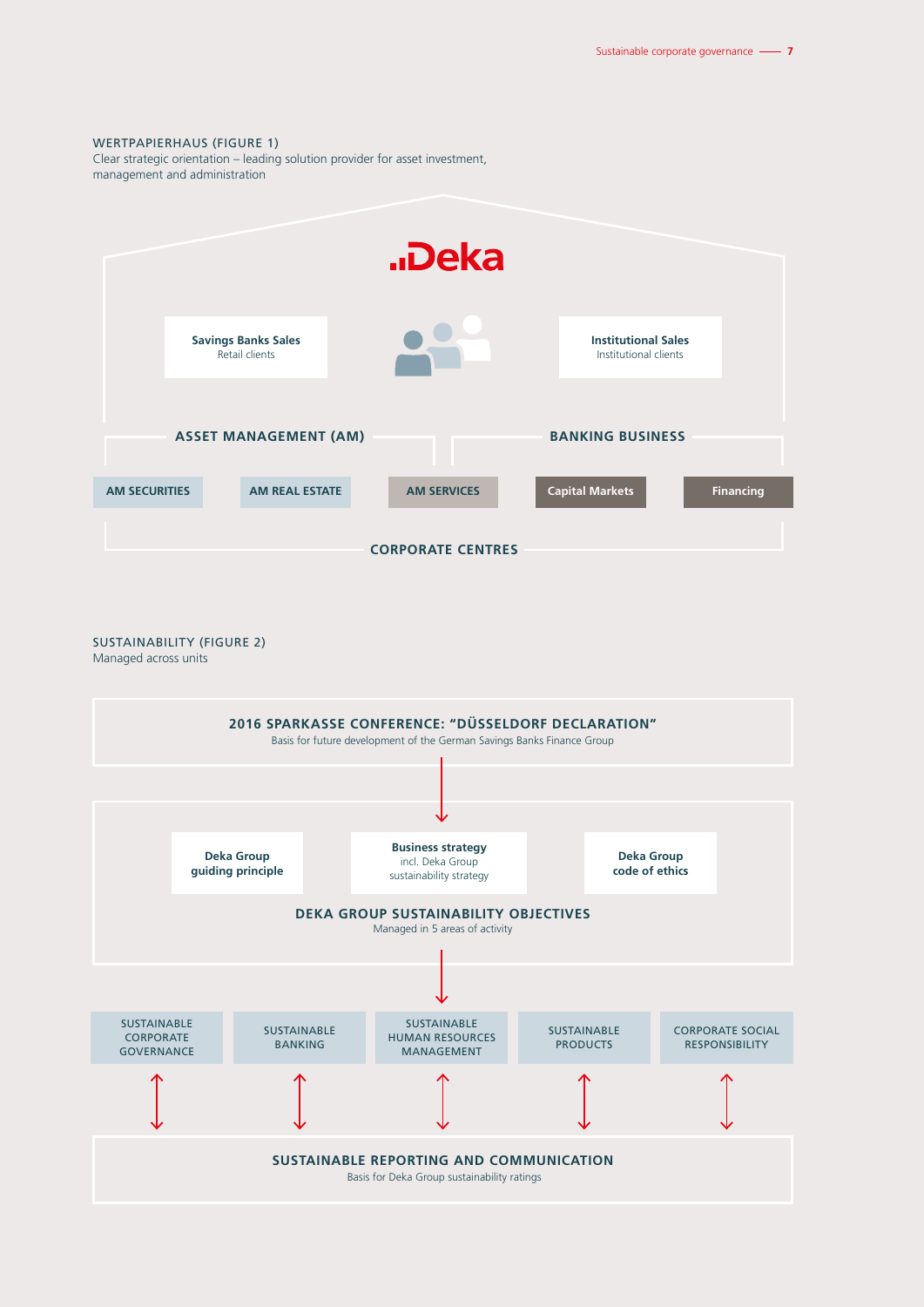criteria are particularly important even when it comes to their capital investment.

In this context, the action plan "Financing Sustainable Growth" of the EU Commission creates important impulses for the further anchoring of sustainability aspects in the financial market and the design of the services. The Deka Group therefore accompanies the corresponding discussion processes at European and national level proactively. COMPARE IN FOCUS: "The EU action plan on financing sustainable growth"

#### **Organisational anchoring**

The Department of Sustainability Management is part of the central division of Corporate Office & Communications in the department of the Chairperson of the Board of Management and coordinates all relevant activities in the Deka Group on behalf of the Board of Management. It is the point of contact for all organisational units and undertakes this function even vis-à-vis all external stakeholders – in particular, companies and institutions in the Sparkassen-Finanzgruppe, sustainability rating agencies and non-governmental organisations. COMPARE FIGURE 2

## 2.3

#### **Stakeholder dialogue and materiality analysis**

The Deka Group's most important stakeholders include customers and employees, shareholders and supervisory authorities, suppliers and cooperation partners as well as representatives from politics, media and civil society, for example, from non-governmental organisations. The Deka Group uses very different methods to engage in dialogue with their various stakeholders. These range from participation in conferences through the participation in initiatives and associations up to bilateral talks. The dialogue with the various stakeholders allows the Deka Group to understand the impacts of its business activities and to identify the issues and concerns of the various stakeholders. At the same time, it offers the possibility to explain one's own position and thus also to create trust and acceptance for the activities of the Deka Group.

For individual internal and external stakeholder groups, which are of particular importance for the success of the business, the Deka Group also conducts regular surveys to systematically record their issues and concerns and thus to consider them. In the year under review, surveys of customers and employees in this context were commissioned or carried out in-house. The estimates of the customers were of major importance particularly in relation to the objectives of the "DekaPro" programme.

Within the scope of the reporting in accordance with the internationally recognised standard of the Global Reporting Initiative (GRI), DekaBank has already commissioned independent surveys of current and potential customers in the

past three years for the Deka Group partly in cooperation with various savings banks associations. The surveys were carried out, in each case, by the independent imug Beratungsgesellschaft für sozial-ökologische Innovationen. Objective of the surveys was to learn more about the importance attached by the surveyed persons to the different fields of action of sustainable corporate governance and how they assess the status of the sustainability performance of the Deka Group in the respective field of action. Even in the year under review, imug was commissioned with the implementation of a corresponding materiality analysis based on a survey.1

#### IMUG NOTES:

*"This study has been carried out as a materiality study for the Deka Group. This is to meet the new GRI standard, which prescribes the obligatory development of the new standards under the involvement of stakeholders. At the same time, the requirements of the CSR Guideline Implementation Act are implemented."*

imug Beratungsgesellschaft interviewed a total of 1,000 representatively selected private customers of the savings banks in the year under review, 500 of which were also customers of the Deka Group. The online survey was conducted in October 2018. The object of the study was the perception and assessment of the sustainability performance of the Deka Group or the savings banks as well as an evaluation and prioritisation of the importance of sustainability topics by the respondents.

For this report, the assessments of the customers were of particular interest. In view of the importance of sustainability topics, the following issues were mentioned by them most commonly:

| THE MOST IMPORTANT<br><b>SUSTAINABILITY ASPECTS</b>               | Chapter       | Page   |
|-------------------------------------------------------------------|---------------|--------|
| Fair behaviour towards customers                                  | 2.7, 3.       | 12, 17 |
| Serious and reliable corporate governance                         | $\mathcal{L}$ | 6      |
| Offer of sustainable investment products                          | 3.1.2         | 17     |
| Sustainable aspects of financing                                  | 3.2           | 73     |
| Sustainability criteria in case of investments<br>for own account | 3 1 1         | 17     |
| Energy saving and climate protection                              | 5.            | 38     |

**<sup>1</sup>** In addition, the following additional surveys of key internal and external stakeholders were carried out in the reporting period: surveys of private persons and savings banks (compare chapter 2.7 "Customer satisfaction") as well as surveys of employees on the reconciliation of work and family (compare chapter 4.4 "Equality / Equal opportunities for women and men")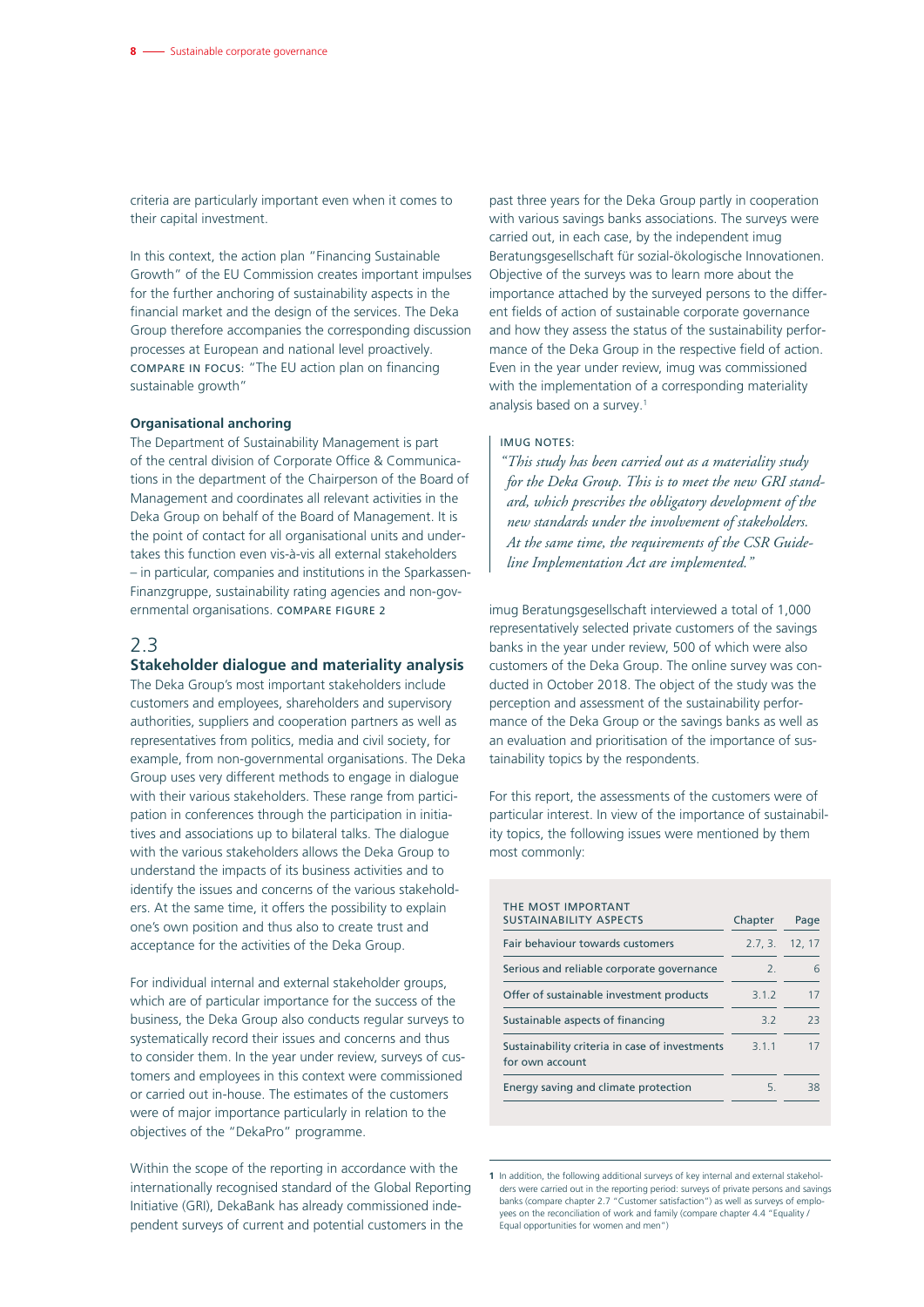The results of the survey show, among other things, that

- 23 percent of retail customers expect information on sustainable investment products,
- sustainability-conscious customers have a significantly higher connection with the Deka Group and
- reporting on "sustainable products and sustainable corporate governance" is of particular interest.

## 2.4

#### **Sustainability communication**

Sustainability topics are an integral part of Deka Group's communication strategy and a regular part of the communication with all relevant stakeholder groups. The Deka Group thereby informs the stakeholders – whether shareholders, customers, employees or even the general public – promptly about sustainability-related events and developments. The Deka Group uses the whole spectrum of available communication channels, right from staff magazines through press events to sales and customer events. The Deka Group website also offers comprehensive information; extensive and up-to-date information is provided under the heading "Sustainability /CSR".

A central component of the sustainability communication is the Sustainability Report. Since fiscal year 2017, the Deka Group is, like numerous capital market-oriented companies, insurance companies and financial institutions, obligated by the "law to strengthen the non-financial reporting of companies in their management reports and Group management reports (CSR Guideline Implementation Act/CSR RUG)" adopted in the spring of 2017 to prepare a so-called non-financial report. For more details, refer to the chapter "ABOUT THE REPORT".

As mentioned, the Deka Group is already oriented towards the recognised specifications of the Global Reporting Initiative (GRI) during the preparation of the Sustainability Report for several years. The Deka Group also creates a statement of compliance within the framework of the German Sustainability Code (DNK) since 2013, which is published on the website of the German Council for Sustainable Development (RNE).

## 2.5 **Regulations and standards Code of ethics**

The Deka Group code of ethics serves as a binding orientation framework for ethically and morally correct appearance and actions of the employees, executives, members of the Board of Management and for third parties, who act on behalf of the Deka Group. Most recently, in 2017, the code of ethics has been extensively revised. Among other things, the aspects of "avoidance of market manipulation and financial crime" as well as "compliance with applicable tax provisions" have been included in the code under the cornerstone "integrity". Under the cornerstone

"sustainability", notes on the accession to the UN Global Compact as well as on the growing importance of a sustainable product and service portfolio for the customers of the Deka Group have been added. The importance of reconciling work and family for the Deka Group was underlined by the inclusion of a corresponding note in the cornerstone "respect". The code is available in its current version on the Deka Group website.

It is already stipulated in the preamble of the code of ethics that a joint audit of executives and employees takes place within the framework of the employee call to check as to whether the conduct is in accordance with the code of ethics. For this, the annual performance evaluation of employees was extended by the component of "evaluation of the good behaviour in accordance with the code of ethics". This evaluation is included in the calculation of the variable remuneration. Particularly serious violations of the code of ethics can result in measures under labour law, civil and criminal proceedings up to the termination of the contractual relationship.

#### **External regulations and standards**

Besides the internal rules of conduct, even the recognition of national and international standards underlines the Deka Group's commitment to sustainable development. This includes joining the UN Global Compact in 2011 and the related obligation for implementation of the ten principles of responsible corporate governance. They refer to the topics of human and labour rights, environmental protection and fight against corruption and thus to the aspects that are also defined in the CSR-RUG as relevant aspects.

DekaBank has also committed to the compliance with the Equator Principles (EP). The focus of these principles is the consideration of social and environmental standards in international project financing. In 2018, DekaBank accompanied a total of nine financing projects under the provisions of the EP. Of these, three projects were classified into category A (increased social and environmental impacts) and six projects into category B (limited social and environmental impacts). DekaBank reports annually on the implementation of the principles in the relevant financing projects. The corresponding report is published on the EP website. More information on the consideration of sustainability criteria in the lending business can be found in CHAPTER 3.2.

In order to comply with a responsible investment, the signatories commit to the Principles for Responsible Investment (PRI); these include Deka Investment GmbH since 2012. Among other things, the principles stipulate the integration of social and environmental criteria that are based on good corporate governance into the analysis and decision-making processes during the investment. Derived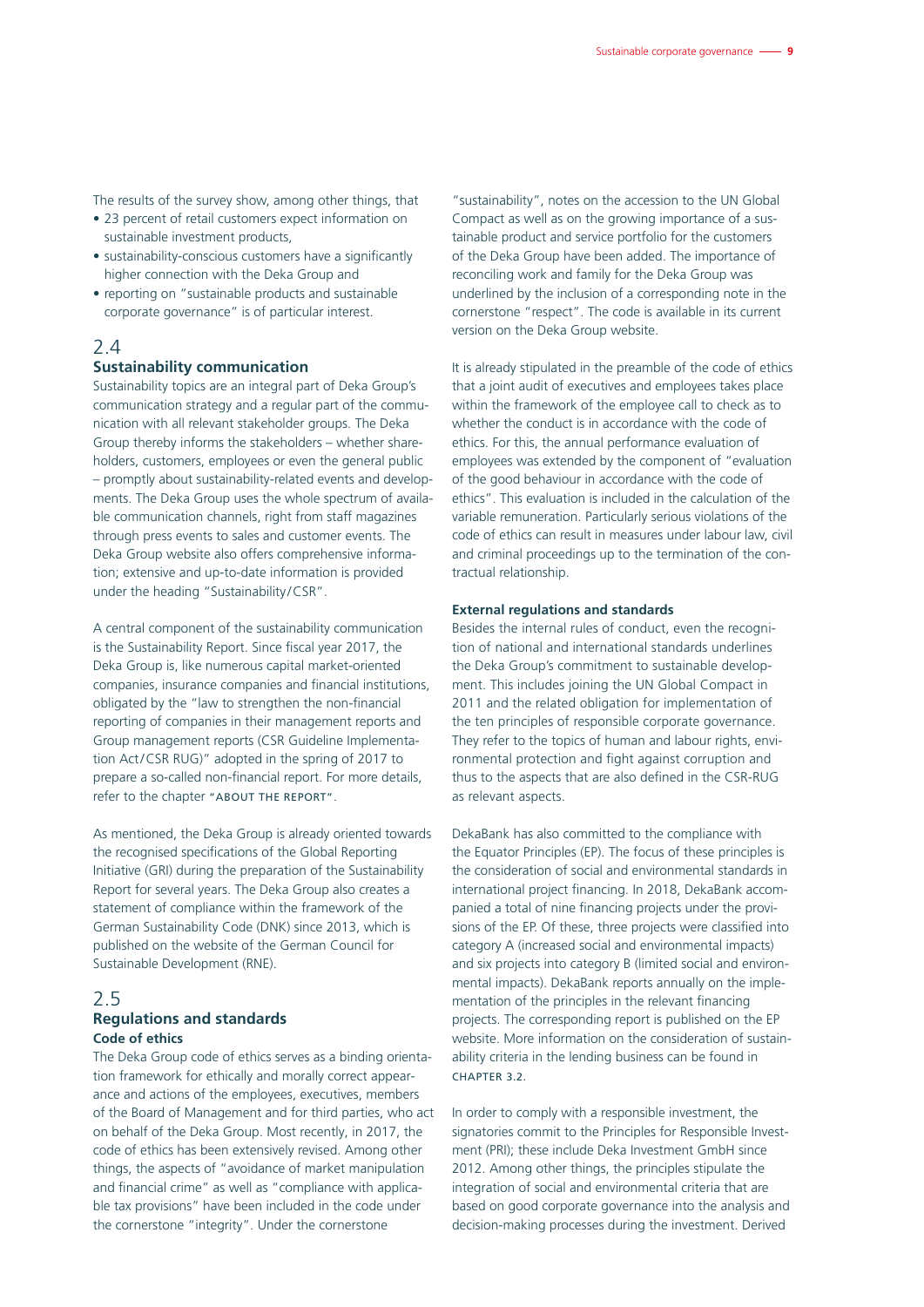from the three areas "environmental, social, governance", the abbreviation ESG is often used in this context. Deka Investment GmbH annually reports on the measures implemented in this context within the framework of a Transparency Report, which is available on the PRI website.

## 2.6

## **Compliance**

Compliance plays a key role in ensuring that the Deka Group acts in accordance with the respectively applicable legal and regulatory provisions. The Compliance division deals with the topics of capital market and real estate compliance, central financial crime unit, standards compliance, tax compliance and information security management (including data protection). The financial crime unit combines the fight against money laundering, the defence of terrorist financing, measures for the prevention of fraud, for fighting against other criminal acts and for fighting against corruption as well as the implementation of financial sanctions and embargoes here.<sup>2</sup>

In the topics under its responsibility, the Compliance division develops group-wide standards and guidelines for the Deka Group on the basis of applicable legal and regulatory requirements and supports the organisational units in DekaBank as well as the affected subsidiaries with corresponding trainings and advice in their implementation and execution. In addition, the division is regularly involved in various projects as well as processes, particularly in new product processes, significant changes in the process and structural organisation as well as outsourcing, which should ensure that the Deka Group meets the regulatory requirements as well as possible conflicts of interest are identified at an early stage and are avoided as far as possible.

Procedures and checks in the specialist units as well as within the Compliance unit itself serve for the prevention and detection of irregularities and are an integral part of the Compliance Management System of the Deka Group. In order to identify potential compliance risks and to take appropriate measures for their reduction, the division undertakes, as 2nd line of defence in the so-called "Three lines of defence model (TLoD)", monitoring and control tasks at all levels of the banking operations.

Based on the latest developments for the comprehensive management of operational risks – these include both "Financial" as well as "Non-Financial Risk" (NFR) – the NFR project was established under the responsibility of the Compliance division in the fourth quarter of 2018. The objective of the project is to establish NFR as a strategic component of Risk Management as well as to combine the risk assessment and control approaches for "Non-Financial Risk" (particularly compliance risks, regulatory risks, cyber risks) in the course of an effective and efficient handling of non-financial risks.

#### **Consultation and training**

The application and implementation of the regulations and processes for the compliance with legal and regulatory requirements often start with the individual employees. In order to inform them about the aspects that are relevant for them, the experts of the Compliance division regularly conduct mandatory trainings in the entire Deka Group for topics under its responsibility. The training concept is based on classroom trainings in combination with web-based trainings, special trainings and training letters. If necessary, ad hoc trainings are also offered on selected topics.

In the year under review, all new employees underwent an initial compliance training. In addition, numerous employees took part in trainings in connection with the new regulations on fighting against money laundering, the law to fight against tax evasion, the money transfer regulation as well as in regular, rotational mandatory trainings on the basis of web-based trainings on information security management, prevention of money laundering, fraud prevention, financial sanctions/embargoes as well as capital market compliance.

#### **Fighting against fraud, corruption and bribery**

DekaBank has uniformly regulated the essential elements and principles including the relevant processes and measures for an effective fraud prevention system to prevent other criminal acts, which can lead to an endangerment of the assets of the institution or of individual companies, in the "Fraud prevention system of the Deka Group".

The framework conditions, under which gifts and invitations as well as the granting of any other benefits from and to third parties may be accepted or promised, were also regulated in connection with the fight against corruption for the Deka Group. The approval process is binding for all employees including the Board of Management; its contents are announced through internal publications.

In principle, employees may demand or accept or grant gifts or invitations in connection with their activity neither for themselves nor for a third party insofar as this could affect the interests of the Deka Group or its customers. The granting of gifts and invitations is consistent with the usual market practice to a certain extent as long as this corresponds to the applicable laws and standards. However, since the professional independence of all parties involved can come into question here, the employees are encouraged to avoid even the mere appearance of conflicts of interest

**<sup>2</sup>** Financial sanctions/embargoes are applicable as long as they do not violate §7 of the Foreign Trade Ordinance or the EU Blocking Regulation (EU) 2271/96 in the amended version.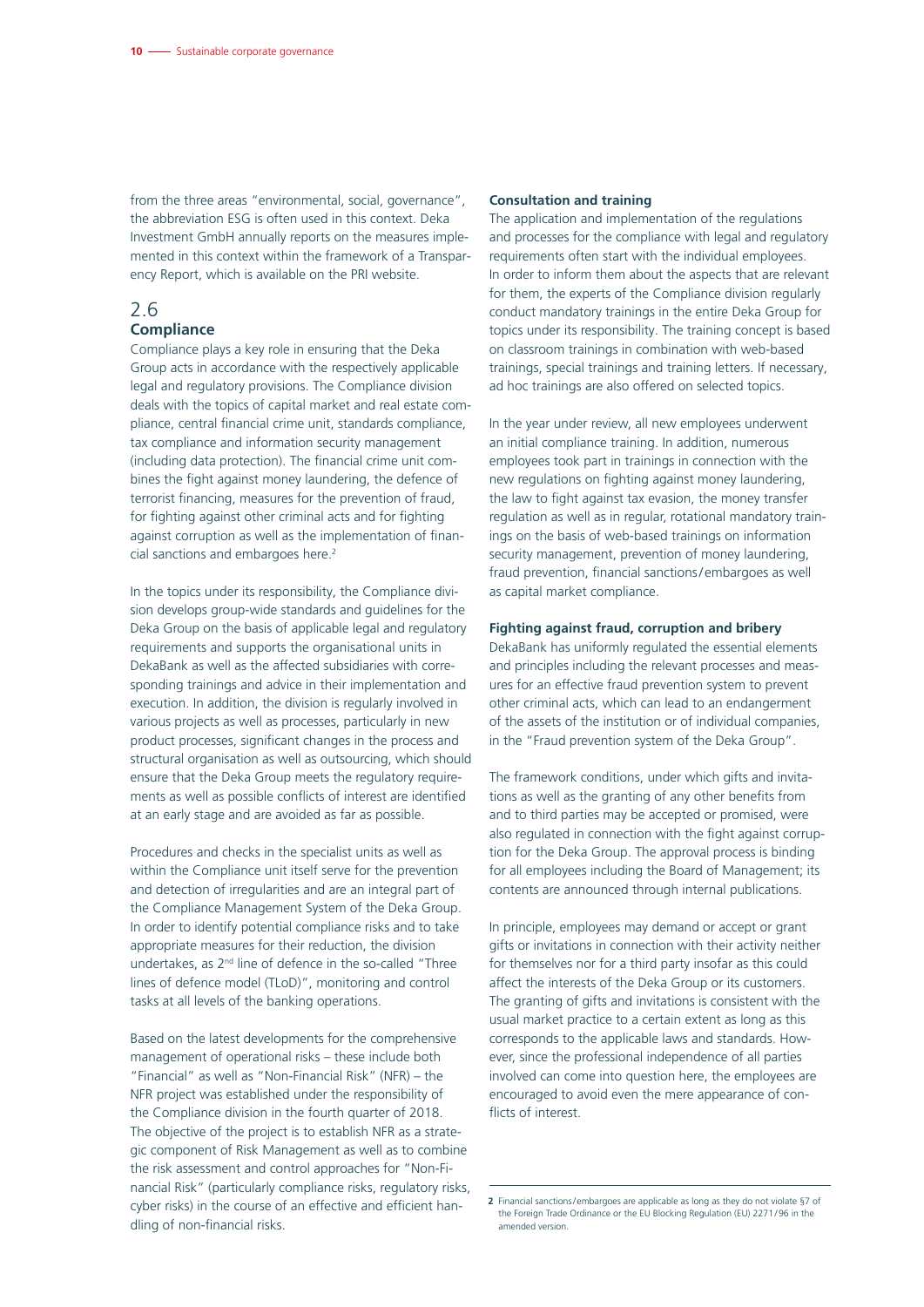The experts of the Compliance division are at the disposal of all employees if they have any questions about integrity issues as points of contact. Their contact details are already provided to the employees when joining the company within the scope of the classroom training for new employees and are accessible in the intranet at any time.

For DekaBank including its foreign branches in the United Kingdom of Great Britain as well as Luxembourg and the subordinate companies DekaBank Luxemburg S.A., Deka Investment GmbH, Deka Vermögensmanagement GmbH, Deka Immobilien GmbH, WestInvest Gesellschaft für Investmentfonds mbH, Deka Immobilien Investment GmbH as well as S Broker AG & Co. KG, the risk of corruption was ascertained and assessed within the framework of the so-called Fraud Prevention Forum. In 2018, the Compliance division did not find any internally determined facts, for which a state of affairs of corruption was conclusively present.

### **Prevention of money laundering and terrorist financing**

Through the "group-wide minimum standards for the prevention of money laundering and terrorist financing", DekaBank, as parent company, defines the applicable obligations within the meaning of the Money Laundering Act (MLA) and the German Banking Act (KWG) on the basis of the annual risk analysis. Thanks to this, transparency is ensured about customers and the underlying shareholder structure in Germany as well as in the subsidiaries.

#### **Whistleblower system**

A whistleblower system is part of the Compliance System in the Deka Group. This ensures that indications from employees as well as from external persons of violations of the Money Laundering Act as well as illegal or dishonest acts can be confidentially reported to the external ombudsman of DekaBank. The ombudsman examines the facts and forwards the relevant information to DekaBank while observing confidentiality. He/she, as a lawyer, is thereby subject to the professional obligation of confidentiality. The anonymity and protection of whistleblowers is thus ensured through the whistleblower system.

#### **Data protection**

#### **Basics and organisation**

The Data Protection unit of DekaBank works towards ensuring that the data protection regulations of the General Data Protection Regulation (GDPR) and of the Federal Data Protection Act (BDSG) as well as other data protection-relevant provisions are complied with in Deka-Bank. The unit is organisationally located in the Compliance division since October 2018 and comprises, in addition to the Data Protection Officer and his/her Deputy, five other employees. The Data Protection Officers are named for DekaBank and its domestic subsidiaries – with the

exception of the subsidiary S-Broker, which has a separate Data Protection Officer. A separate Data Protection Officer has also been appointed for the location of Luxembourg. The Data Protection Officers are not bound by instructions when performing their duties from art. 39 GDPR and have a direct reporting line to the Board of Management or to the managements of the German subsidiaries.

The objective of the GDPR and the BDSG is to ensure that a person's constitutionally protected personal right is not affected through the handling of his/her personal data. A data protection management system was established to implement the requirements from the GDPR, which came into force in May 2018, as well as from the parallel amendment of the BDSG. This defines, among other things, processes to ensure that the legal requirements of data protection are implemented during the planning, set-up, operation and after decommissioning of processing operations. The processes were documented in a comprehensive data protection concept. This describes, among other things, the aspects to be taken into account during the processing of personal data. These particularly include the protection of the rights of the persons concerned as well as the fulfilment of the obligation to provide information to customers as well as employees.

**Raising awareness and knowledge of the employees** The Deka Group's servers filter up to nine million potentially harmful e-mails every month from the inboxes of the employees. Technical filters make a significant contribution; but it is not only here that the behaviour of the individual is important.

The tasks of the Data Protection Officer thus include raising awareness of the employees regarding questions of data protection and providing them with the relevant information on the topic of data protection. On the one hand, this includes the fulfilment of the information obligations pursuant to art. 13 and art. 14 GDPR to teach the employees about the whether and how of the processing of their personal data. On the other hand, the employees' awareness must be raised, for example, through explanation of the most important legal data protection specifications as well as the data security measures for preventing unsafe actions.

Pursuant to art. 39 para. 1 lit. a) and lit. b) GDPR, Data Protection Officers must familiarise all employees involved in the processing of personal data with the objective and content of the data protection regulations. In this context, the employees of the Deka Group are obligated in writing for observing confidentiality pursuant to the GDPR.

They must also be informed about their rights and obligations as a person acting in data protection as well as about the risks for the company and for them, which are associ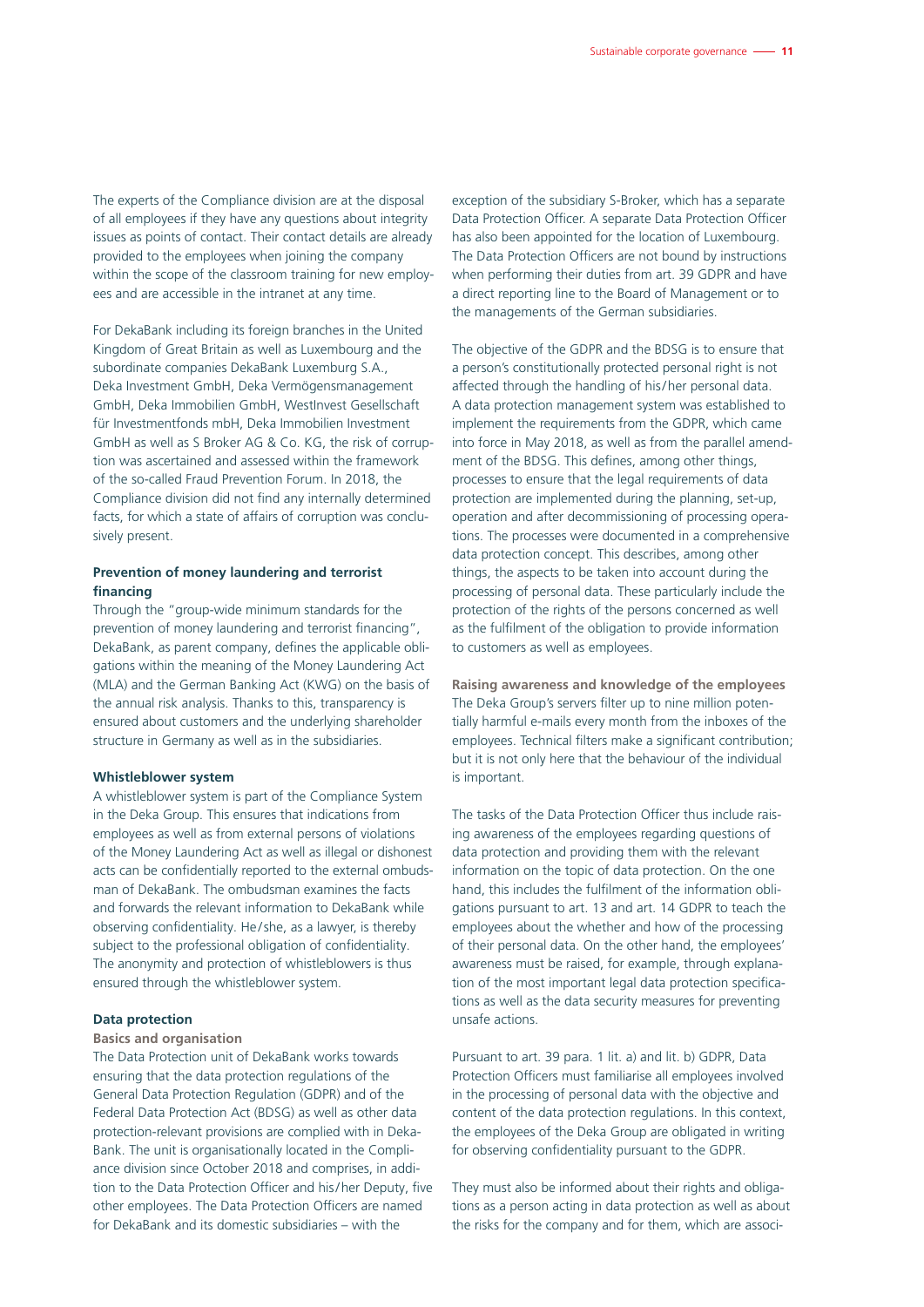ated with a violation of the applicable regulations. This also includes the information about possible sanctions as a result of violations of the measures to ensure compliance with data protection and data security.

The web-based training has proven to be particularly efficient in recent years in conducting training on data protection with employees at their own PC workstation. After successful completion of the training, a participation certificate is automatically generated as proof of the training. The Data Protection unit documents participations and related proofs. All new employees are requested in writing to make themselves familiar with the principles of data protection using the web-based training programme. Localised learning at the workplace is supplemented by classroom training.

#### **Audits and reporting**

Pursuant to art. 39 para. 1 lit. b) GDPR, it is the responsibility of the Data Protection Officer to monitor the compliance with the data protection regulations of the GDPR and the BDSG as well as other data protection-relevant provisions in DekaBank. This is done mainly through data protection audits in the specialist units. Each data protection audit follows an audit plan and is usually carried out on the basis of spot checks. The results are provided to the specialist units and corrective actions are agreed upon and followed up if necessary.

Within the scope of an established reporting system, the Board of Management and the respective managements of the downstream companies are informed about the detected data protection defects and risks as well as the results from data protection audits. A reporting system has also been implemented for local Money Laundering and Fraud Officers to report systematically to the Group Money Laundering Officers or Group Fraud Officers.

#### 2.7

## **Customer satisfaction and complaint management**

### **Customer satisfaction**

Regular surveys of different customer groups form an important basis for the strategic further development of the products and services as well as the sales orientation of the Deka Group. In the year under review, the Deka Group has, like in previous years, supported the implementation of the Wealth Barometer of the Deutsche Sparkassen- und Giroverband e. V. [German Association of Savings Banks] (DSGV), the results of which were presented to the public by the DSGV President Helmut Schleweis before the World Savings Day 2018 within the scope of a press conference.

On behalf of the association, over 2,700 private persons aged 14 years and above were interviewed all over Ger-

many. In case of the question about factors that play a role in wealth creation, the respondents most commonly mentioned security (45 percent), flexibility (41 percent) and availability (30 percent) of investments. For every fifth respondent (19 percent), preservation of the ecological, economic and social resources is among the three most important factors. This proportion is particularly high among respondents aged between 14 and 29 years (28 percent) as well as among households with medium income (32 percent). The respondents, for whom preservation of the ecological, economic and social resources is an important factor during wealth creation, mainly want more transparency in financial products (73 percent) and a more intensive advice on such products (69 percent) as support.

Within the scope of the biennial survey of the savings banks as intermediaries, an assessment of the sustainability performance of the Deka Group was requested for the first time in November 2018. The result: 90 percent of the respondents (management board members, heads of securities divisions and securities advisers), who commented on the quality of the sustainability services, awarded "excellent", "very good" and "good" ratings; 10 percent voted with "average" and "poor". A total of 31 percent of the respondents did not make any comments.

The importance of sustainability aspects was also one of the central topics of the Deka Customer Monitor, a representative survey of more than 3,000 German citizens aged between 18 and 75 years, which was conducted by order of Deka Investment GmbH in the early summer of 2018. The results show a distribution between an interest expressed and actual activities that is quite typical for surveys on environmental or sustainability topics. 62 percent of the respondents express their interest in sustainable investment; so far however, only six percent have actually invested sustainably.

The market potential of sustainable investments among private investors is thus considerably greater than the present market share. The most important key for its realisation is the comprehensive information of investors about sustainable investment strategies and solutions. Only every forth respondent feels that he /she is adequately informed about sustainable investments; for two-thirds, consultation from the bank or savings bank advisor is important for this topic and nearly half of the respondents would like to be contacted by the advisor about sustainable investment forms.

#### **Complaint management**

The Deka Group has implemented a comprehensive complaints management system for customers, which ensures an effective and transparent procedure for dealing with complaints. Among other things, it regulates that incoming customer complaints should be immediately for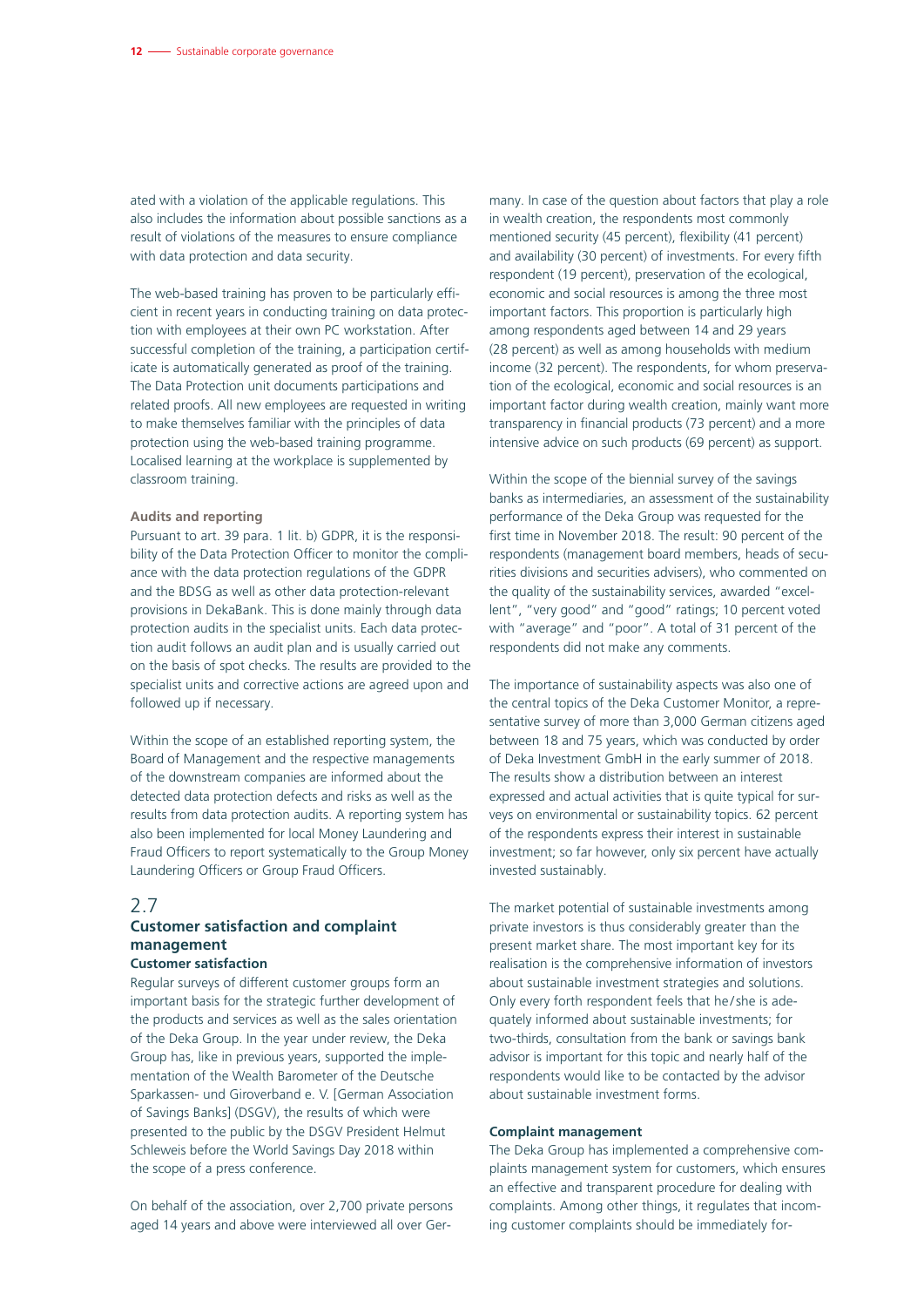warded to the competent specialist unit and processed there. Notes and improvement suggestions can also be recorded here from the complaints.

#### DEVELOPMENT OF THE NUMBER OF COMPLAINTS (TABLE 1)

|                         |       | 31 Dec 2016 31 Dec 2017 | 31 Dec 2018 |
|-------------------------|-------|-------------------------|-------------|
| Number of<br>complaints | 3.515 | 3.638                   | $6.371*$    |

\* For the first time from 01.01.2018 including 2,640 complaints from customers of S Broker AG & Co. KG as well as customer complaints of Deka Vermögensmanagement GmbH from 01.04.2018

The European Commission has set up a European online dispute resolution platform. Consumers can use it for outof-court settlement of disputes from purchase or service agreements made online. Customers are also free to contact the ombudsman services of the Association of German Public Banks [VÖB], the DSGV (this concerned customers of S Broker AG & Co. KG in 2018) and the German Investment Funds Association [BVI] as well as the Federal Financial Supervisory Authority [BaFin] or the regulator in Luxembourg – the Commission de Surveillance du Secteur Financier [CSSF]. In the year under review, the Deka Group received 41 (2017: 14) complaints via this route. For the first time, this also includes the corresponding complaint processes of S Broker AG & Co. KG as well as Deka Vermögensmanagement GmbH from 2018 onwards. On 01.04.2019, DekaBank shall change from the ombudsman service of the VÖB to the Consumer arbitration board at the DSGV.

In the reporting period, there were a few complaints with regard to environmental topics and human rights impacts of the activities of the Deka Group, which were submitted via formal procedures. There were no complaints on the topic of corruption.

## 2.8 **Ideas management**

## The ideas management of DekaBank for the Deka Group

has been running since 2015 through a web-based platform. Here, employees of the Deka Group can submit their ideas to improve processes or for new products and services. The crowdsourcing approach of this platform enables

#### RATING AGENCIES (FIGURE 3)



**Rating: 83 out of 100 points** Leader Ranking: #11 out of 332

From Sustainalytics, the Deka Group received 83 out of a possible 100 points in its current rating and is classified by the agency as a "Leader" for the first time. Being **ranked 11th out of 332 rated banks** in the world is a very good result. Among the non-listed banks Deka Group achives an excellent 2<sup>nd</sup> place.

## **MSCI**

section of MSCI, assesses the quality of sustainabilitiy management with a very good **AA rating**.

Thus Deka Group ranks second in its peer group of asset managers.

## **ISS-oekom**

**Rating: AA Rating: C+ (Prime)** Ranking: #8 out of 92

MSCI ESG, the sustainability *positive* (BB) the coveted oekom Prime Status. It is only given to banks which meet the strict requirements of the agency regarding the quality of the sustainability management. With an overall grade of **C+** Deka Group reaches a top-10 ranking among 92 analysed banks.

# **imug**

**Sustainability Rating: positive** (B) **Mortgage Covered Bonds: positive** (BBB) **Public Sector Covered Bonds:** 

Imug rating classifies its ratings into the categories sustainability rating (issuer rating) and bond rating, subdivided into mortgage covered bonds and public sector covered bonds.

As a result, Deka Group achieved the best result since the beginning of the rating by this rating company.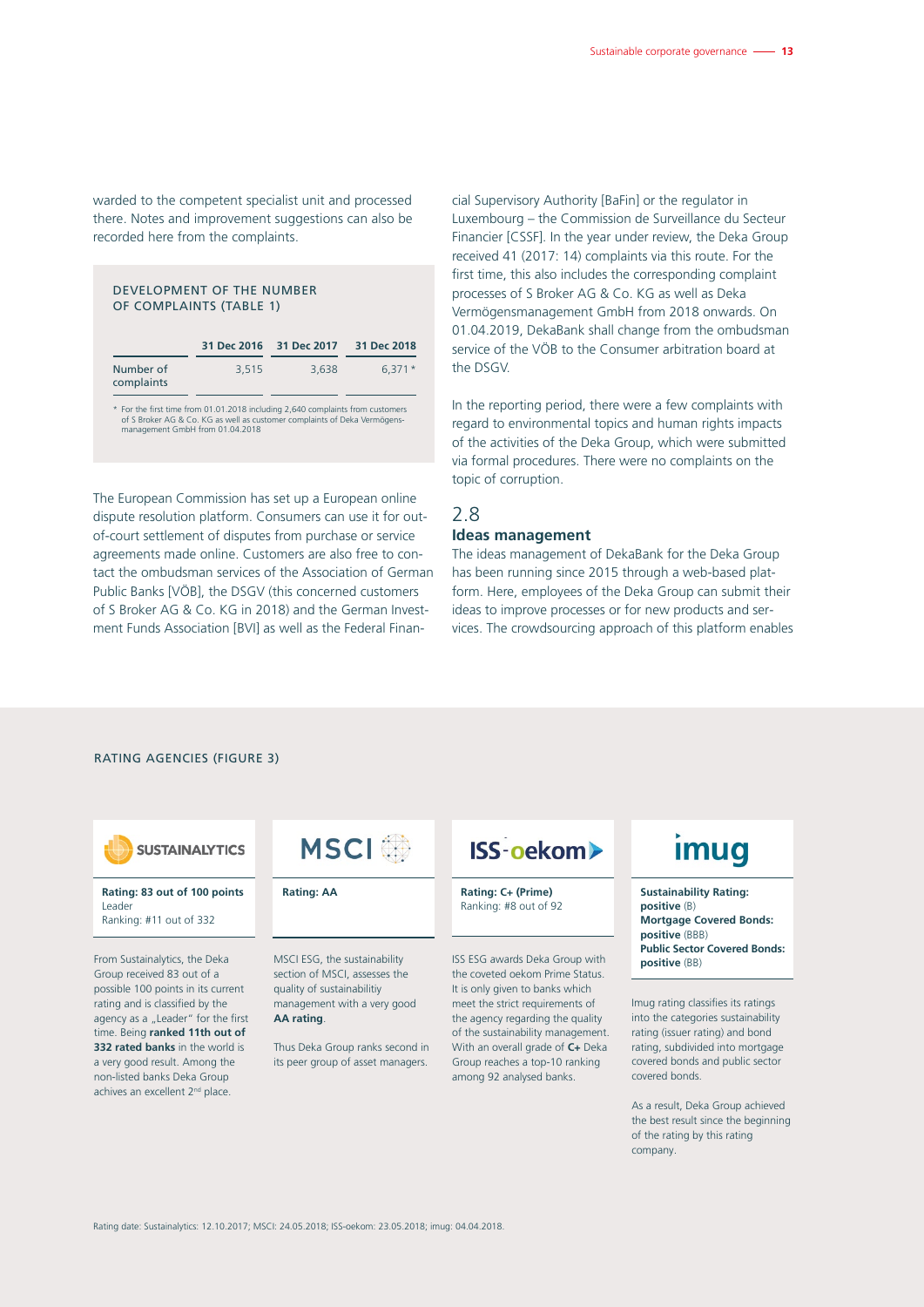participation of the employees in the further development and evaluation of the published ideas. Even information on potential problems and risks is helpful for the relevant specialist area in deciding whether an idea should be implemented.

Besides the Deka Group, 27 other savings banks or affiliated institutes use the platform hosted by Sparkassen-Finanzportal for their ideas management. Future further developments of the platform can be expedited together with the savings banks. The exchange takes place via a user meeting held at least once a year.

In 2018, the employees submitted a total of 116 ideas, of which 77 were published on the platform. A high proportion of the ideas contained suggestions for improvement of processes (47 percent). Ideas from the field of environment constituted nine percent. These mainly included suggestions for sustainable mobility and for waste avoidance.

Five ideas were awarded with cash prizes amounting to a total of 11,400 euros; 27 other employees received gifts. In this year, suggestions from the ideas management have resulted in more revenue or reduced expenditure totalling over 169,600 euros.

#### 2.9

### **Sustainability ratings**

Numerous national and international surveys show that between 60 and 70 percent of the institutional investors already consider sustainability criteria in their investment today. Through the anchoring of ESG-related requirements, for example, in the directive on the activities and supervision of institutions for occupational pension (EbAV II) and other regulatory frameworks, this proportion shall continue to grow in the coming years according to the estimation of experts. The Federal Financial Supervisory Authority [BaFin) has conducted a survey on the consideration of ESG criteria during the investment for the first time in the spring of the year under review. Addressees of the survey consisted of German direct insurance and reinsurance companies. About 73 percent of the respondents classified their investments as sustainable.

For issuers of securities, it is becoming more and more important to qualify their securities as "sustainable investment" considering the increasing proportion of sustainable investors. This is based on a positive assessment by sustainability rating agencies that are established in the market. On behalf of investors, they regularly assess the quality of the sustainability management of issuers and thus provide the basis for the investment decisions of investors.

Even for DekaBank as an issuer of public bonds, mortgage bonds and bearer bonds, it is important to meet the

requirements of sustainability rating agencies to place its bonds successfully in the market. At the same time, the requirements of key stakeholders of the Deka Group, such as environmental organisations, human rights organisations and trade unions, are reflected in the criteria used by the agencies. In addition, the Deka Group uses the sustainability ratings as a basis for a regular analysis of the strengths and weaknesses even in comparison with other banks.

The current sustainability ratings demonstrate the aboveaverage commitment of the Deka Group in the area of sustainability in the sector comparison. In the year under review, the Deka Group was again given a very good rating AA by MSCI ESG and thus reached rank 2 in the comparison group of asset managers. ISS-oekom again distinguished the Deka Group with the Prime Status. With a C+ rating, the Deka Group could place itself among the world's 10 best rated banks. COMPARE FIGURE 3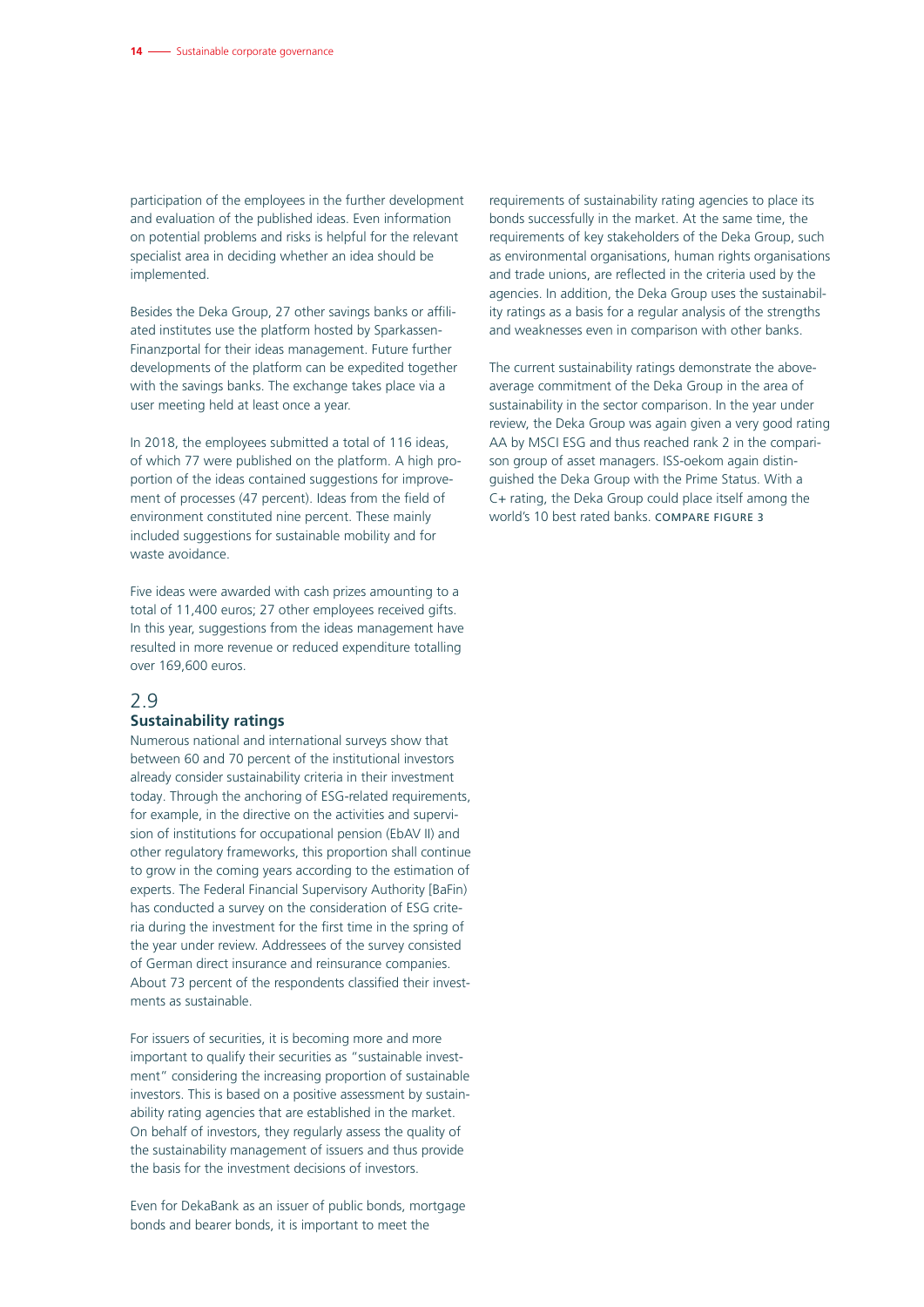### **IN FOCUS**

## The EU action plan on financing sustainable growth

In its Climate Protection Strategy submitted in December 2018, the EU commission estimates the additional investment requirement for achieving the European climate targets to be 290 billion euros per year. To finance these investments, the EU commission wants to mobilise private capital and redirect it into projects, which contribute to the striven decarbonisation of the economy and society.

In order to achieve this, the EU Commission has laced up a package of a total of ten measures within the framework of its action plan on financing sustainable growth already submitted in March 2018; these measures must largely be gotten off the ground up to the European elections in the summer of 2019 (COMPARE FIGURE 4). When defining the ten measures, the EU Commission has closely followed the recommendations of the High Level Expert Group on Sustainable Finance (HLEG), which had submitted its final report for stronger anchoring of sustainability factors in the financial market at the start of the year under review. Through the implementation of the ten measures, the EU Commission wants to achieve three objectives on priority.

#### MEASURES OF THE EU ACTION PLAN ON FINANCING SUSTAINABLE GROWTH (FIGURE 4)

- 1 Establishing an EU classification system for sustainable activities
- 2 Creating standards and labels for green financial products
- 3 Fostering investment in sustainable projects
- 4 Incorporating sustainability when providing financial advice
- 5 Developing sustainability benchmarks
- 6 Better integrating sustainability in ratings and market research
- 7 Clarifying institutional investors' and asset managers' duties
- 8 Incorporating sustainability in prudential requirements
- 9 Strengthening sustainability disclosure and accounting rule-making
- 10 Corporate governance and undue capital market short-termism

### **OBJECTIVE 1**

#### **Reorientation of capital flows towards sustainable investments**

The central objective of the EU action plan is to reorient capital flows to sustainable investments. This objective is directly pointed at the financing of the addressed investments in climate and environmental protection, which are required for the fulfilment of the Paris Agreement. Measure #1 of the action plan, the "taxonomy of sustainability" has central importance in order to achieve this objective. More than 25 years after the Earth Summit in Rio de Janeiro, where the concept of sustainability was declared as the global leitmotif, an attempt is being made for the first time to clarify the question as to what a sustainable activity concretely means. First of all, climate and environmental protection aspects are thereby in the foreground; social aspects of sustainability should also be defined later.

In a first step, the EU Commission has defined six environmental objectives, which serve as a reference for determining climate- and environmentally-friendly activities. According to these, an economic activity is sustainable if it serves, for example, for the climate protection or for the adaptation to climate change. At the same time, it may not have negative impacts on any of the six environmental objectives; for example, it may damage neither water and marine resources nor ecosystems. Finally, minimum technical criteria must be complied with and minimum social requirements with regard to the core labour standards of the International Labour Organisation (ILO) must be observed. At the beginning of December 2018, the Technical Expert Group (TEG) appointed by the EU Commission has submitted a first catalogue of activities that are sustainable in this sense; the final interim report for climate and environmental aspects is expected for June 2019.

Besides the taxonomy, two more measures, for which the EU Commission has already published the first suggestions in the course of the year under review, should support the achievement of the first objective of the EU Commission. This includes, on the one hand, the mandatory consideration of ESG criteria in the investment advice. The objective is to ask about ESG preferences of the customers and to thus arouse or sharpen the awareness of the investors for the possibilities of sustainable investment. Experts expect that the corresponding specifications shall enter into force in mid-2020.

On the other hand, the EU Commission has submitted a suggestion for amendment of the benchmark regulation. The objective is to develop a new family of indices, which serve the investors as a benchmark for determining climate effects – the carbon footprint – of their own investments. Here, the currently ongoing discussions indicate that extensive coordination is still required for the implementation of this measure.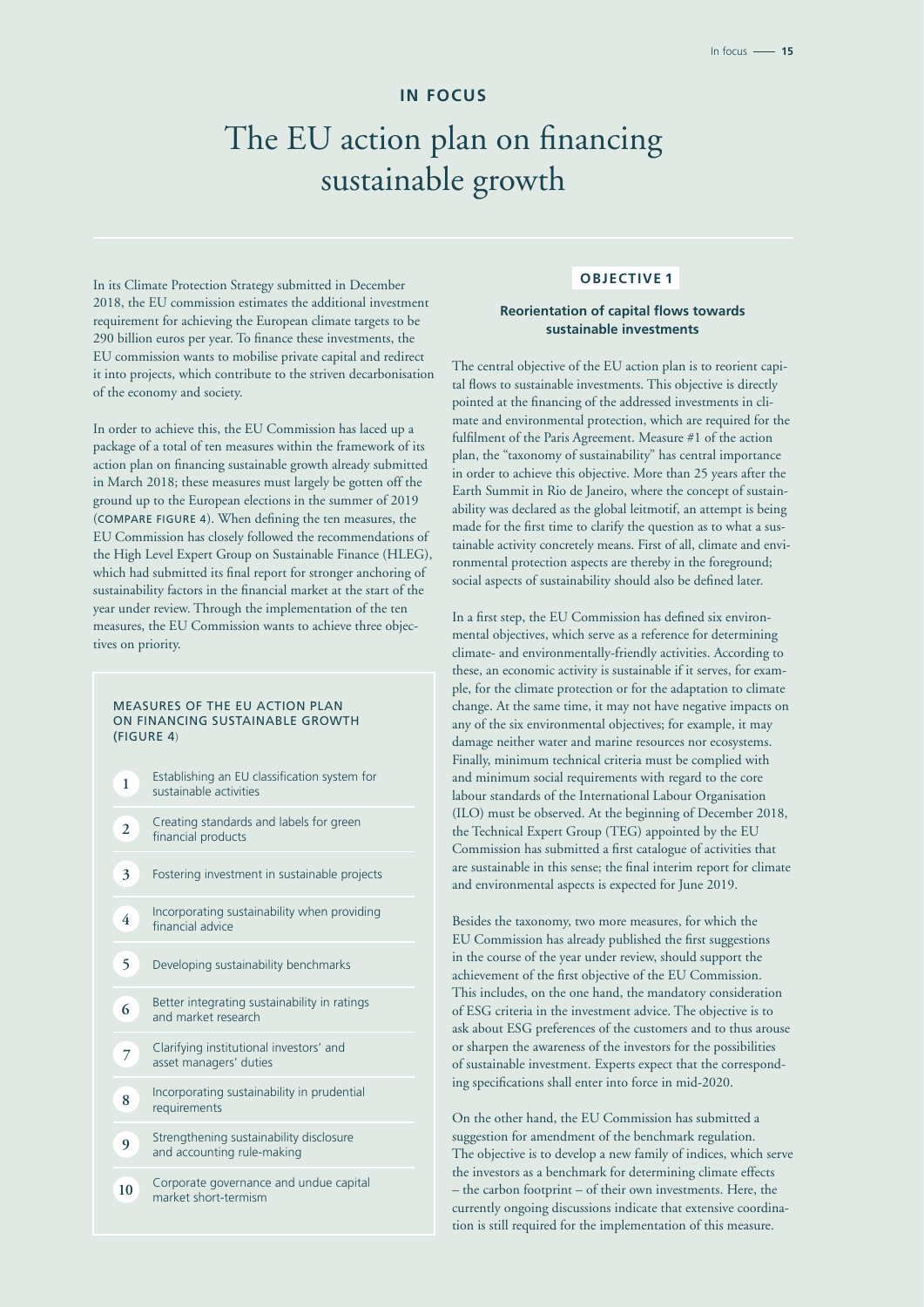Beyond these three measures, further measures are being worked on that aim at defining green or sustainable investments and making them better identifiable for investors. These include the development of standards and indicators for sustainable products, e.g. of binding standards for green bonds, as well as the promotion of investments in sustainable projects.

#### **OBJECTIVE 2**

#### **Inclusion of sustainability in the risk management**

The second objective of the EU action plan, the stronger inclusion of ESG criteria in the risk management, is based on the knowledge that, for example, climate change is accompanied by risks for the economy and thus for the capital markets. In the year under review, the EU Commission has firstly pursued the question as to whether it is not one of the duties of investors to consider these and other ESG risks during the investment. While the discussion in the past focussed on the fiduciary responsibility of investors, the EU Commission here speaks about the responsibility of the investors in general.

According to the perceptions of the EU Commission, financial market participants should mainly be obligated to prepare, publish and implement a strategy for the consideration of sustainability risks in investment decision processes. According to the current state of planning, suggestions for amendment of the existing regulations, e.g. the Markets in Financial Instruments Directive II (MiFID II), should be submitted to the EU Commission by the end of 2019.

In addition, the financial market participants should provide information on the methods they use to monitor, measure and evaluate the effects of investments. For individual groups of investors, e.g. institutions of occupational pension, more obligations for the consideration of ESG criteria are applicable. Other planned measures, which should contribute to achieving the second objective of the EU action plan, concern greater consideration of ESG criteria in market analyses and ratings as well as the adaptation of the supervisory rules for banks and insurance companies.

#### **OBJECTIVE 3**

#### **Promotion of transparency and long-term orientation**

The third objective of the EU action plan is the promotion of transparency and long-term orientation towards the financial markets. For this purpose, disclosure and accounting standards should be adapted and long-term consideration of the capital markets should be promoted. In this context, the EU Commission has mainly requested the European Financial Reporting Advisory Group (EFRAG) in a first step to assess the potential impacts of new or revised IFRS standards on sustainable investments as well as to check reliable alternative accounting methods to evaluate the fair value to be attached for long-term investment portfolios of equity instruments and equity-like instruments. The EU Commission also wants to examine possible types of promotion of corporate governance that establish the framework conditions for sustainable finance.

### **INTERIM CONCLUSION**

The EU action plan is so far the most comprehensive and ambitious project for the anchoring of ESG criteria in the financial market at European and probably global level. It ranks prominently in a whole package of measures of the EU Commission, with which the consideration of ESG criteria in the financial markets should be promoted. This includes the CSR guideline for non-financial reporting, whose result is this sustainability report of the Deka Group, as well as the reform of the directive on the activities and supervision of institutions for occupational pension (EbAV II) and the reform of the directive with a view to promoting the long-term participation of the shareholders (shareholder rights directive ARUG II), all of which include ESG criteria in one form or another.

The Deka Group supports the objectives of the EU action plan of involving the financial industry as a whole more strongly in the achievement of the Paris climate objectives. Even if climate change has special importance due to its drastic consequences, other objectives may not be let out of sight. These include, in particular, the global development goals for the year 2030 defined in the UN Sustainable Development Goals (SDGs). The taxonomy must therefore also be extended by social investments as soon as possible.

The first suggestions of the EU Commission already show impressively as to how complex and multi-layered the EU's project is – and how far-reaching the effects on all business areas of banks are. On the basis of its extensive experience in dealing with the challenges of sustainable development, it is, from the Deka Group's point of view, essential for the success of the action plan to find as practical regulations as possible in order to ensure a speedy and effective implementation of the measures in the financial market.

Thereby, the expenses incurred by the financial sector must be in a reasonable proportion to the benefit for the achievement of the climate or sustainability objective. According to the Deka Group's conviction, the principle of proportionality must particularly be taken into account here. Rules that have been developed for large, internationally active banks should then not be applied one-to-one to small and less complex institutions in the sense of a "small banking box" in order to limit their administrative expenses. The corresponding regulations from the "bank package" adopted at the beginning of December 2018 are a role model in this respect.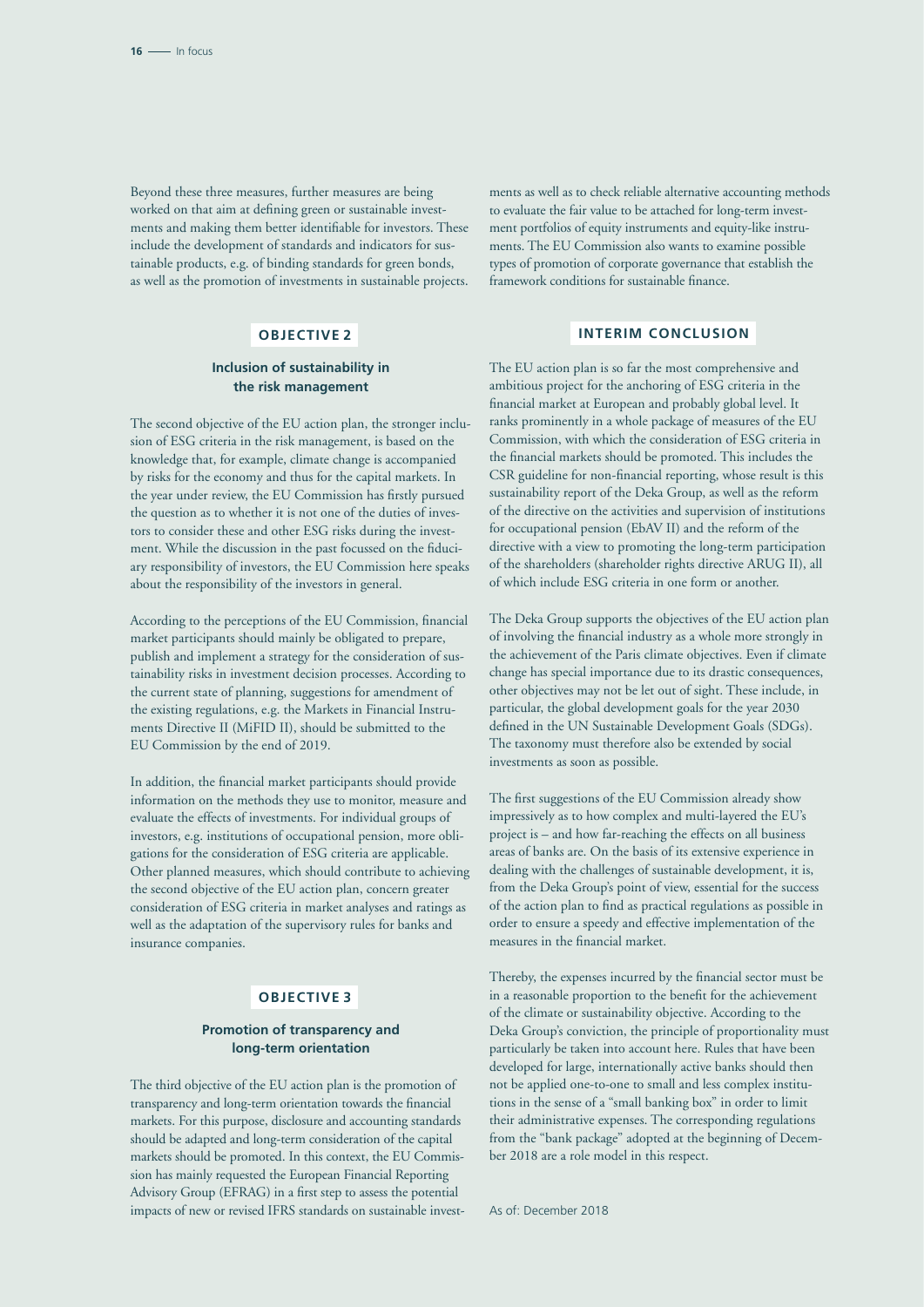## 3. Sustainable products

The market for sustainable investments continued to grow in recent years. At the end of November 2018, the European industry association Eurosif could report new record figures for sustainably invested capital. Accordingly, 9.5 billion euros alone were invested with the use of sustainability-related exclusion criteria in Europe at the end of 2017. Besides positive criteria, exclusion criteria are also considered in the sustainability funds of Deka Investment GmbH as well as in the individual asset management mandates of institutional investors. Also, for the lending business, the Deka Group has already defined transactions that are qualified as undesirable or as being afflicted with increased risk a few years ago within the scope of a negative list. In the year under review, the Deka Group has now also developed and adopted a positive list. It includes investment fields, in which it wants to be involved more.

## 3.1

#### **Sustainability in investment**

In the field of investments, distinction is made between proprietary investments and investments managed in the customer order. While DekaBank considers the requirements of the owners on priority during the investment for its own account, the specific – even sustainability-related – requirements of the individual customer groups should be kept in mind in case of the fiduciary capital management for a third account.

### **3.1.1 Investments for own account**

As a pioneer among system-relevant banks in Europe, DekaBank has implemented a sustainability filter for the new investments across its proprietary investments, which was developed in cooperation with the sustainability rating agency imug. Since 01.07.2014, the filter is used for new investments in investment books of DekaBank. At the core of the filter is, based on the UN Global Compact, a catalogue of exclusion criteria in the fields of environment, human and labour rights as well as corruption. Possible involvement of companies in the defence sector is also considered. Issuers of securities, which violate one or more of these exclusion criteria, are excluded from investment. As of 31.12.2018, 100 percent of the proprietary investments in securities with a volume of approximately 15.6 billion euros were managed using the criteria of the proprietary investment filter.<sup>3</sup>

With the Deka Treasury-Compass, the savings banks have the opportunity to carry out a sustainability check for their proprietary investments. As an analysis instrument, the Treasury-Compass also contains information about the deposit A structure and provides helpful control impulses to savings banks. The savings banks can optionally use a sustainability filter, which was developed by the sustainability rating agency imug rating and is also based on the principles of the UN Global Compact. In 2018, around 160 savings banks have had a sustainability analysis carried out for their direct portfolios on the basis of the Treasury-Compass. As a result, over 99 percent of the assets correspond to the sustainability criteria.

With the Deka Research Hub, DekaBank supports the savings banks in the consideration of sustainability criteria during their investment. The Research Hub offers comprehensive analyses to issuers of bonds and other securities. One of the total four analysis modules provides information on the sustainability performance and ratings of the issuers. Among other things, information about possible violations of the principles of the UN Global Compact by the issuers as well as on the overall quality of the sustainability management is provided in cooperation with imug rating.

#### **3.1.2 Investments for third account 3.1.2.1 Capital market-based investment products 3.1.2.1.1 Funds and other capital market-based**

#### **investment solutions**

Deka Investment GmbH has already expanded the classic triangle of investment – return, risk and liquidity – by sustainability aspects a few years ago. The funds managed by Deka Investment GmbH do not invest in companies, which produce anti-personnel landmines or cluster munitions ("cluster bombs"). In the year under review, the exclusions in the mutual funds managed by Deka Investment GmbH were extended by manufacturers of handguns. Moreover, the Deka Group issues no products, which directly track the price development of foodstuffs.

**3** Without S Broker AG & Co.KG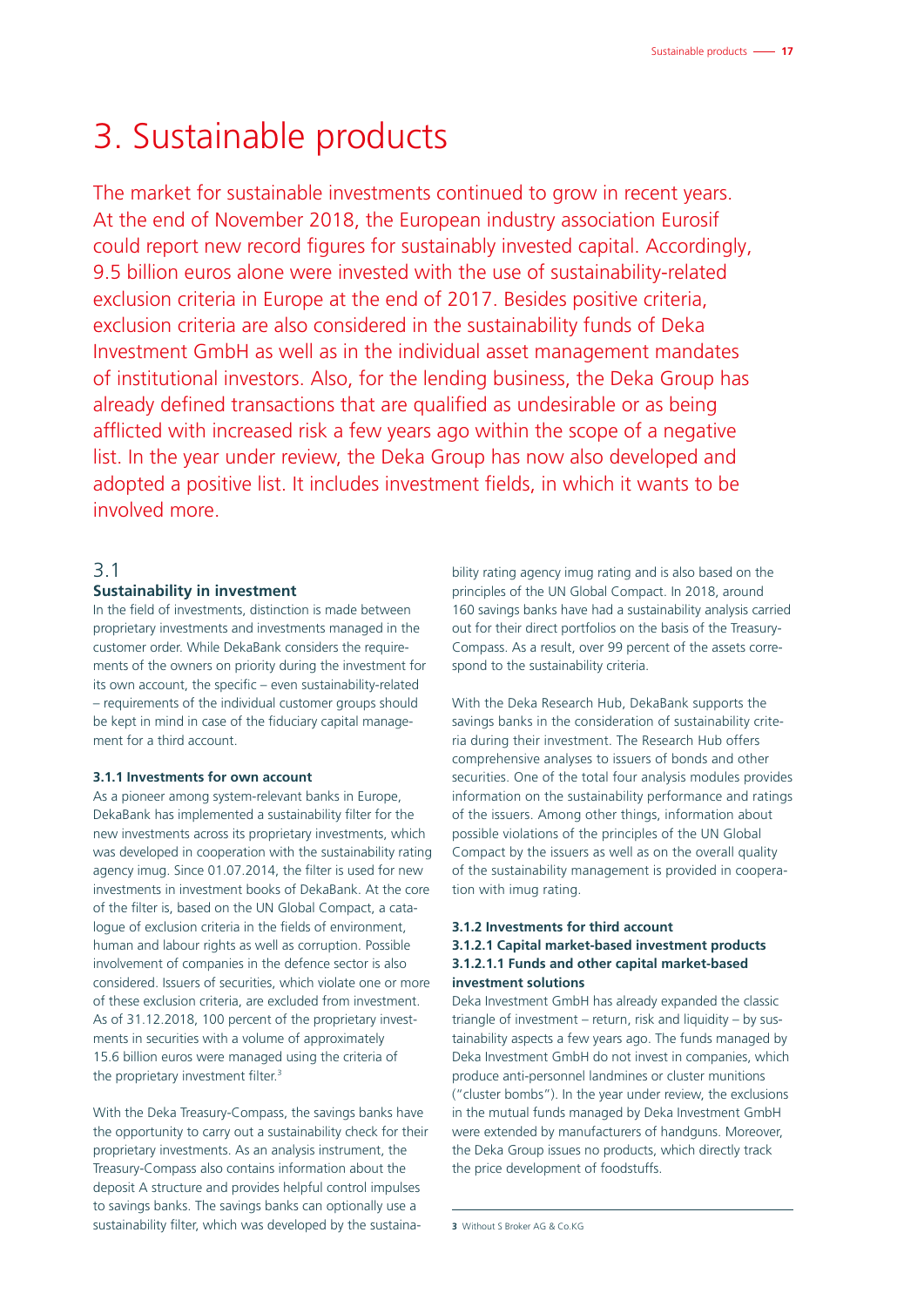The non-governmental organisation Facing Finance positively underlines the arms-related regulations of DekaBank in a market analysis published in the year under review: "In case of the topic of arms exports that is discussed controversially in public, only a few banking houses have so far adopted concrete directives. A positive figurehead among the conventional banks is here DekaBank, which affords a directive that basically excludes financings in connection with arms transactions (financing of deliveries and production and trading companies)."

With the Deka-Sustainability product range, private investors can invest in equity, bond or mixed fund portfolios, which correspond to the specific criteria of sustainable investment. The "Deka-Sustainability" funds family includes the three funds Deka-Nachhaltigkeit Aktien, Deka-Nachhaltigkeit Renten and Deka-Nachhaltigkeit Balance. Repeated awards for the Deka-Sustainability Bonds show that sustainability criteria and a good performance are not mutually exclusive. The offer also includes the asset management fund DekaSelect: Nachhaltigkeit as well as the equity fund Deka-UmweltInvest, which exclusively invests in companies from the fields of climate and environmental protection, water management and renewable energy.

With bevestor, the Robo-Advisor solution of the Deka Group, the customers of the savings banks now also have a simple, professional and purely digital investment solution at their disposal in addition to the qualified and integrated securities advisory services in the branch. With the "Select" and "Relax" variants, it offers the opportunity to invest money automatically according to a scientifically substantiated investment concept and to have it managed within the scope of professional asset management. While the investment concept "Relax" has an active management strategy in the foreground, "Select" is a quantitative strategy mainly on the basis of index funds (ETFs). In addition, the investors also have the opportunity to consider up to three additional investment topics from a total of five thematic areas. The choices here are, among other things, the topics of infrastructure, sustainability and climate change.

In case of bevestor, the conclusion of contract and the management are completely online and thus paperless. Firstly, an investment assistant guides the customer to his/her personal investor type with a few questions about his/her willingness to take risks, his/her knowledge of securities and his/her desired investment period. According to this information, a suitable investment strategy is then recommended. One can then invest directly even with an investment amount of 25 euros per month or 1,000 euros one-time.

Already at the end of 2015, Deka Investment GmbH has published the index fund Deka Oekom Euro Nachhaltigkeit UCITS ETF [Deka Oekom Euro Sustainability UCITS ETF] for institutional investors in cooperation with the sustainability rating agency oekom research (today: ISS-oekom). The two funds Deka-Stiftungen Balance [Deka-Foundations Balance] and Deka-Kirchen Balance [Deka-Churches Balance] are also directed at institutional investors. Detailed profiles of all funds can be found under https://www.deka.de/privatkunden/produkte/fonds/nachhaltigkeitsfonds.

Deka Investment GmbH also offers individual investment solutions to institutional investors, in case of which the respective sustainability-related requirements, e.g. specific exclusion criteria, are taken into account comprehensively. When implementing these individual strategies, Deka Investment GmbH works with renowned sustainability rating agencies that provide information on the sustainability performance of individual issuers as well as on possible violations of the respectively defined exclusion criteria by these issuers.

Among institutional investors, there is a significantly growing interest in approaches for the measurement of the sustainability-related impact of investments. For this purpose, Deka Investment GmbH mainly offers analyses of the carbon footprint of portfolios and of their influence on the achievement of the UN SDGs in cooperation with specialised data providers.

Sustainable securities investments are possible in the DekaBank Depot [DekaBank securities account] even from 25 euros onwards. The Deka-Nachhaltigkeit Aktien fund is also suitable for the investment in capital-forming benefits. Since January 2017, customers can, upon conclusion of the Deka-ZukunftsPlan [Deka Future Plan], a Riester fund savings plan, choose the Deka-Nachhaltigkeit Aktien fund as share component and the Deka-Nachhaltigkeit Renten fund as bond component in the Select version and thus invest in sustainable funds in the save-up period.

In the private customer area, Deka Investment GmbH managed a total of approximately 3.1 billion euros in sustainable products at the end of 2018, 17 percent more than that at the same time in the previous year. For institutional customers, the volume of sustainable investments as of 31.12.2018 was around 4.9 billion euros (without S Broker  $AG R CO K<sub>G</sub>$ 

In total, the volume of sustainable investment products in Deka Investment GmbH is thus over 8 billion euros. The proportion of sustainable securities funds in the total assets under management in the securities area was around 4 percent at the end of the year 2018.

If one adds the proprietary investments of around 2.9 billion euros in special funds (including S Broker), which are managed using the criteria of the proprietary investment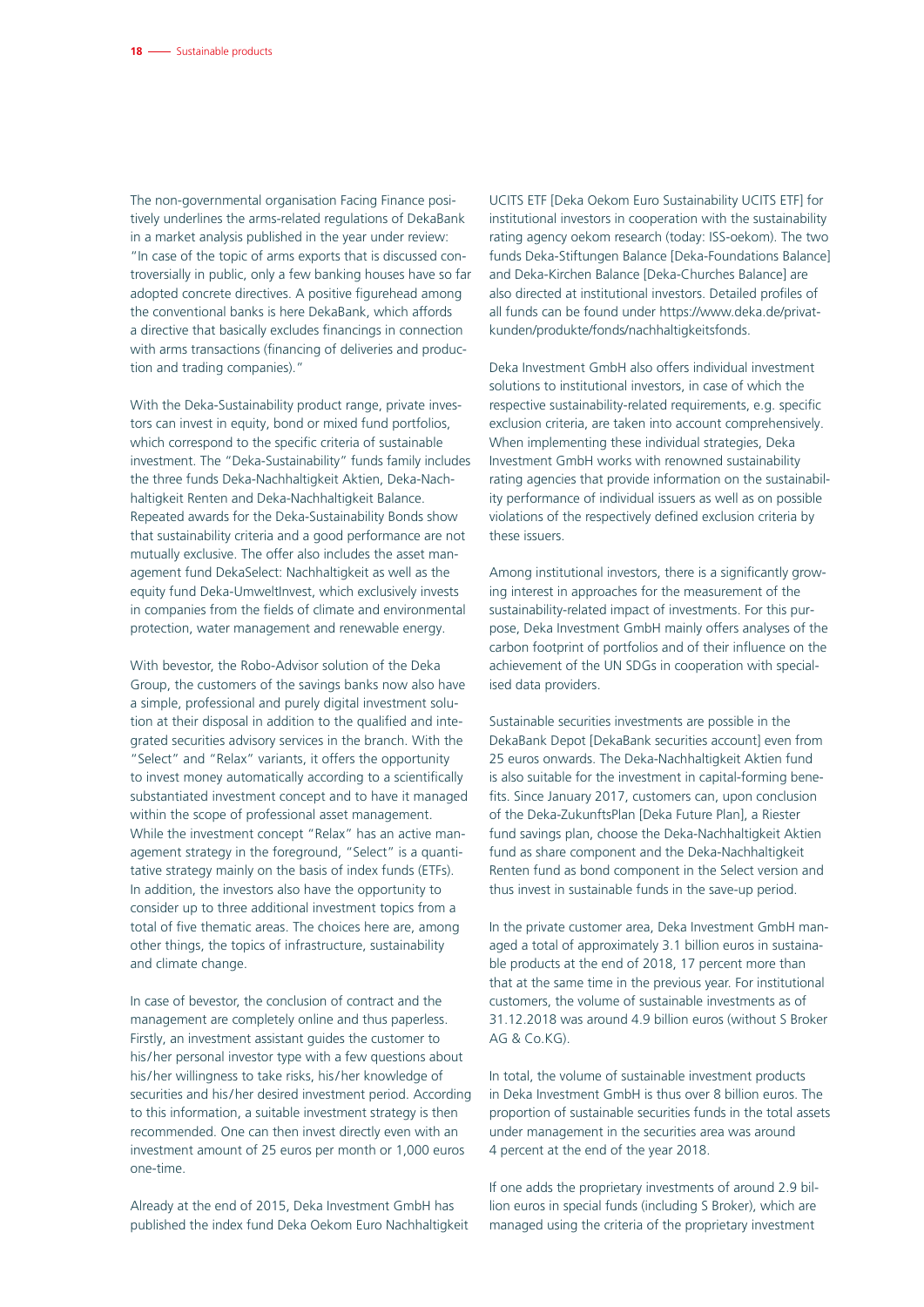filter, this results in a total volume of 10.9 billion euros of sustainably managed investments in Deka Investment GmbH. COMPARE FIGURE 5

#### DEVELOPMENT OF THE VOLUME OF SUSTAINABLE INVESTMENT PRODUCTS (FIGURE 5) at Deka Investment GmbH

(in billions of euros as per 31 Dec)

Public funds as well as specialized funds and mandates



If one also considers the 15.6 billion euros of investments for own account as well as the investment of the fund liquidity of mutual and special funds of Deka Immobilien Investment GmbH and WestInvest Gesellschaft für Investmentfonds mbH in the amount of 5.4 billion euros, which are managed using sustainability criteria (COMPARE CHAPTER 3.1.2.2.1), this results in a total volume of sustainably managed investments of approximately 31.9 billion euros in the Deka Group. This corresponds to a share of 18.7 percent in the total sustainably managed investments (171 billion euros as of 31.12.2017) in Germany according to the calculations of Forum Nachhaltige Geldanlagen (FNG).

#### **3.1.2.1.2 Corporate dialogue and exercise of the right to vote**

The direct dialogue with the companies, whose shares and bonds are held by an investor, and the exercise of the voting right at annual general meetings associated with the shares are instruments of sustainable investment that are gaining on importance. All over Europe, approx. 4.9 billion euros were managed using these two strategies at the end of 2017 according to Eurosif. As measured by the capital influenced, they were the second most important sustainable investment strategy after the use of exclusion criteria.

Deka Investment GmbH uses voting and involvement to protect the value of its investments and to support sustainable development in the companies.

#### **Direct corporate contacts**

In the reporting period, analysts and fund managers of Deka Investment GmbH contacted companies more than 1,500 times. In these discussions, depending on the industry and business model of the company, social and environmental aspects of business activity were regularly addressed in addition to corporate governance issues.

When determining the key topics for the corporate dialogues, Deka Investment GmbH is guided by international principles and objectives. These include, in particular, the principles of the UN Global Compact and the ILO core labour standards as well as the UN SDGs, the climate objectives of the European Union and the requirements of the Task Force on Climate-related Financial Disclosure (TCFD). The risks associated with climate change and the possible impacts of decarbonisation on the business model of companies were key topics for the direct talks with the companies in the reporting period. In the year under review, for the protection of its investments, Deka Investment GmbH promoted development of a strategy for  $CO_{2}$ free mobility from automotive manufacturers and a business strategy towards  $CO<sub>2</sub>$ -free energy production is expected from energy suppliers. Deka Investment GmbH has also addressed both these issues in annual general meetings of numerous companies.

In cases, where the analysts encounter deficits in the handling of the principles of sustainable development or the specified principles and objectives within the scope of their corporate analyses, these are addressed in the direct discussion with the companies. Where it makes sense, Deka Investment GmbH consorts with other investors, for example, within the scope of the PRI. If these deficits are not rectified by the company, the company can be removed from the investment universe. This exclusion can be applicable not only for specific sustainability products, but basically for all relevant investment products of Deka Investment GmbH.

#### **Exercise of voting rights**

In 2018, Deka Investment GmbH actively voted at 295 annual general meetings on a total of 3,509 agenda items. In about every third case, it voted against the proposals for decision. Representatives of Deka Investment GmbH spoke at ten annual general meetings. Deka Investment GmbH does not limit the exercise of voting rights to Germany, but perceives the shareholder rights at annual general meetings worldwide.

In the year under review, Deka Investment GmbH has also actively addressed other ESG issues in addition to govern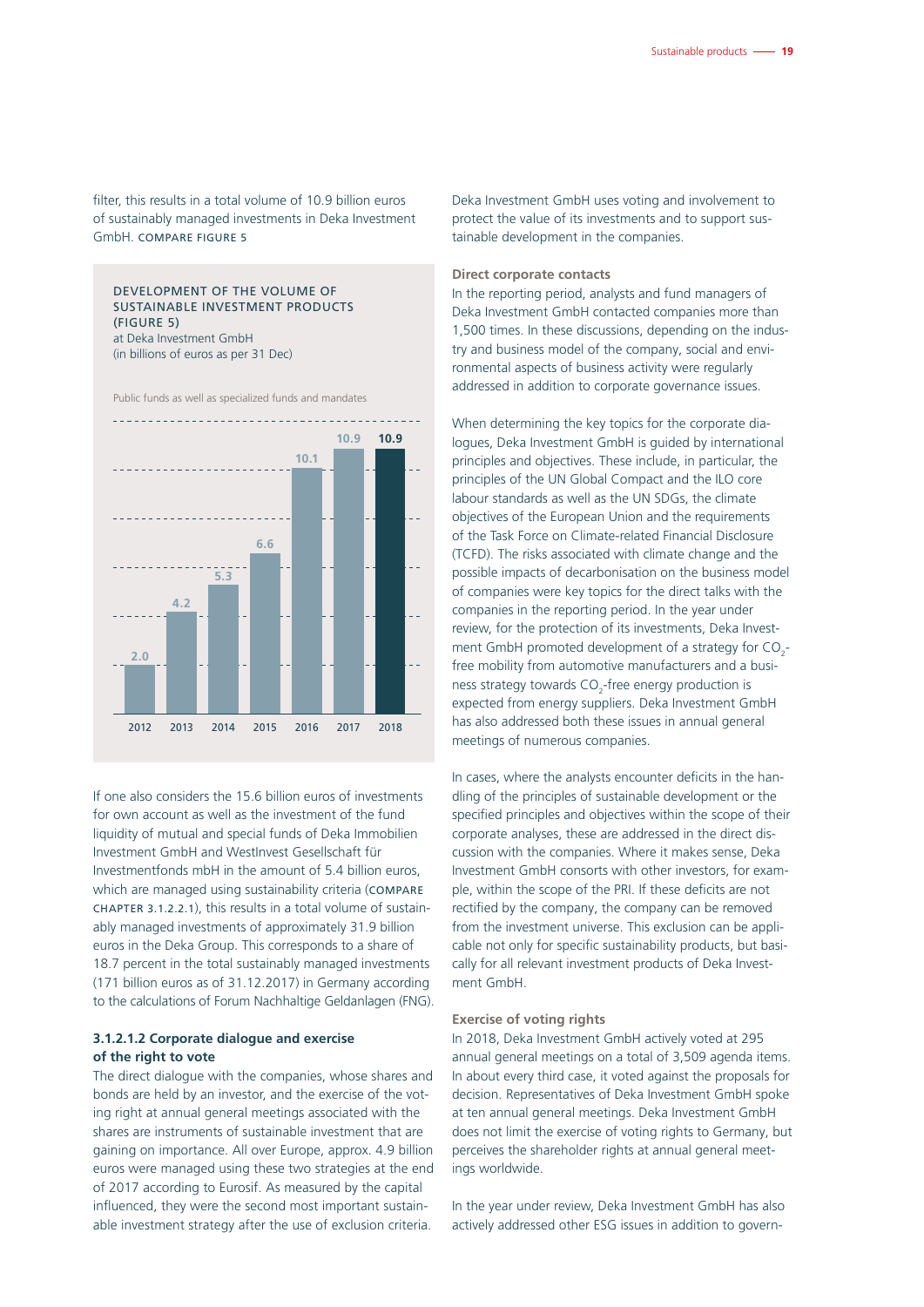ance aspects. For example, at the annual general meeting of RWE, the representative of Deka Investment GmbH formulated the expectation that the energy group withdraws from the brown coal conversion as quickly as possible and accelerates the expansion of renewable energies by  $CO_{2}$ free power supply. In connection with the clearing of the Hambach Forest in September of the year under review, Deka Investment GmbH expressed itself via Twitter: "As shareholders, we do not have any benefit from an escalation. On the contrary, we see the risk of RWE unnecessarily jeopardising its reputation and future viability. In view of the acute situation in the Hambach Forest, we expect RWE to stop the clearing work up to the completion report from the Coal Commission."

With these activities, Deka Investment GmbH already addresses the new requirements of the Shareholders' Rights Directive, which was approved by the EU Parliament in the spring of 2017 and was passed by the European Council and must now be implemented in the national law by mid-2019. The reform of the Shareholders' Rights Directive should strengthen and facilitate the involvement of shareholders as well as generate incentives for longterm investments of selected institutional investors and asset managers.

The Shareholders' Rights Directive also obligates institutional investors and asset managers to create more transparency in relation to their investment strategies, their cooperation policy and its implementation. Today, Deka Investment GmbH has already defined the central focal points for its voting behaviour in its "Principles of Voting Policy in Annual General Meetings", which are also published on the website as an overview of annual general meetings, at which Deka Investment GmbH has voted in 2018 (COMPARE https://www.deka.de/privatkunden/ ueberuns).

The principles are based on the extensive experience of Deka Investment GmbH as one of the major fund providers and thus shareholder representatives. They take into account the applicable laws, the current analysis guidelines for annual general meetings of the Federal Association of Investment and Asset Management (BVI), the German Corporate Governance Code, the DVFA Scorecard for Corporate Governance, international codes, the relevant environmental and social standards as well as the requirements of the PRI.

**Protection of the investors' interests**  As one of the largest asset managers in Germany, Deka Investment GmbH acts in accordance with the investment code in the interest of investors in the special assets managed by it in trust. It is part of its duties to represent the interests of all investors also vis-à-vis the companies, in whose securities the special funds invest.

This is why it filed suit against Volkswagen AG in order to clarify as to whether the automobile group has violated due diligence and disclosure obligations in connection with the use of manipulation software in diesel vehicles. In this context, Deka Investment GmbH also asserts so-called tort damages, because the management of Volkswagen AG has intentionally harmed the shareholders of Volkswagen AG in an immoral way through its conduct.

In sample proceedings, the Higher Regional Court in Brunswick has determined Deka Investment GmbH as model plaintiff. The model plaintiff is selected by the court and not at the request of a certain plaintiff. The oral hearing has started on 10.09.2018; due to the complexity of the issue, it is still open as to when the negotiations shall be completed.

## **3.1.2.1.3 Activities to promote sustainable investment**

### **International initiatives**

At the beginning of March 2018, the EU Commission has presented its action plan "Financing Sustainable Growth". The objective of the action plan is to involve the financial market more strongly into the financing of the ambitious climate and environmental objectives of the European Union and to mobilise private capital for the financing of the necessary investments (COMPARE IN FOCUS: "The EU action plan on financing sustainable growth"). The Deka Group closely accompanies the implementation of the measures by the EU Commission and is actively involved in the discussions, especially at national level (COMPARE SEC-TION NATIONAL INITIATIVES).

At the international level, the signing of the PRI by Deka Investment GmbH in 2012, which has already been addressed, should be highlighted (COMPARE CHAPTER 2.5). Deka Investment GmbH reports annually about the measures to implement the six PRI principles within the framework of the PRI Progress Report.

Since November 2016, DekaBank has been a member of the Green Bond Principles, which serve internationally as a decisive guideline for the issuing process of "green securities". The principles were developed under the ICMA (International Capital Market Association), whose membership is held by DekaBank, within the framework of the cooperation of issuers, banks, investors and environmental organisations. In 2017, the Green Bond Principles were expanded by Social Bond Principles and Sustainability Bond Guidelines and have thus laid the foundations for an ever-expanding market of sustainable bonds.

DekaBank acts not only as an investor, but also as an arranger of sustainable bonds in the capital market in order to meet the increased demand for sustainable securities on the part of investors. In 2018, DekaBank again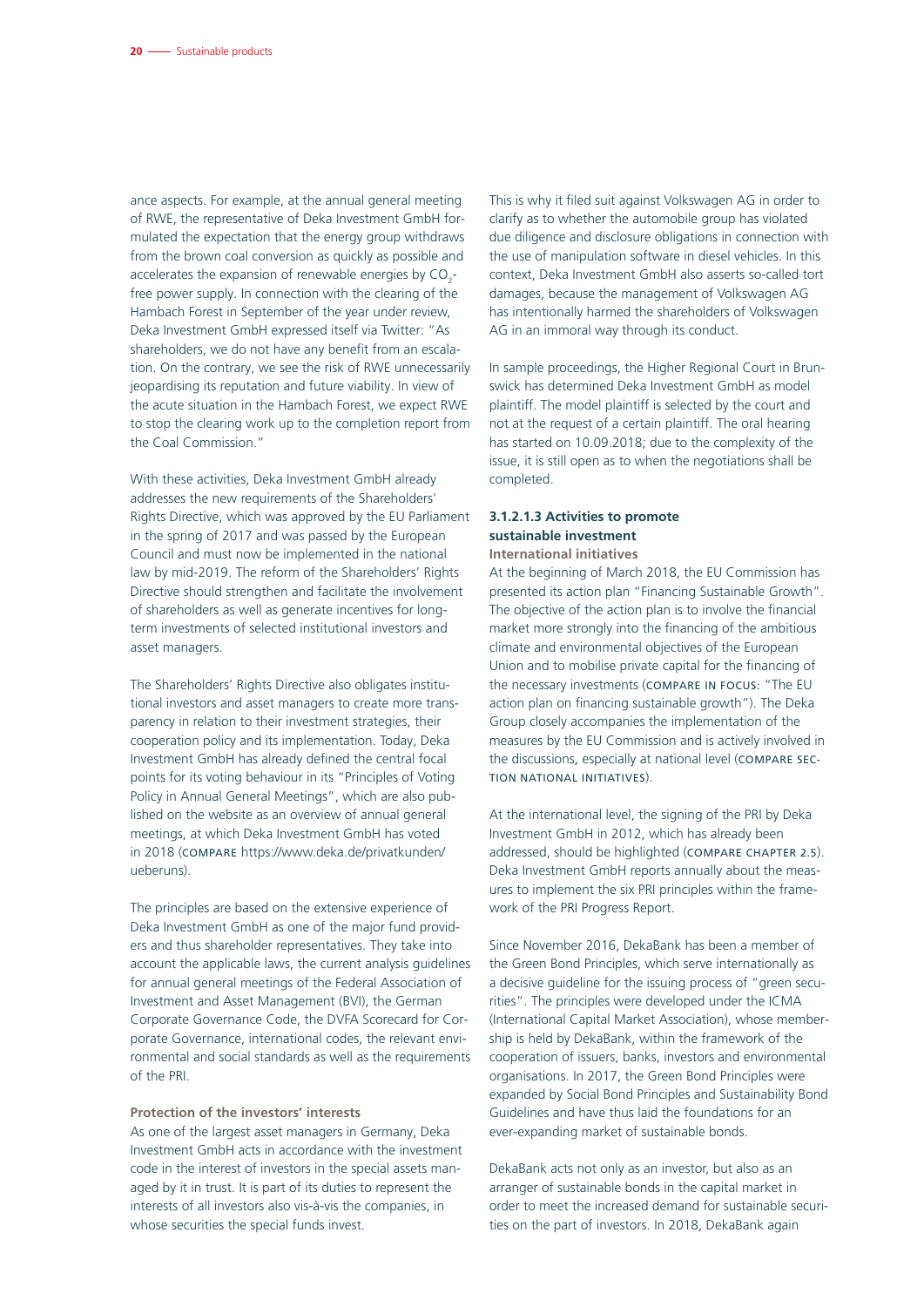acted as a Lead Manager in the issue of Climate Awareness Bonds by the EIB (European Investment Bank), the pioneer and the most active green bond issuer in the market. In addition, DekaBank was part of the consortium for the first Sustainable Awareness Bond of the EIB, placed on the market in the year under review.

At the end of 2018, DekaBank signed the contracts for the partnership with the Climate Bonds Initiative (CBI). Founded in 2009, the initiative has set itself the goal of involving the international bond market more strongly in the financing of climate protection and, in particular, also of supporting the further market development for green and climate bonds.

Deka Investment GmbH has also joined the British Initiative Farm Animal Investment Risk & Return (FAIRR). This collects data on sustainability standards of companies, which operate in mass husbandry and industrial agriculture.

#### **National initiatives**

Based on the developments at the European level, the discussion on the topics of green and sustainable finance has intensified further even in Germany. After several initiatives were founded in this range of topics in 2017, there was a consolidation and bundling of forces in the year under review, which is welcome from the point of view of the Deka Group.

The Green and Sustainable Finance Cluster Germany (GSFCG), which has resulted from the consolidation of the Green Finance Cluster of the Hessian Ministry of Economics and the Accelerating Sustainable Finance Initiative in the year under review, should be named here in particular. The objective of the cluster is to position itself as a competence and dialogue platform of the financial sector to help achieve the German climate and sustainability goals. Deka-Bank supports this initiative financially.

The Hub for Sustainable Finance (H4SF) was initiated by Deutsche Börse and the German Council for Sustainable Development (RNE). The hub is an open network of financial market actors and other stakeholders who actively contribute to a sustainable finance system in Germany. In the year under review, it was host of the second Sustainable Finance Summit Germany, where DekaBank has participated actively.

DekaBank is also a member of Forum Nachhaltige Geldanlagen e.V. (FNG) and Corporate Responsibility Interface Center e.V. (CRIC), a charitable association for the promotion of ethics and sustainability in investment. With over 100 members, CRIC encourages constructive dialogue between companies, politicians and financial market towards a general awareness of ethical and sustainable investments.

DekaBank is already involved in the Verein für Umweltmanagement und Nachhaltigkeit in Finanzinstituten e.V. (VfU) since 2007. Since 2016, the Head of Sustainability Management of DekaBank, Johannes Behrens-Türk, is also working as a member of the Board of Management in VfU in an honorary capacity. Founded in 1995, the network of Sustainable Finance professionals comprising nearly 50 banks, insurance companies and investment companies is committed to the promotion and dissemination of a comprehensive approach to the management of economic, social and environmental dimensions of the financial business to facilitate a substantial progress towards sustainable development. The VfU annual meeting, which is held in cooperation with the United Nations Environment Programme Finance Initiative (UNEP FI), dealt with the numerous fields of action of "Sustainable Finance" in the year under review.

#### **3.1.2.1.4 Investor information and promotion of the dissemination of financial knowledge**

Even though private customers are not directly advised by DekaBank, but by the savings banks, DekaBank has formulated strict principles for all documents made accessible to private customers. The "Guidelines for the creation of advertising and investor information" forbid, among other things, aggressive marketing and exploitation of customer groups requiring particular protection, such as the elderly. Customers from the municipal sector are also regarded as private customers.

The transparency logos used by Deka Investment GmbH for its sustainability funds serve for investor information. Therefore, all sustainability funds mentioned above bear the transparency logo of the European industry association Eurosif. In this context, Deka Investment GmbH has voluntarily committed to publishing accurate, adequate and up-to-date information particularly in order to enable investors to assess the ESG-strategy of a fund and its implementation.

Employees of S Broker AG & Co. KG, the central online broker of Sparkassen-Finanzgruppe, conduct around 120 webinars every year, where customers and other interested persons can obtain basic and expert knowledge around investment live and free of charge. On an average, around 75 participants follow the mailings.

Planspiel Börse (COMPARE CHAPTER 6.2) supports DekaBank not only financially, but also with know-how. Dr. Michaela Hönig, from the Board of Management of DekaBank and Professor of General Business Studies at the Frankfurt University of Applied Sciences since 2017, is a member of the Scientific Advisory Council for Planspiel Börse Germany.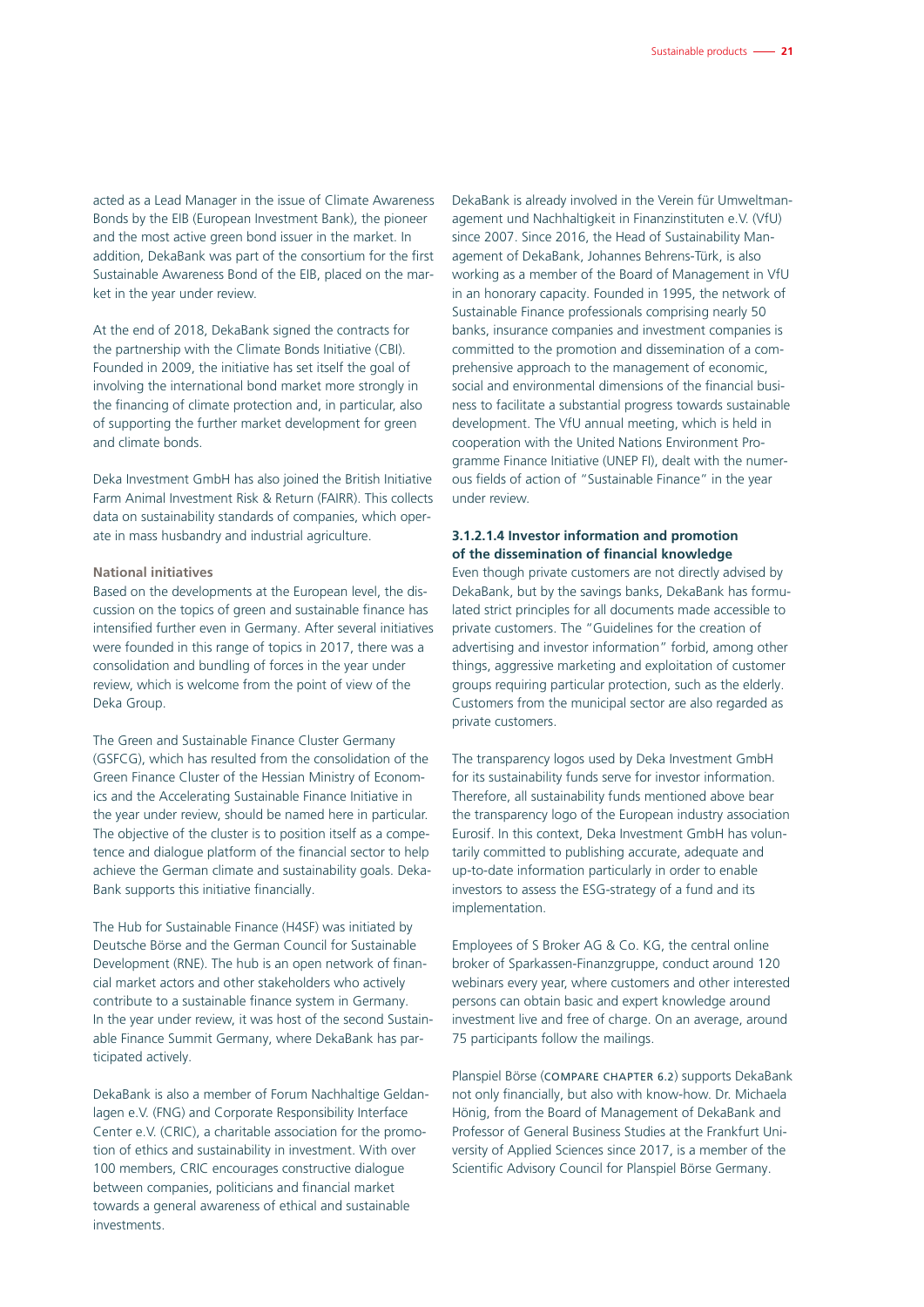#### **3.1.2.2 Real-estate-based investment products 3.1.2.2.1 Sustainability strategy in the business field of Real Estate Asset Management**

The Real Estate Asset Management business field (AMI) has translated the principles for sustainable corporate governance of DekaBank into its own business-related sustainability strategy. For the various measures to implement the strategy in the years 2017 to 2019, the following five benchmarks are applicable:

- 1. Increase in the tenant loyalty with energy management, mainly by saving ancillary costs in case of suitable properties
- 2. Sustainability as an instrument for optimising the return, e.g. by reducing tenant fit-out costs
- 3. Positive image as a provider of sustainable real estate, mainly by ensuring and – wherever possible – improving the rating results
- 4. Anchoring of social and societal responsibility in the daily operations, mainly by integrating strategic and operative sustainability aspects into the investment process
- 5. Fulfilling regulatory, sustainability-related provisions

Since the beginning of 2018, the business field of AMI uses a sustainability filter for the fund liquidity of mutual and special funds of Deka Immobilien Investment GmbH and WestInvest Gesellschaft für Investmentfonds mbH. In essence, it is based on the ten principles of the UN Global Compact and excludes various controversial business fields. As of 31.12.2018, approximately 5.4 billion euros were managed using the filter.

#### **3.1.2.2.2 Facilities and management of buildings**

**Reduction of the energy consumption in buildings** In the year under review, the foundations for the installation of digital technologies in the existing buildings of the real estate fund were laid, through which the energy efficiency should be increased and thus, the  $CO_2$  emissions should be reduced significantly. This is achieved through the use of a dynamic computer model, which also considers the respective use and the physical behaviour of buildings including their systems engineering in addition to the weather. Comprehensive energy monitoring facilitates recording of energy consumption data and its processing in a central analysis and reporting tool. The analyses provide a sound basis for optimisation measures in the existing properties.

Through the corresponding measures, not only energy savings between 20 and 25 percent can be achieved, but the new technology should also lead to an increase in tenant satisfaction and contribute to the increase in tenant loyalty. Additionally, the costs for the maintenance of the properties can be reduced and the ancillary costs can be optimised. Finally, the properties are prepared for possible regulatory requirements with regard to the documentation of  $CO<sub>2</sub>$  emissions.

Within the scope of pilot projects in first existing properties, first practical experiences with the technology were gathered in the year under review. The start of the comprehensive introduction of the technology in cooperation with a specialised PropTech company is planned for 2019.

#### **Use of renewable energies**

In the year under review, additional efforts were taken to further increase the proportion of properties that obtain electricity from renewable energies and  $CO_{2}$ -neutral gas. At the end of the year under review, around 70 percent of the properties in Germany in the special assets of Deka Immobilien Investment GmbH and WestInvest Gesellschaft für Investmentfonds mbH procured 100 percent of its power for the general and vacant areas in the form of green electricity and gas.

#### **3.1.2.2.3 Certifications**

A central element in the sustainability understanding of the business field of AMI is the certification of fund objects. The focus is on the comprehensive evaluation of a property from social, ecological and economic points of view over the entire life cycle. Here, sustainability certificates provide the opportunity to measure and compare sustainability criteria in accordance with independent, established and recognised standards.

At the end of the year under review, a total of 233 properties in the value of approximately 24.9 billion euros were certified, 108 properties alone with a volume of around 9.5 billion euros in Germany. In relation to the entire real estate assets of Deka funds, a certification rate of about 69 percent was achieved as of the end of 2018. As compared to the previous year, the rate has increased by one more percent. COMPARE FIGURE 6

#### **3.1.2.2.4 Communication and memberships**

In the year under review, the business field of AMI has used different communication channels to address sustainability topics internally as well as for the different stakeholders.

For the internal coordination and further development of sustainably-related activities, a "green Jour Fixe" was established. Here, representatives from Fund Management, Project and Real Estate Management, Sales and Real Estate Valuation regularly exchange their views on current sustainability topics. The event is organised by the Sustainability Coordinator of the business field of AMI. The minutes of the events also become the internal sustainability newsletter and are distributed to a larger distribution list up to the department head level. Moreover, there are regular meetings with the management.

The exchange is also supported by the memberships of the business field of AMI with the Federal Association of Investment and Asset Management (BVI) as well as the German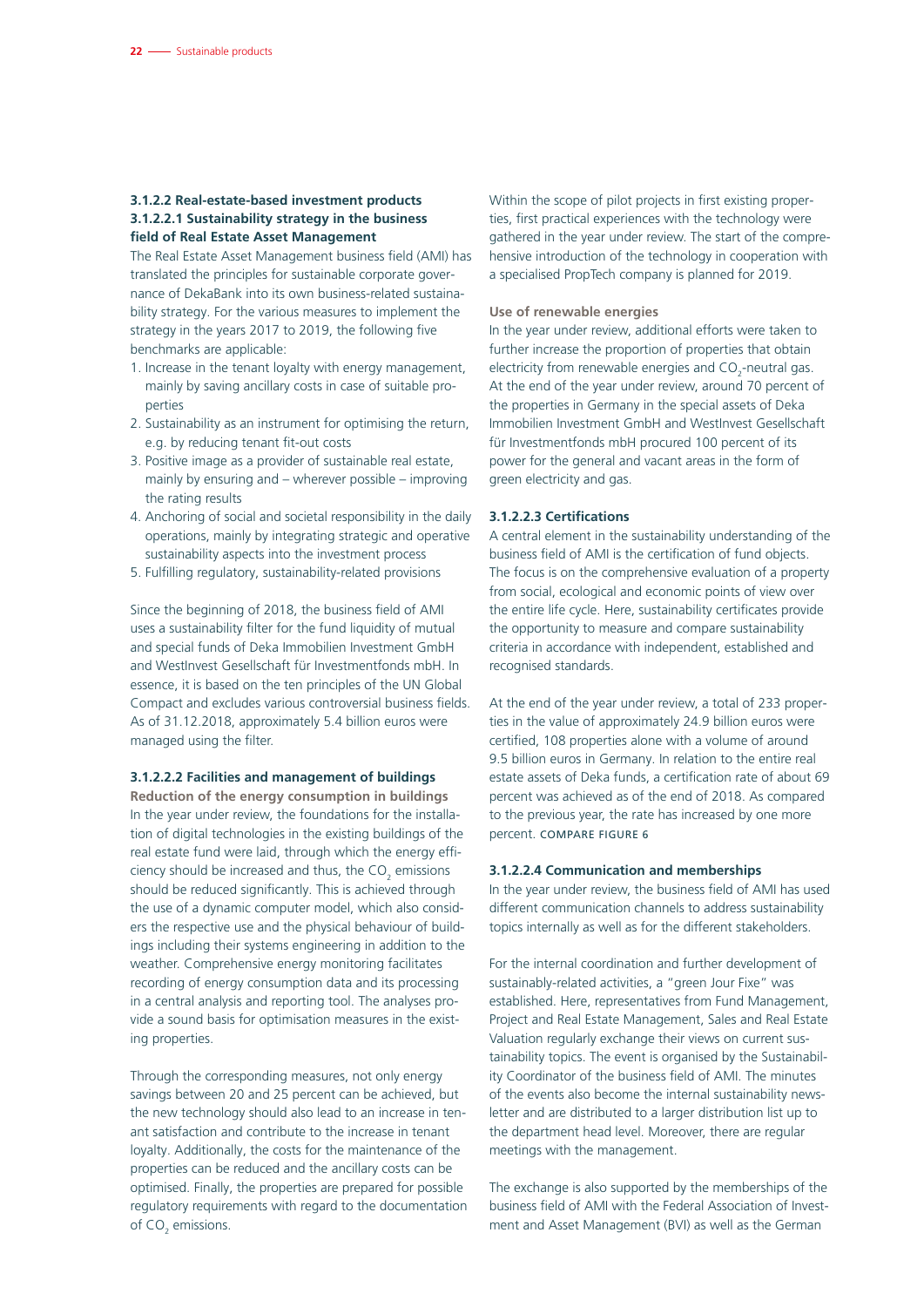Property Federation (ZIA). As members of the BVI, Deka Immobilien Investment GmbH and WestInvest Gesellschaft für Investmentfonds mbH independently and appropriately consider the voluntary principles and codecs defined in the rules of conduct (WVR) of the BVI and develop these further via the BVI. The BVI rules of conduct formulate a standard for good and responsible handling of the capital and the rights of investors. They show as to how the capital management companies meet the duties vis-à-vis investors and how they represent their interests vis-à-vis third parties.

Representatives of the business field also regularly participate in meetings of the working groups "Responsible investment" and "Sustainability in real estate funds" of the BVI as well as in the working group "Climate Protection Plan 2050/Inventory" of the German Property Federation (ZIA) to learn more and exchange experiences about current political and legal developments.

#### **3.1.2.2.5 External ratings**

In the annual assessment of all relevant open real estate funds in Germany by the rating agency Scope, a constantly high sustainability orientation as well as a very high certification rate in the sector comparison was again certified. Within the framework of the ratings, Scope analyses numerous aspects, mainly the use and production of renewable energies, the average distance of the properties from public transport as well as the  $CO_2$  emissions.

In total, the providers of open-ended real estate funds had certified the sustainability quality of 379 properties with a market value of a total of approximately 46 billion euros at the end of 2017 according to Scope. Almost half of this volume was attributable to the public funds of Deka Immobilien Investment GmbH and WestInvest Gesellschaft für Investmentfonds mbH.

## 3.2 **Sustainability in lending**

For the Deka Group, ESG aspects in the sense of a holistic and risk-optimised portfolio management stand on an equal footing with economic aspects in lending and are therefore fully examined before the financing decision. Currently, the credit business of the Deka Group comprises trade and capital market operations, real estate financing as well as special financing. An integral part of the credit process is formed by the specifications of the business strategy in relation to the "sustainable corporate governance".

#### **3.2.1 Funding principles**

Lending business is based on the credit risk strategy of the Deka Group. On the basis of the objectives and crash barriers set out in the business strategy of the Deka Group, it defines the framework for action for all financing activities. With regard to the consideration of ESG criteria in the lending business, the Deka Group has already excluded



#### Version 31.12.2018; BREEAM: Building Research Establishment Environmental Assessment Methodology; DGNB: Deutsche Gesellschaft für Nachhaltiges Bauen; [German Sustainable Building Council]; HQE: Haute Qualité Environnementale (High Quality Environmental Standard); LEED: Leadership in Energy and Environmental Design

#### WORLDWIDE CERTIFICATIONS AS AT 31.12.2018 (FIGURE 6)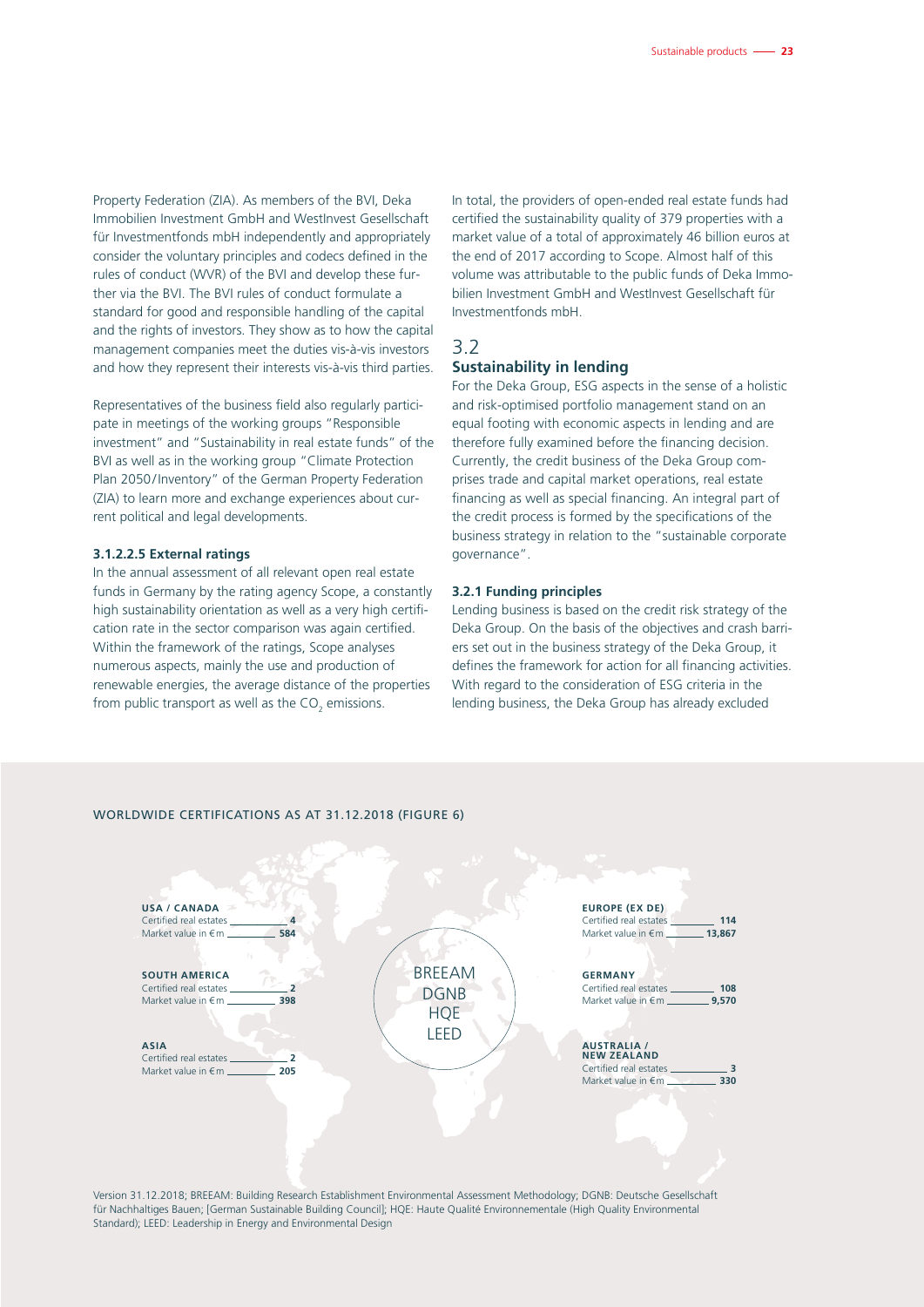different types of financing (negative list) for several years. In addition, the Deka Group has defined sustainable investment fields, in which it wants to be more active (positive list), for the first time in the year under review.

#### **Positive list**

The positive list adopted by the Board of Management includes investment fields, in which the Deka Group aims to acquire more sustainable financing or to support the extension of these investment fields. Leitmotif when defining the corresponding investment fields was the potential contribution of the financing to meet the UN SDGs. DekaBank supports or acquires

- Financing, which aims at electricity production from renewable energies and its transport or storage.
- Financing, whose objective is the modernisation of production facilities, whose implementation is associated with a significant CO $_{\textrm{\tiny{2}}}$  reduction of the production (the aim is a reduction of at least 30 percent).
- The financing of banks, which contribute to the development or expansion of structures similar to savings banks in countries outside the OECD and were attested by the Internationale Sparkassenstiftung.
- More financing of cargo and passenger ships, which minimise their pollutant emissions in accordance with the state-of-the-art technology.
- More financing of ships, which contribute to waste reduction of the world's oceans thanks to their technology.
- Financing of aircraft, whose production and management meet the highest possible environmental standards.
- Financing for the modernisation and expansion in the rail freight traffic.
- Financing for supporting the digitisation and the related infrastructure.
- Real estate financing for buildings, which have an even energy balance in their operation (zero-energy buildings) or which fulfil the cradle-to-cradle approach.

#### **Negative list**

The Deka Group has qualified the following transactions as undesired and/or afflicted with increased risk content also to avoid reputational risks. The list has been extensively expanded in the year under review. On one hand, the additional criteria relate to financing with significant risks to the environment, and on the other hand, to the exclusion of speculative transactions in connection with foodstuffs. The following transactions can be made only with an exceptional approval of the Board of Management:

- Transactions which could have a lasting negative effect on the public trust in or the reputation of the Deka Group through public reporting (among other things, on the basis of socio-cultural, ethical aspects) on the financing itself, a business partner, the business practice or the country (home country or risk country)
- Credit transactions of a speculative nature or a very unusual type of risk (among other things, credits within

the meaning of the ECB guidelines, highly-leveraged transactions)

- Speculative real estate financing within the meaning of art. 4 (1) no. 79 CRR4
- Finance in connection with weapons transactions (financing of deliveries and production and trading businesses)
- Finance, which could pose significant dangers to the environment, e.g.
	- Uranium mining
	- Development, construction and operation of nuclear/ coal power plants
	- Hydro power plants in recognised protected areas (nature protection and Natura 2000 areas) in Germany. International dam projects can be financed only if the borrower can submit a positive audit report regarding the project from an expert accredited by the United Nations Framework Convention on Climate Change (UNFCCC), in which the compliance with the recommendations of the World Commission on Dams has been verified.
	- Exploration and mining of minerals from conflict and high risk areas
	- Exploration, mining and transport of rough diamonds
	- Conventional and unconventional fracking
	- Exploitation of tar/oil sand
	- Drilling for the purpose of oil and gas production in the Arctic (Arctic Drilling)
- Extraction and production of palm oil
- Financing in connection with mountain top removal mining (check the OECD environmental guidelines for reference points)
- Financing in direct relation with the manufacture and sale of tobacco
- Project financing, which does not meet the requirements of the Equator Principles (EP): the EP include social and environmentally-friendly standards and refer to the guidelines drawn up by the International Finance Corporation (IFC) as well as the industry-specific Environmental Health and Safety Guidelines (EHS)
- Financing of speculative transactions with basic foodstuffs
- Transactions with a country and borrowers in a country on the "Negative list for risk countries"
- Venture capital financing
- Financing companies in the pornography industry or similar industries (sex industry)
- Financing of companies involved in controversial forms of gambling (betting offices, game halls, etc.)
- Financing of companies that violate internationally recognised principles in the area of human rights and labour rights (ILO Declaration on Fundamental Principles and Rights at Work)

**<sup>4</sup>** CRR: Capital Requirements Regulation; European capital adequacy regulation for banks and financial service providers within the scope of Basel II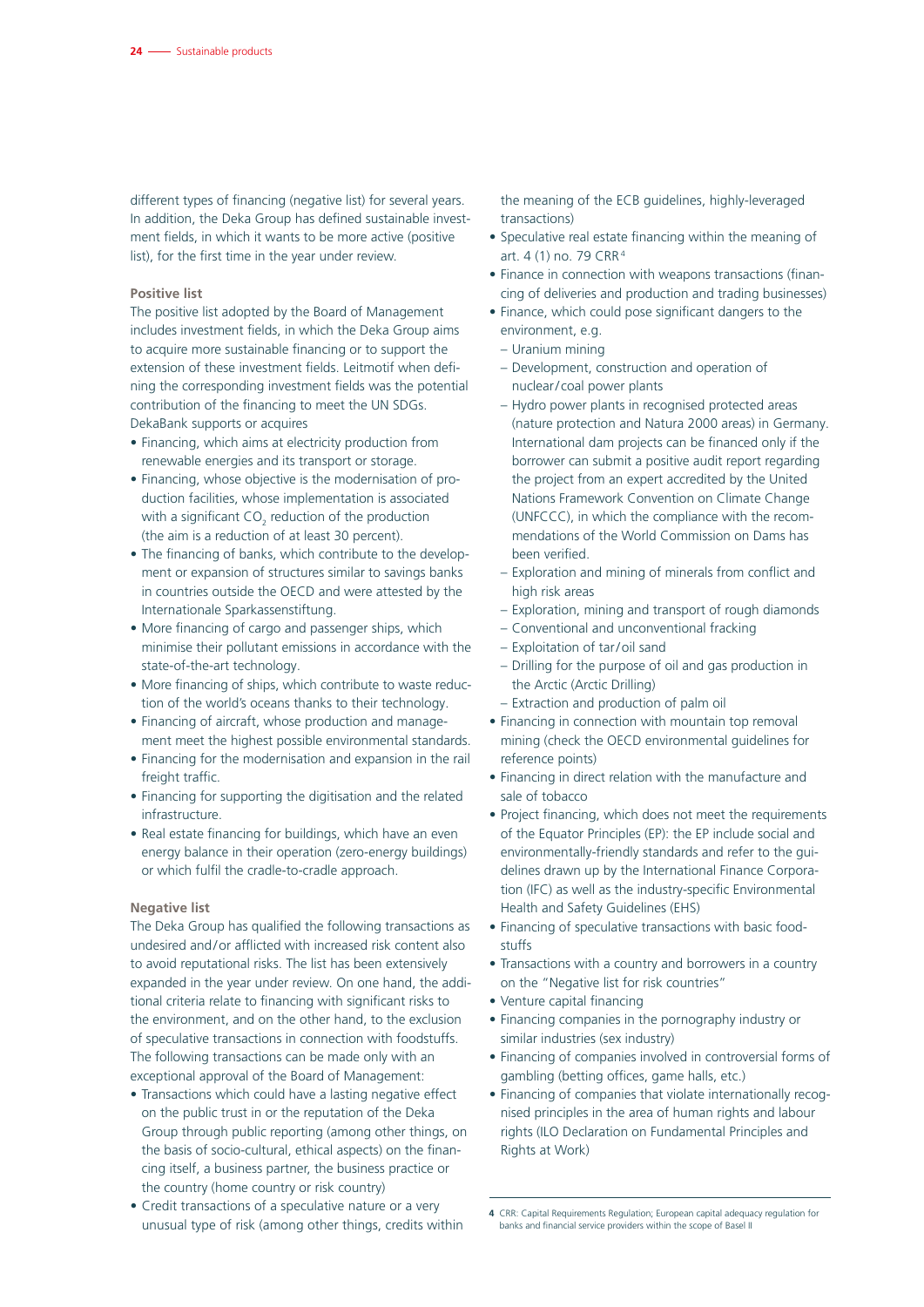• Financing of enterprises without evidence of experience or in new markets, which are not comparable with the home markets

Within the scope of the credit approval process, all involvements pending for decision are checked by the market unit and the back office even for possible environmental and/or reputational risks – i.e. the possible exclusion of the financing on the basis of the negative list. If it is assessed in these specialist units that the possible involvement could be associated with increased environmental and/or reputational risks, the Sustainability Management is given a separate audit order. The focus of this separate audit of the bank's sustainability experts is then on ESG criteria including the effects on biodiversity. In the year under review, the Sustainability Management has conducted 17 separate audits.

#### **3.2.2 Real estate financing**

In commercial real estate financing, DekaBank is focused on financing in transparent markets with existing market liquidity and secure legal environments, which, due to their size, transparency and liquidity, are of central importance for the whole of the business field. In the countries, where this is possible, the ability of the loan to serve as collateral is sought in principle. In addition to classic investors and project developers, customers in focus also include Real Estate Investment Trusts (REITs), real estate companies, pension funds and German open real estate funds at the level of individual projects. At the end of the year under review, there was real estate financing in Germany, France, Great Britain, Italy, Ireland, Canada and the USA. The gross credit volume, including financing for open-ended real estate funds and local construction projects, amounted to around 9.8 billion euros at the end of the year under review (previous year: 8.6 billion). Economic efficiency and environmental and social compatibility are the mandatory selection criteria for the real estate credit transaction. These are explicitly analysed for each new transaction and brought into the due diligence process. Possible sustainability certificates are also taken into account as a positive element. Alongside energy efficient operation, sustainable real estate generally has better rentability and higher value stability. This is reflected in the safety position of the lender.

#### **3.2.3 Special financings**

The gross credit volume in the area of special financing of DekaBank was 8.88 billion euros on the reporting date (previous year: 7.16 billion euros). With a volume of approximately 4.67 billion euros, 53 percent of this fell to transport finance, while around 4.21 billion euros or 47 percent fell to infrastructure financing.

#### **Transport financing**

The transport credit portfolio of DekaBank primarily comprises loans mortgage-secured by aircraft and ships. The volume in aircraft financing amounted to approximately

3.56 billion euros on the reporting date (previous year: 2.94 billion euros), while that in ship financing was around 1.11 billion euros (previous year: 1.16 billion euros).

DekaBank exclusively finances means of transport that correspond to the current technical requirements in terms of fuel consumption and environmental protection standards and are, at the end of the term of loan, not older than 15 years. Compliance with environmental and safety regulations as well as any necessary upgrades are ensured, e.g. through saving mechanisms.

Financed ships must also bear a flag, which is listed by the Paris Memorandum of Understanding on Port State Control. This ensures a uniform check of ships at the ports, mainly with regard to the compliance with safety standards.

#### **Infrastructure financing**

In the infrastructure credit portfolio of DekaBank, around 0.8 billion euros (previous year: 0.58 billion euros) fell to the financing of renewable energy production as well as its infrastructure, including mainly wind farms and hydroelectric power plants. In 2018, DekaBank has, as sole lender, structured the financing for the construction and operation of an onshore wind farm in Norway, which shall produce power for approximately 44,500 households after completion. Furthermore, 1.11 billion euros (previous year: 0.56 billion euros) were provided for funding social infrastructure, e.g. research centres, hospitals and roads. The remaining 2.3 billion euros are attributable to project financing in the infrastructure sector.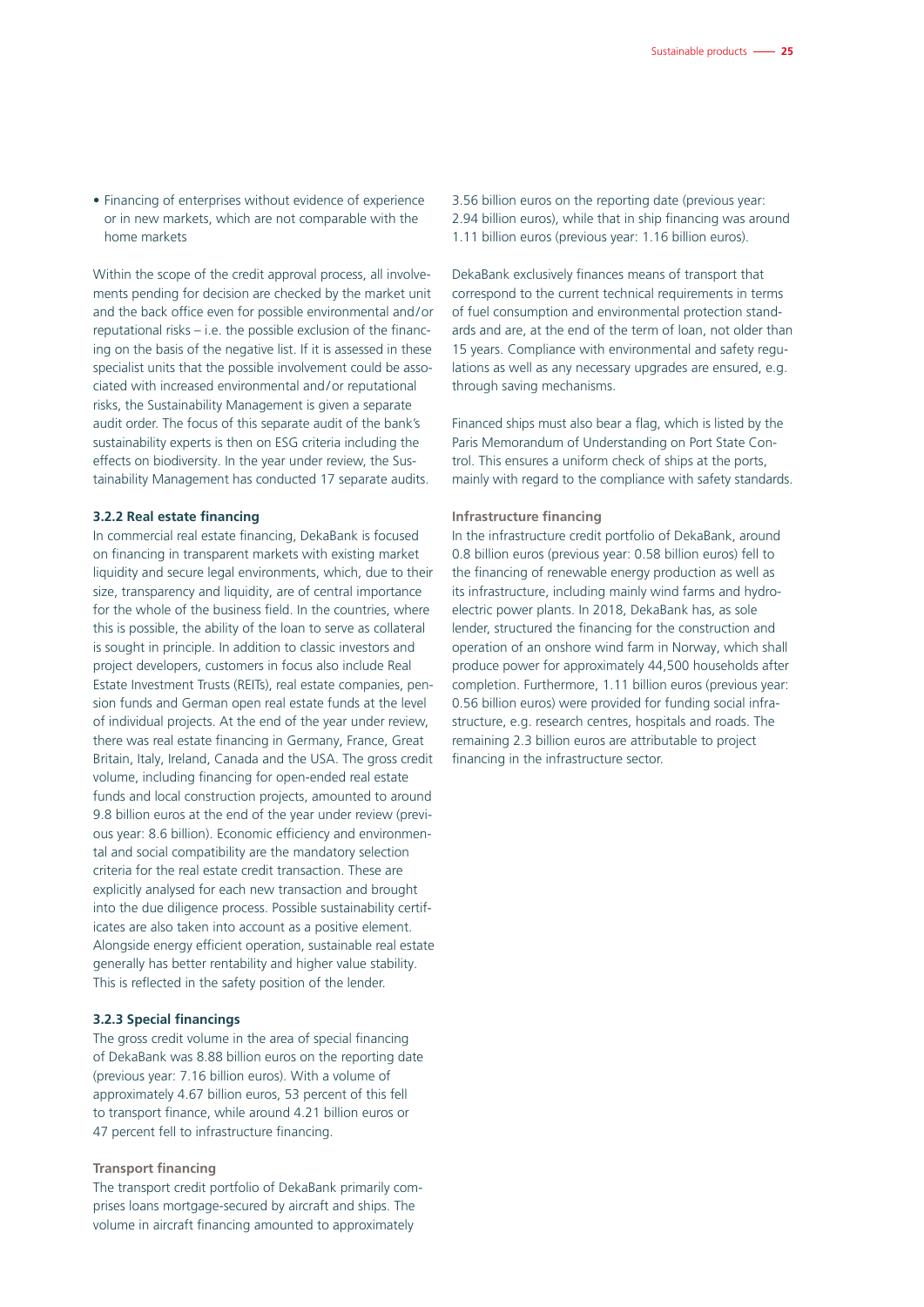## **IN FOCUS**

## Transparency of company-specific greenhouse gas emission data

In its business strategy, the Deka Group has formulated the objective of evaluating the CO<sub>2</sub> emissions along the value chain that are associated with its entire business activity. In 2017, the Deka Group has started recording and evaluating the CO<sub>2</sub> evidence in cooperation with the University of Hamburg. Prof. Dr. Timo Busch from the University of Hamburg drew the following interim conclusion in his project report:

*"Overall, it has been seen that the topic of data availability is of central relevance. (...) Based on the current data basis, the CO2 evidence cannot be created for the overall operation of the Deka Group. The main reason for this is the lack of data availability and quality."*

The reason for this is again that companies, with which the Deka Group collaborates, for example within the scope of financing, or whose securities it holds, so far generally report on their emissions voluntarily and the information is often incomplete and inconsistent.

In the year under review, the experts at the University of Hamburg as well as WWF Germany have now analysed within the framework of a study supported by the Deka Group as to how professional data providers, mainly sustainability rating agencies, deal with this challenge and how resilient and consistent the estimation methods applied by them are. A total of over 15,000 data records of companies were included in the analysis. Conclusion of the study: There still are shortcomings in the comparability of company-specific CO<sub>2</sub> emissions. The data consistency however increases, the more data the companies publish by themselves by using a standardised method.

To improve the data situation, the authors of the "Consistency of company-specific greenhouse gas emission data" study formulate three recommendations:

- 1. Further standardisation and development of a globally accepted approach to the  $\mathrm{CO}_2$ e accounting and reporting, for example, on the basis of the already commonly used Greenhouse Gas Protocol.
- 2. Increase in the transparency about the estimation methods used by the data providers, so that investors can decide in a better manner as to with which data they want to work, as well as systematic expansion of the data offering to other investment classes.
- 3. Provision of further information about individual assets, such as their specific  $\mathrm{CO}_2$ e dependencies and risks, as well as corresponding decarbonisation options.

The authors of the study also point out that not only the scope of the reported emission data, but also its quality is important. This largely depends on whether the collected and reported data is relevant for the respective business model of the compa-

nies and whether historical data sets with data on the emission development in recent years are supplemented with forwardlooking scenarios.

To make an active contribution to improving the data situation, Deka Investment GmbH supports the Task Force on Climate-related Financial Disclosures (TCFD) as an official "supporter" since the end of the year under review. This initiative, borne by private enterprises, was launched by the Financial Stability Board of the G20 countries. The main task of the TCFD consists in the development of uniform standards for the disclosure of climate-related financial risks of companies. In June 2017, the TCFD published recommendations for voluntary, uniform information on climate-related financial risks, which can be used by companies to inform investors and other interested groups.

#### RECOMMENDATIONS OF THE TCFD FOR INFORMATION ON CLIMATE-RELATED FINANCIAL RISKS BY COMPANIES (FIGURE 7)

#### **Governance**

Information for covering climate-related risks and opportunities in corporate governance

### **Strategy**

Information of the actual and possible effects of climate-related risks and opportunities on the business activity, strategy and financial planning of the company

#### **Risk management**

Information as to how the company identifies, assesses and controls climate-related risks

#### **Measured values and objectives**

Information about the objectives and measured values, which must be performed or imposed to assess and control climate-related risks and opportunities

Quelle: FSB Task Force on Climate-related Financial Disclosures (TCFD)

This data is relevant for Deka Investment GmbH, for example, for the execution of commitment discussions with boards of management and supervisory boards within the framework of its around 1,500 company contacts every year. COMPARE CHAPTER 3.1.2.1.2.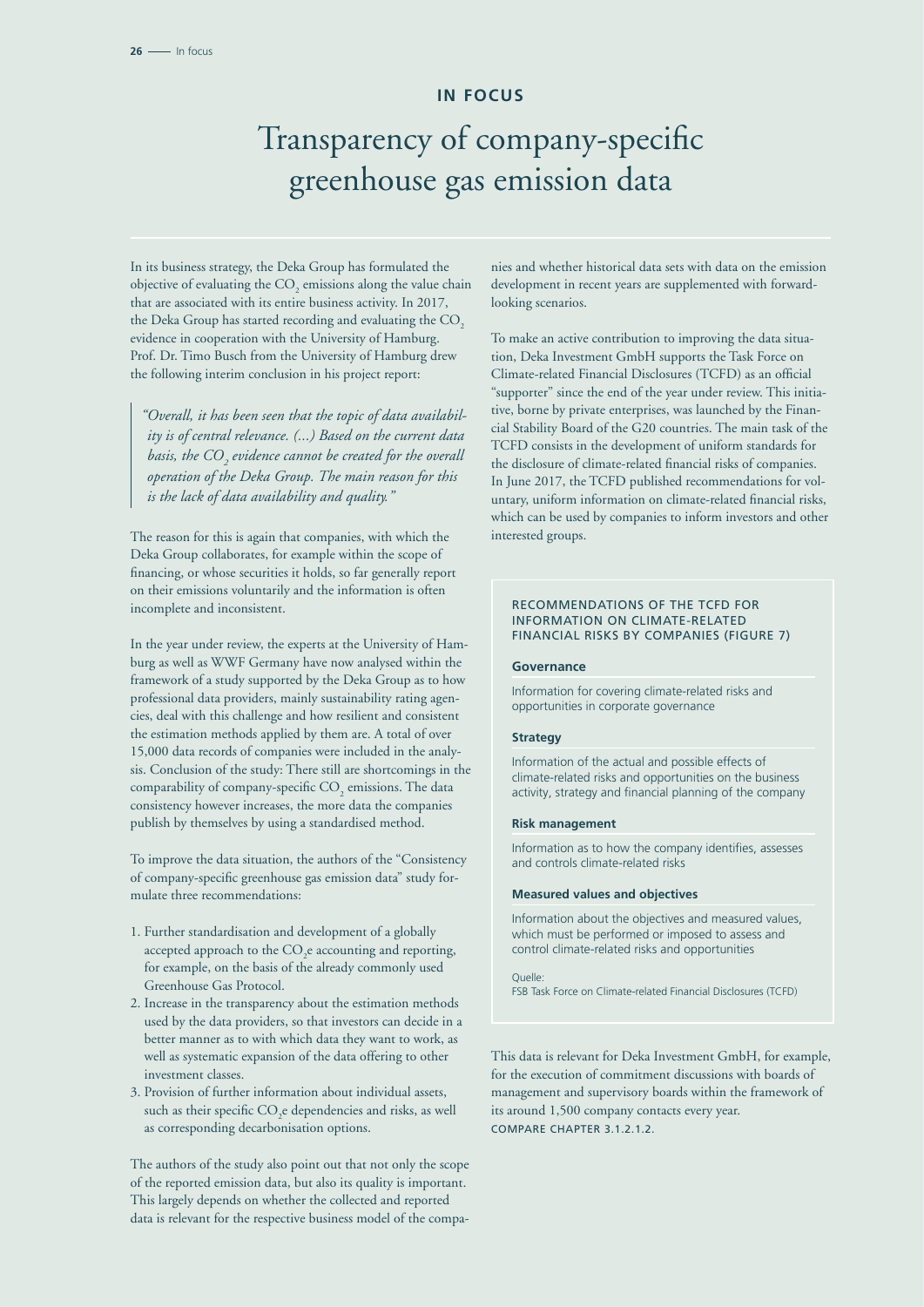## 4. Sustainable HR management

Digitisation plays an increasingly important role not only within the banks, but also among their customers. We thus find that today, many customers are significantly better informed than in the past through the use of the comprehensive information offer on the Internet. We handle the demands on the personal, technical and sales expertise of our employees, which are increasing as a result of digitalisation, with comprehensive further education opportunities and the creation of a work environment that offers good framework conditions for further professional and personal development of all employees. At the same time, we want to be an attractive employer against the background of the progressive digitalisation, especially for the digital natives of generations Y and Z, who have grown up in a digital world.

## 4.1

## **HR strategy**

The HR strategy is part of the Deka Group's business strategy and includes long-term principles of human resources work. It builds on the approach of life-cycle-based HR management and is geared towards having "the right employee at the right place". The HR strategy is developed further under consideration of the market environment and the relevant economic, social, political and regulatory trends.

The responsibility for the formulation, further development and implementation of the personnel strategy lies with the HR division of DekaBank for the Deka Group. HR management is divided into different areas of activity. The most important of these are the management of human resources, training and further professional development, the promotion of gender equality and the reconciliation of work and family or work and care, workplace safety and health management as well as the structure of remuneration.

For the implementation of the human resources strategy and to measure the progress achieved, plans of action are drawn up and specific milestones are defined for a short to medium-term period. All employees are informed promptly on the progress made.

At the end of 2017, the HR division launched an internal initiative on the topics of digitalisation, agility and Work 4.0. The objective is to actively support the digital transformation in various specialist areas. The division simultaneously works on the further development of a strategic partner for the digital transformation. In 2018, employees and executives were offered targeted formats for competence and knowledge building "new world of work".

#### **Open dialogue with employee representatives**

The employees are represented by staff and works councils (in Germany) and the Comité Mixte (in Luxembourg). They

are informed of pending changes in advance in an ongoing dialogue and brought into the design of the actual process. The HR division of the Deka Group maintains an open dialogue with staff representatives, which is characterised by respect. The disabled persons' representative and the Equal Opportunities Officer are also available as internal contact partners for problems at work.

In the year under review, the structure of the employee representation within the Deka Group in Frankfurt was realigned. The Leipzig location (DekaBank) as well as the locations of Berlin, Hamburg and Munich (Deka Immobilien GmbH) were also included. TABLE 2 gives an overview of the current structure and bodies.

### 4.2 **HR management Number of employees and structure**

As of 31.12.2018, a total of 4,564 employees were employed at the Deka Group. Since personnel integration has still not been performed completely, the information for S Broker shall be shown separately. The moderate staff expansion of 1.6 percent (2017: 2.0 percent) results mainly from the expansion of the central functions of compliance and information safety, risk management of investment funds as well as deposit service & special topics. COMPARE TABLE 3+4

#### **Age structure**

The average age of all domestically active employees of the Deka Group at the end of the year 2018 was 44.2 years (2017: 43.8 years). The most heavily-represented group was the age group between 50 and 54 years. The increase in the average age of about two years since the year 2013 reflects the demographic development in Germany. COMPARE TABLE 5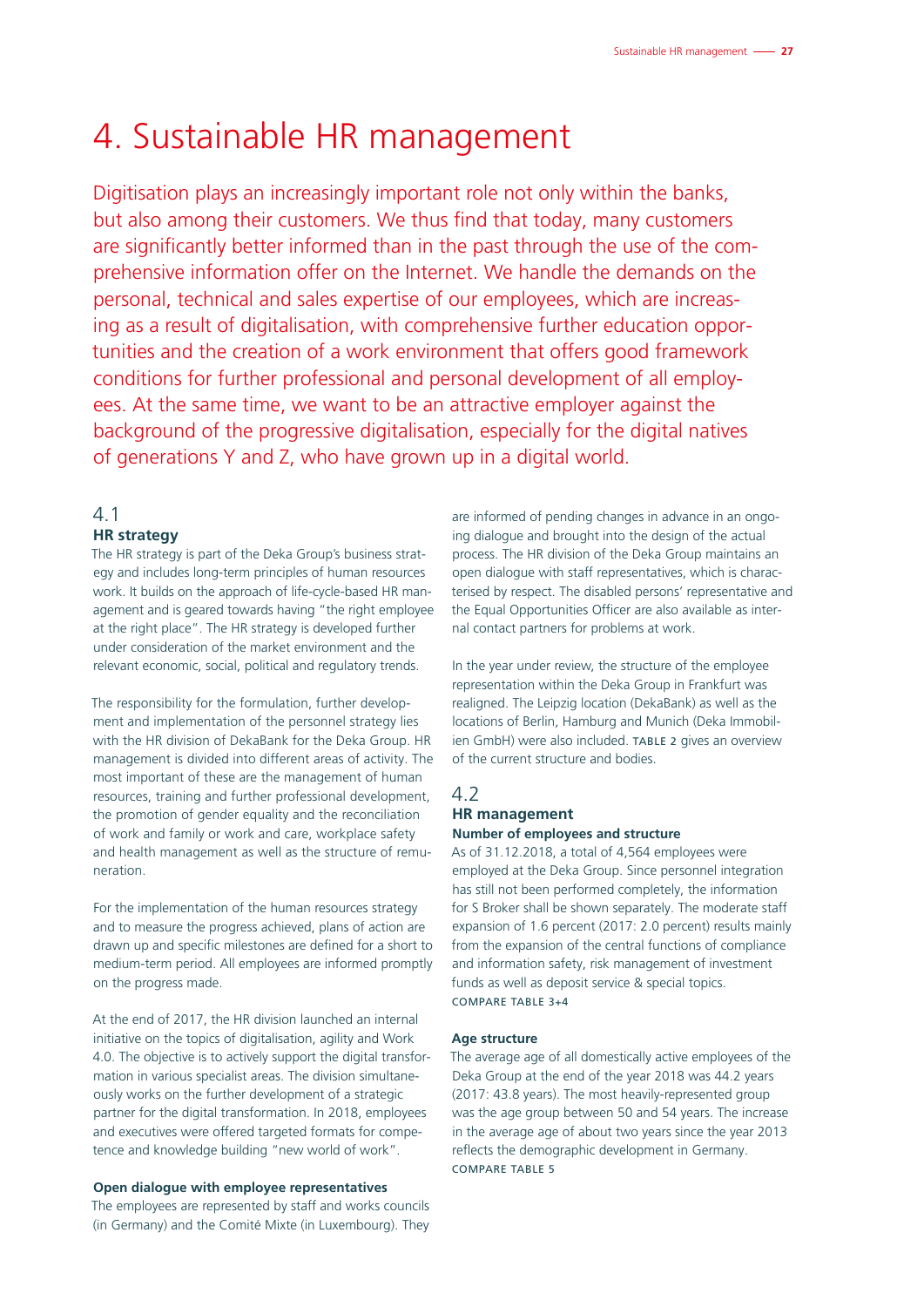#### BODIES OF HR REPRESENTATION (TABLE 2)

| Company                                                   | Location(s)                       | <b>Employee Representation Members</b> |    | <b>Exemptions</b> | <b>Comments</b>                      |
|-----------------------------------------------------------|-----------------------------------|----------------------------------------|----|-------------------|--------------------------------------|
| DekaBank                                                  | Frankfurt/Leipzig                 | <b>Staff Council</b>                   | 15 | $\overline{4}$    |                                      |
| Deka Immo/Deka Immo Inv.<br>(joint operation)             | Frankfurt and<br>regional offices | Joint Works Council                    | 11 |                   |                                      |
| Deka Investment                                           | Frankfurt/Leipzig                 | <b>Works Council</b>                   | 11 |                   |                                      |
| Deka Vermögensmanagement                                  | Frankfurt                         | Works Council                          | 5  | $\Omega$          | election scheduled<br>for 31.01.2019 |
| Deka Vermögensmanagement                                  | <b>Berlin</b>                     | Works Council                          |    | $\Omega$          |                                      |
| Deka Immo/Deka Immo Inv./<br>WestInvest (joint operation) | Düsseldorf                        | Joint Works Council                    | 5  | $\Omega$          |                                      |
| Deka Immobilien GmbH                                      |                                   | <b>General Works Council</b>           | 4  | 0                 | elected in Dec 2018                  |
| Deka Immobilien Investment GmbH                           |                                   | <b>General Works Council</b>           | 4  |                   | elected in Dec 2018                  |

#### NUMBER OF EMPLOYEES (TABLE 3)

| Total employees (headcount)       |                          | 31 Dec 2014 31 Dec 2015 31 Dec 2016 31 Dec 2017 31 Dec 2018 |       |       |       | female | male  |
|-----------------------------------|--------------------------|-------------------------------------------------------------|-------|-------|-------|--------|-------|
| Domestic companies                | 3.743                    | 3.858                                                       | 3.993 | 4.094 | 4.160 | .636   | 2.524 |
| Foreign companies                 | 440                      | 419                                                         | 413   | 398   | 404   | 184    | 220   |
| Deka Group                        | 4.183                    | 4.277                                                       | 4.406 | 4.492 | 4.564 | 1.820  | 2.744 |
| S Broker AG & Co.KG/Management AG | $\overline{\phantom{a}}$ | $\overline{\phantom{a}}$                                    | 150   | 157   | 152   | 55     | 97    |

#### NUMBER OF WOMEN AND MEN (TABLE 4)

| Deka Group in Germany (headcount)       | 31 Dec 2014              |                          |       | 31 Dec 2015 31 Dec 2016 31 Dec 2017 31 Dec 2018 |       |
|-----------------------------------------|--------------------------|--------------------------|-------|-------------------------------------------------|-------|
| Women                                   | 1.466                    | 1.524                    | 1.560 | 1.603                                           | 1,636 |
| Men                                     | 2.277                    | 2.334                    | 2.433 | 2.491                                           | 2,524 |
| Total* employees                        | 3.743                    | 3,858                    | 3,993 | 4.094                                           | 4.160 |
| Total* share of female employees (in %) | 39.2                     | 39.5                     | 39.1  | 39.2                                            | 39.3  |
| S Broker AG & Co.KG/Management AG       |                          |                          | 150   | 157                                             | 152   |
| Total* share of female employees (in %) | $\overline{\phantom{a}}$ | $\overline{\phantom{a}}$ | 36.0  | 40.8                                            | 36.2  |
|                                         |                          |                          |       |                                                 |       |

\* Active employees + apprentices + dormant employees + trainees.

| Deka Group in Germany (headcount)                  |       |       |       | 31 Dec 2014 31 Dec 2015 31 Dec 2016 31 Dec 2017 31 Dec 2018 |       |
|----------------------------------------------------|-------|-------|-------|-------------------------------------------------------------|-------|
| Women                                              | 1.325 | 1.359 | 1,389 | 1.435                                                       | 1,491 |
| Men                                                | 2.165 | 2.212 | 2.312 | 2.370                                                       | 2,427 |
| <b>Active** Employees</b>                          | 3,490 | 3,571 | 3,701 | 3,805                                                       | 3.918 |
| Total share of active** female<br>employees (in %) | 38.0  | 38.1  | 375   | 377                                                         | 38.1  |

\*\* Board of Management + executive staff (division head/department head) + staff on permanent contracts + staff on fixed-term contracts + temporary staff.

## AGE STRUCTURE ACTIVE EMPLOYEES (TABLE 5)

| <b>Deka Group in Germany</b>               |       |       |       | 31 Dec 2014 31 Dec 2015 31 Dec 2016 31 Dec 2017 31 Dec 2018 |       | female | male  |
|--------------------------------------------|-------|-------|-------|-------------------------------------------------------------|-------|--------|-------|
| % of under 20 year-olds                    | 0.0   | 0.1   | 0.1   | 0.0                                                         | 0.1   | 0.1    | 0.1   |
| $%$ of 20-24 year-olds                     | 1.2   | 1.5   | 1.3   | 1.2                                                         | 1.4   | 1.5    | 1.3   |
| $%$ of 25 - 29 year-olds                   | 5.5   | 5.3   | 5.0   | 4.9                                                         | 4.9   | 5.8    | 4.3   |
| $%$ of 30 $-34$ year-olds                  | 11.8  | 11.8  | 10.9  | 10.6                                                        | 10.4  | 11.5   | 9.6   |
| $%$ of 35-39 year-olds                     | 18.7  | 18.1  | 17.0  | 15.7                                                        | 14.2  | 15.6   | 13.4  |
| $%$ of 40 - 44 year-olds                   | 20.3  | 18.7  | 18.2  | 17.6                                                        | 17.6  | 16.5   | 18.3  |
| $%$ of 45 - 49 year-olds                   | 22.2  | 21.4  | 21.8  | 20.6                                                        | 19.4  | 18.3   | 20.1  |
| $%$ of 50 $-54$ year-olds                  | 12.6  | 15.3  | 16.8  | 19.0                                                        | 19.9  | 18.5   | 20.7  |
| $%$ of 55 $-59$ year-olds                  | 6.3   | 5.9   | 6.5   | 7.4                                                         | 8.9   | 8.5    | 9.1   |
| % share of 60-year-olds and older          | 1.3   | 2.0   | 2.5   | 2.9                                                         | 3.3   | 3.7    | 3.0   |
| Average age in years                       | 42.4  | 42.7  | 43.3  | 43.8                                                        | 44.2  | 43.7   | 44.5  |
| Active employees (headcount)               | 3,490 | 3,571 | 3,701 | 3,805                                                       | 3,918 | 1,491  | 2,427 |
| S Broker AG & Co.KG/Management AG (in yrs) |       |       | 41.3  | 42.0                                                        | 43.2  |        |       |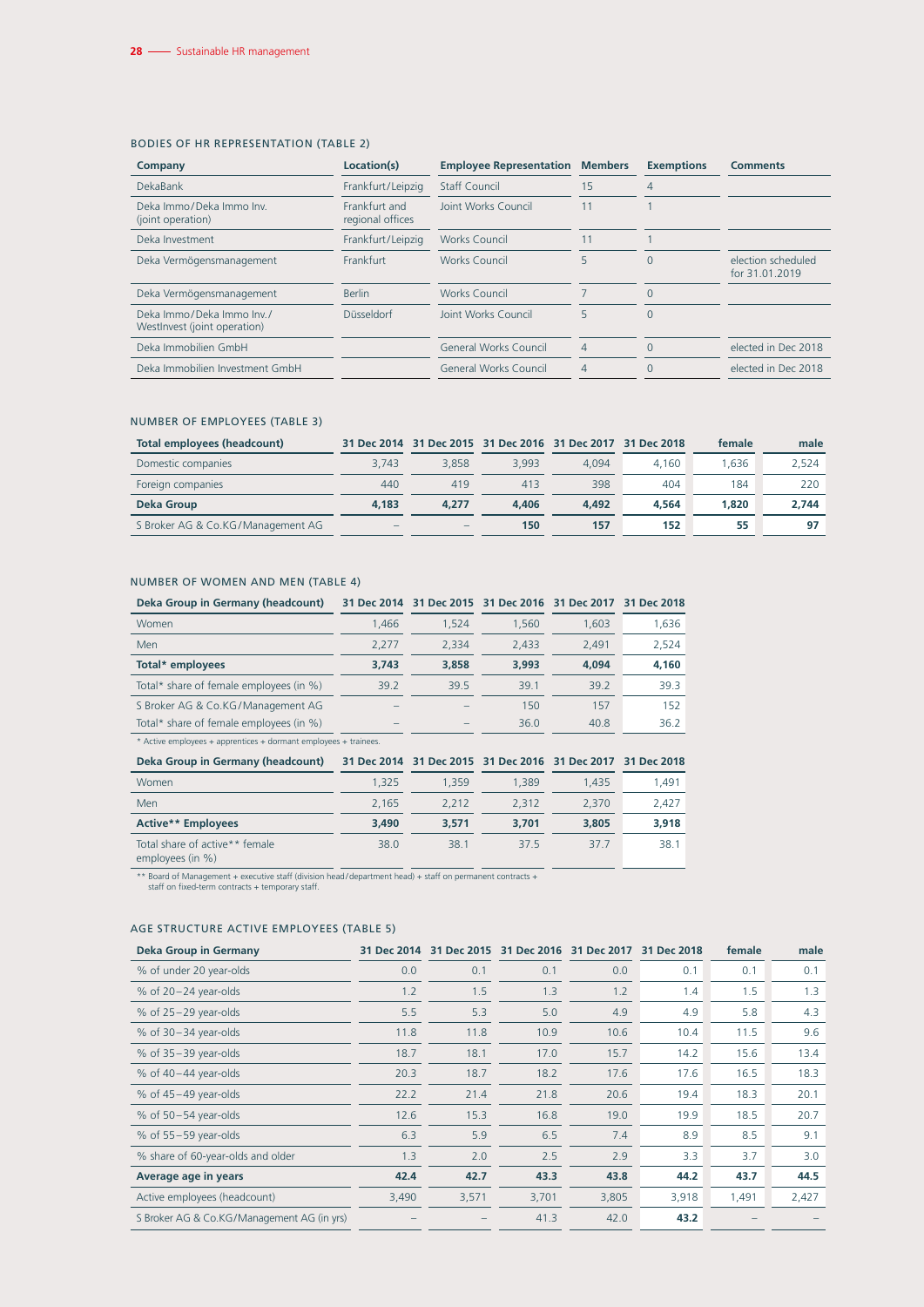#### **Resource management and maintenance of the employer brand**

Around 30 percent of today's active employees in the Deka Group shall retire in the coming 10-15 years. In view of the increasing staff and skills shortage as well as the intensifying competition for talents between the banks, development and maintenance of the employer brand serve for positioning ourselves as an Employer of Choice vis-à-vis employees as well as possible applicants against this background. In 2018, the Board of Management instructed the HR division to develop an "Employer Branding" approach.

The Deka Group has committed itself to filling the vacancies internally where possible. This chimes with the stringent further development of the employees and a clear orientation of our HR strategy – having "the right employee at the right place". Within the framework of the Personnel 2.0 project and the related new recruitment software, it should become even easier to apply internally. With a stored CV it should thus be possible for the employees to start an internal application within 90 seconds. All employees also have the opportunity to set up a job newsletter tailored to their personal profiles; this newsletter informs them about matching job offers. For specific target groups, such as trainees or young professionals, special matching processes were implemented. The job change rate within the Deka Group in Germany in the year under review was 51.5 percent (previous year: 50.0 percent).

Vacant management positions have been occupied within the framework of the "Deka Management Forum" since 2014. Here, all applicants have a standardised interview, which is conducted by mangers of the specialist area and interface areas and moderated by the HR division.

The internal tendering and appointment process is coordinated in the context of the service/operating agreement with the employees' representatives. Members of the employee representatives and the Equal Opportunities Officer participate in specific selection procedures. The employee representatives also have a say in the selection of external candidates for the occupation of vacant positions.

#### **Turnover**

An important quantitative indicator for the success of resource management and the maintenance of the employer brand is the turnover rate. It was 4.2 percent in the year 2018 and thus, around one percent higher than that in the previous year (2017: 3.1 percent). After an average tenure of over ten years could be achieved for the first time in 2015, this was at a new high at the end of 2018 with 11.0 years (2017: 10.7). In comparison with other companies in the industry, this is an above-average value and speaks for the attractiveness of the Deka Group as an employer. COMPARE TABLE 6

### 4.3 **Training and further professional development Training**

As of 31.12.2018, a total of 52 apprentices and trainees, including funded students, were employed in Germany by the Deka Group. In order to be able to make an offer of further employment to as many apprentices and trainees as possible after successful completion of training, the number of apprentices and trainees is determined by requirements. COMPARE TABLE 7

As in previous years, all apprentices and trainees were taken on as employees in the year under review as well. Moreover, the Deka Group has pronounced a performance-related employment guarantee for the apprentices of the years 2016 to 2021 as well as for all trainees with a programme start from 01.07.2017 or a programme end up to 30.06.2020.

The Deka Group sets a high value on the fair treatment as well as the appropriate promotion of trainees. Therefore, DekaBank takes part in the "Fair Company" initiative of Verlagsgruppe Handelsblatt. Here, it commits to offering interesting activities and a fair chance of permanent employment to students within the framework of an internship.

#### **Further training**

At least once a year, employees and management determine individual development paths on the basis of the identified development requirements. There is a wide spectrum of potential measures available, which is continually developed on the basis of the Bank's strategy and requirements. It includes options to develop personal, methodical, social and technical skills. DekaBank supports its employees in internal or external further training measures, both financially and in terms of time.

The agreed training courses take place either within the framework of the professional activity, for example through the assumption of project tasks, or through "offthe-job" measures, such as seminars or longer-term further training, completed with a certificate. Within the framework of the training offer, DekaBank increasingly relies on short formats in order to allow good integration and application in the day-to-day work. Examples for this include webinars, e-learning or micro-trainings. For executives, the new app-based DekaCoach offers the possibility to work on topics around leadership individually and in a demandbased manner.

In the year under review, the DekaLearning learning system was introduced, which replaces the previously used Deka-Colleg. In addition to the appraisal interview and the remuneration notification, the system constitutes the third success factor module. It provides a comprehensive overview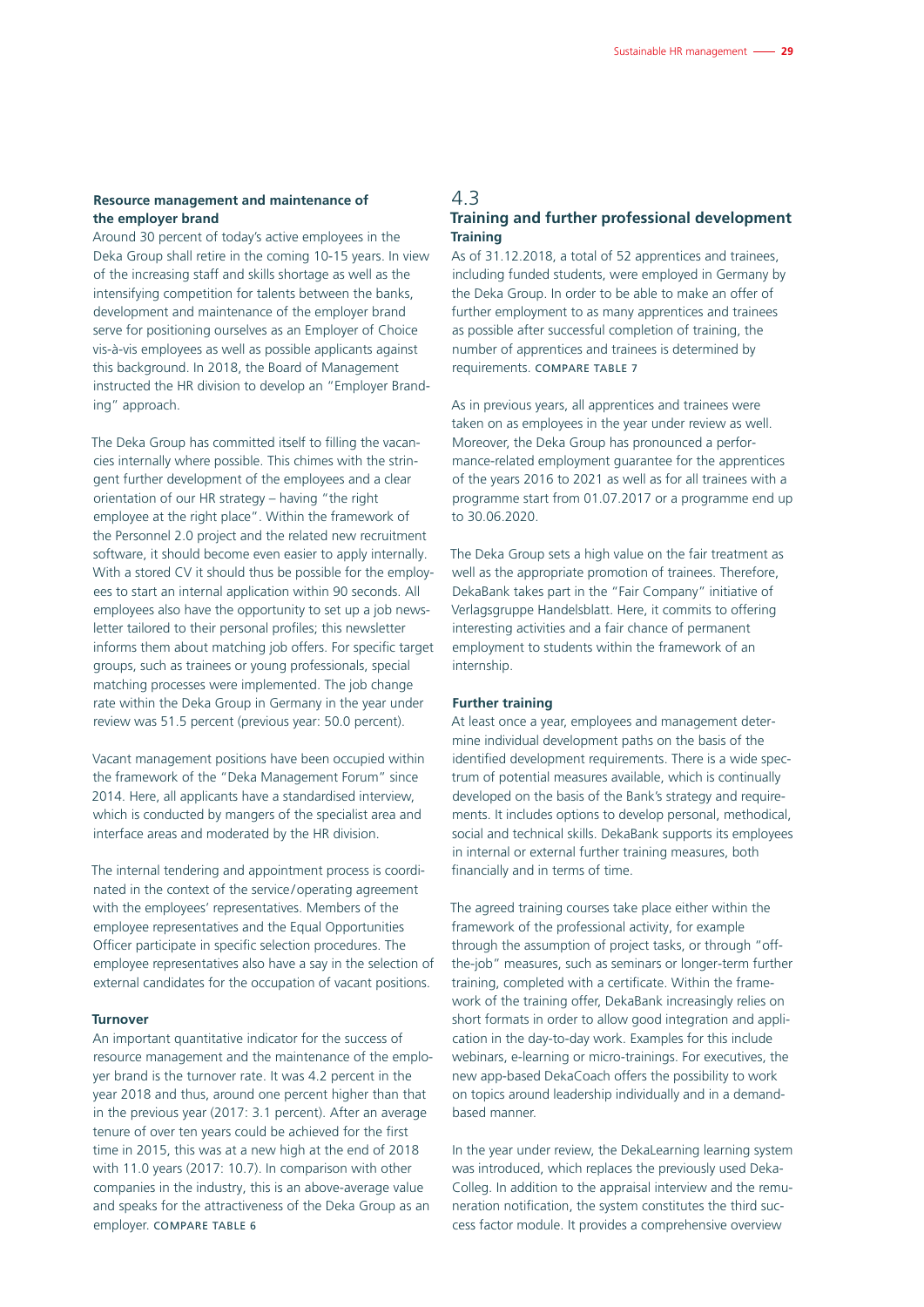of the further training opportunities to the employees and allows them to put together personal learning plans. From 2019 onwards, the users shall also get an overview of their completed further training measures.

To prepare young people for the assumption of specialist, management or project responsibilities, the "Karriere@ Deka" (Career@Deka) high-potential programme starts every year. Detailed location determination for employees with potential beyond the current position can take place through voluntary participation in an internal Potential Assessment Centre (AC). Corresponding development recommendations are recorded within the scope of HR development discussions following the Potential AC. For university graduates, the Deka Group offers a general trainee programme, which equips young people with broad, group-wide knowledge, besides specialist area-specific trainee programmes. For targeted encouragement of women, DekaBank offers a women mentoring programme.

#### **Further training costs**

The financial costs of further training measures in Germany during the year under review amounted to an average of 949 euros per active employee (2017: 900 euros). The increase in the average investment in further training per employee is mainly attributable to the discussed expansion of further training opportunities with shorter formats. This figure does not include the cost of further training that took place as part of projects, e.g. for the implementation of the Markets in Financial Instruments Directive II guideline (MIFID II) and the General Data Protection Regulation (GDPR), on-the-job measures and the use of educational leave.

In total, 25,835 seminar hours were completed in the year under review within the scope of the DekaColleg offers; every active employee thus invested an average of 7.1 hours in his/her further professional and personal training. COMPARE TABLE 8

#### **Evaluation of measures**

The training courses and seminars offered are constantly evaluated on the basis of satisfaction, learning success, transfer success and benefit. The participants are asked for their first impressions shortly after the training. Four months after participating, they are asked about the event again, with the focus on aspects of practical use and benefit.

The respective managers are actively involved in the evaluation. This approach helps to ensure that managers and employees discuss learning objectives and transfer measures more intensively and thus also contribute to the continuous improvement of the management culture. In the year under review, the participants have confirmed the consistently high level of quality of the professional devel-

opment on offer. Satisfaction in terms of practical relevance and applicability of the contents was particularly high.

## 4.4

## **Equality**

The field of action of "equality" has different dimensions, ranging from equal opportunities for women and men through the particularly important promotion of the reconciliation of work and family to dealing with diversity within the workforce.

### **Equal opportunities for women and men Gender Equality Plan**

To continue to improve the equal opportunities for women and men, the Equal Opportunities Officers agreed upon the fourth Gender Equality Plan together with the Board of Management, which came into force on 01.01.2017. The Gender Equality Plan focuses on determining three gender equality objectives, whose implementation is regularly monitored.

The first objective is to increase the proportion of women in management positions and to encourage the professional advancement of women. The Deka Group has set concrete targets for this purpose, which must be achieved by the end of 2020. COMPARE TABLE 9+10

|                           |             | <b>TARGET</b> |
|---------------------------|-------------|---------------|
|                           | 31 Dec 2018 | 31 Dec 2020   |
| <b>Division Head</b>      | 8.6%        | 12.0%         |
| <b>Head of Department</b> | 16.2%       | 18.0%         |
| <b>Group Management</b>   | 24.5%       | 25.0%         |
| Field Head                | 22.0%       | 26.0%         |

In order to achieve these objectives, the Deka Group implements numerous measures. This includes, for example, the Women's Mentoring Programme, which was introduced in 2013. Every year, eight female prospects on the employee level, who are supported by a department head for 24 months, start the programme. A framework programme provides a network between the year groups and offers a wide range of impulses for individual further development.

The participation in the women's career index (FKi), a management instrument for encouraging women in business, enables location determination and, at the same time, opens up the possibility to check examples of concrete measures from other companies in the financial sector for their applicability in the Deka Group.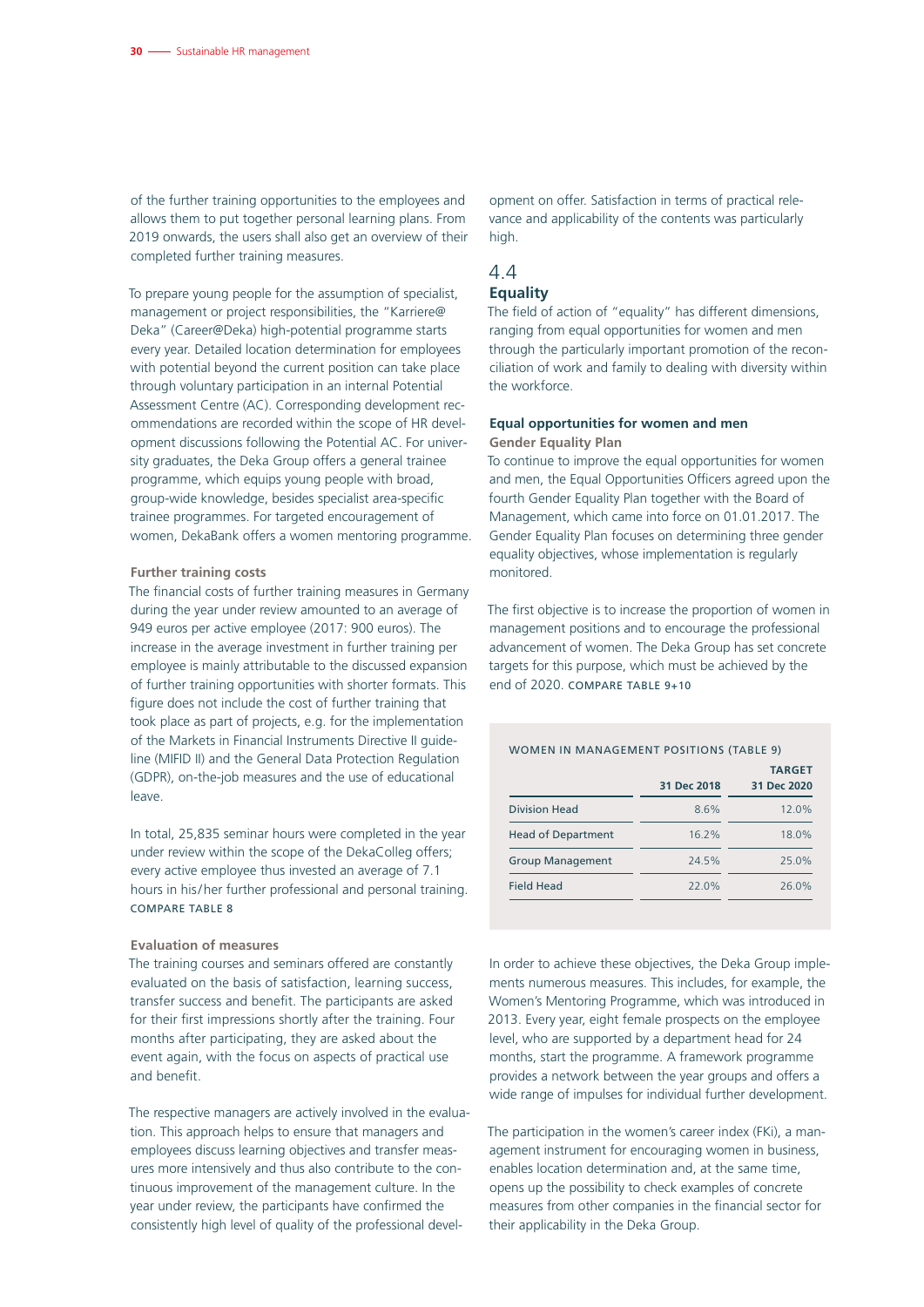| Deka Group in Germany (%)  | 2014 | 2015 | 2016 | 2017 | 2018 | Turnover rate** |
|----------------------------|------|------|------|------|------|-----------------|
| <b>Women</b>               | 3.8  | 3.7  | 3.4  | 3.2  | 4.1  | 33,1            |
| Age range 20-29            | 6.3  | 3.9  | 9.2  | 8.5  | 11.5 | 13,3            |
| $30 - 39$                  | 4.5  | 4.9  | 2.4  | 3.2  | 4.5  | 34,4            |
| $40 - 49$                  | 3.8  | 3.1  | 2.7  | 2.4  | 3.2  | 37,9            |
| $50 - 59$                  | 1.4  | 1.0  | 0.9  | 0.8  | 1.5  | 57,9            |
| > 60                       | 5.7  | 12.1 | 18.5 | 15.6 | 10.0 | 0,0             |
| <b>Men</b>                 | 4.3  | 4.1  | 3.0  | 3.0  | 4.3  | 27,4            |
| Age range 20-29            | 5.0  | 4.7  | 2.9  | 9.7  | 6.3  | 19,5            |
| $30 - 39$                  | 5.5  | 4.9  | 3.6  | 3.5  | 9.1  | 21,7            |
| $40 - 49$                  | 3.6  | 4.2  | 2.1  | 2.5  | 2.6  | 29,2            |
| $50 - 59$                  | 2.7  | 1.6  | 2.3  | 1.8  | 1.2  | 62,5            |
| > 60                       | 14.0 | 13.1 | 13.0 | 5.2  | 11.5 | 100,0           |
| <b>Total turnover rate</b> | 4.2  | 3.9  | 3.1  | 3.1  | 4.2  | 51,5            |
|                            |      |      |      |      |      |                 |

#### TURNOVER RATE\* (TABLE 6)

\* without the Board of Management, temporary workers, trainees, students, apprentices, trainees/diploma students, pensioners (start supply reference).<br>\*\* Promotion and development of the internal job market; internal befor

#### JUNIOR STAFF (TABLE 7)

| Deka Group in Germany (headcount) 31 Dec 2014 31 Dec 2015 31 Dec 2016 31 Dec 2017 31 Dec 2018 |    |    |    |    | female | male |
|-----------------------------------------------------------------------------------------------|----|----|----|----|--------|------|
| <b>Trainees</b>                                                                               |    | 36 | 53 | 33 |        |      |
| Funded Students (HfB, HdS)                                                                    |    |    |    |    |        |      |
| Apprentices                                                                                   | 39 | 30 | 16 |    |        |      |
| Junior staff                                                                                  |    |    |    | 52 | 26     |      |

#### COSTS AND SCOPE OF FURTHER TRAINING MEASURES (TABLE 8)

| Costs for further training measures      |       |       |      |      |      |
|------------------------------------------|-------|-------|------|------|------|
| Deka Group in Germany                    | 2014  | 2015  | 2016 | 2017 | 2018 |
| Further training costs $(\epsilon m)$    | 3.8   | 34    | 34   | 32   | 3.5  |
| Average per active employee $(\epsilon)$ | 1.169 | 1.001 | 973  | 900  | 949  |

| <b>Seminar hours</b>                                  |          |          |          |                          |          |
|-------------------------------------------------------|----------|----------|----------|--------------------------|----------|
| Deka Group in Germany                                 | 2016     | 2017     | 2018     | female                   | male     |
| Seminar hours in total spend in DekaColleg offers (h) | 27,062.5 | 25.496.1 | 25.835.0 | 9.670.9                  | 16.164.1 |
| Average per active employee $(\epsilon)$              | -72      |          |          | $\overline{\phantom{a}}$ |          |

### PROPORTION OF WOMEN IN MANAGEMENT LEVELS (TABLE 10)

| Deka Group in Germany                                       |                   | 31 Dec 2014 31 Dec 2015 31 Dec 2016 31 Dec 2017 31 Dec 2018 |       |          |          | female | male |
|-------------------------------------------------------------|-------------------|-------------------------------------------------------------|-------|----------|----------|--------|------|
| Board of Management                                         | $\qquad \qquad -$ | 20.0%                                                       | 20.0% | $20.0\%$ | $20.0\%$ |        | 4    |
| 1. Management level<br>(Head of Division)                   | 9.1%              | 8.8%                                                        | 7.9%  | $5.7\%$  | $8.6\%$  | 3      | 32   |
| 2. Management level<br>(Head of Department management)      | 14.2%             | 15.9%                                                       | 15.7% | 15.7%    | 16.2%    | 19     | 98   |
| 3. Management level<br>(Group manager)                      | 18.9%             | 19.9%                                                       | 22.0% | 23.7%    | 24.5%    | 63     | 194  |
| <b>Management levels</b><br>(including Board of Management) | 16.5%             | 17.8%                                                       | 18.8% | 19.7%    | 20.8%    | 86     | 328  |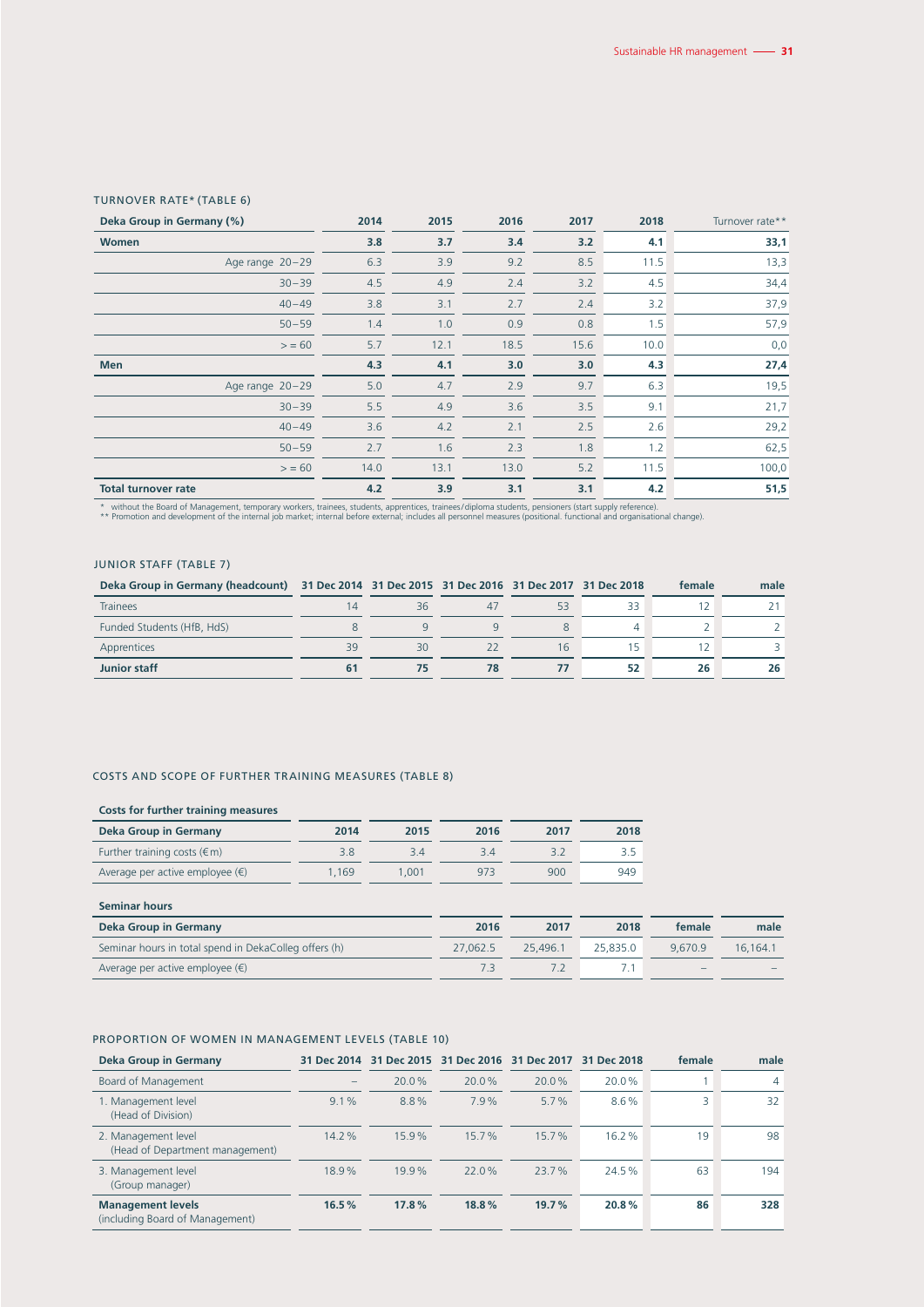The second objective of the Gender Equality Plan is the lasting guarantee of good framework conditions for the reconciliation of work and family or care of relatives. At the same time, greater significance should be attached to the last years of employment and the transition to retirement.

As the third gender equality objective, men should be encouraged to take advantage of the schemes to reconcile work and family life. For this, some barriers that still exist, e.g. against the use of longer parental or care periods, should be removed.

In case of measures concerning organisational structure, it is regularly analysed as to what extent gender-relevant effects arise, i.e. change in the framework conditions for the reconciliation of work and family life or the opportunities for professional development. If necessary, alternative solutions are considered.

#### **Information and networking**

Since 2003, the Equal Opportunities Officers of the Deka Group have held regular events to inform employees on current objectives, actions and developments in the promotion of equal opportunities for women and men. In addition, the Equal Opportunities Officers organise events that are exclusively aimed at women. These include the Annual Women's General Meeting, as stipulated by the Federal Gender Equality Law, in which a member of the Board of Management of the Deka Group also takes part.

The internal information and networking offer also includes the series of events DekaFrauenFokus [Deka women focus], in which topics like "how to negotiate successfully", "women and digitalisation" or "women support women" are handled.

The carrier network FondsFrauen [fund women] has set itself the task of networking of women and their support in the German-speaking investment fund industry; Deka-Bank joined this network in the year under review. The cooperation enables women to network beyond hierarchy levels to allow a regular exchange and to support them in the implementation of their personal and professional goals. Within the scope of the cooperation, Deka-Bank also has an exclusive access to various events and can place job advertisements specifically for the relevant target group.

#### **Reconciliation of work and family**

With the help of life-cycle-oriented personnel management, DekaBank aims to create framework conditions, in which professional progress can be combined with the requirements and needs of private life as optimally as possible. This applies in particular for employees with children or relatives, who need nursing care. For this, all employees have a consulting and mediation offer on the subject areas of children and care at their disposal regardless of the location.

The continuous further development of the offer is also supported by the participation in the external certification procedure "audit berufundfamilie" (work and family audit), in which the Deka Group has regularly participated since 2005. Part of the audit is the definition of strategic objectives and, building on this, the development of concrete objectives and measures as well as a binding determination of the results in a target agreement. In the year under review, the Deka Group was distinguished for the fifth time for its family-conscious HR policy. It is thus one of the only 31 employers that have received the certificate for the fifth time. The Deka Group supports, as a host, network meetings of the audited companies, where best practice examples for the reconciliation of work and family life are presented and discussed among other things.

A focus of the measures for further improvement of the reconciliation of work and family life in the year under review was on the support of executives. The aim was to help executives find individual solutions for employees, which simultaneously take into account the requirements of the respective colleagues. The workshops by the Equal Opportunities Officers were held under the motto "Trialogue – accompanying negotiation processes in teams".

In the third quarter of 2018, the Equal Opportunities Officers initiated a survey on the reconciliation of work and family life for the second time after 2016. A focus was thereby on the third objective of the Gender Equality Plan. the support of men with family responsibilities. The result of the survey is predominantly positive and has improved slightly in comparison with 2016. The improvements in case of mobile working were particularly evident. Based on the results, all divisions of the Deka Group should draft concrete measures for achieving the objective for the next two years.

#### **Working time models**

Flexible working hours are an important building block for the reconciliation of work and family or care. Employees currently have the opportunity to select from around 70 different part-time models. The part-time employment rate in the Deka Group in Germany at the end of 2018 was 18.5 percent, i.e. above the previous year's figure (17.5 percent). COMPARE TABLE 11.A+11.B

The employees also have the option to take unpaid leave or to finance paid leave from work using previously accumulated balances in the working time account, the Deka Time Account. The possibility is stipulated in collective agreements, under certain conditions, to also extend the duration of the period of parental leave in the framework of the family phase for a maximum of six months.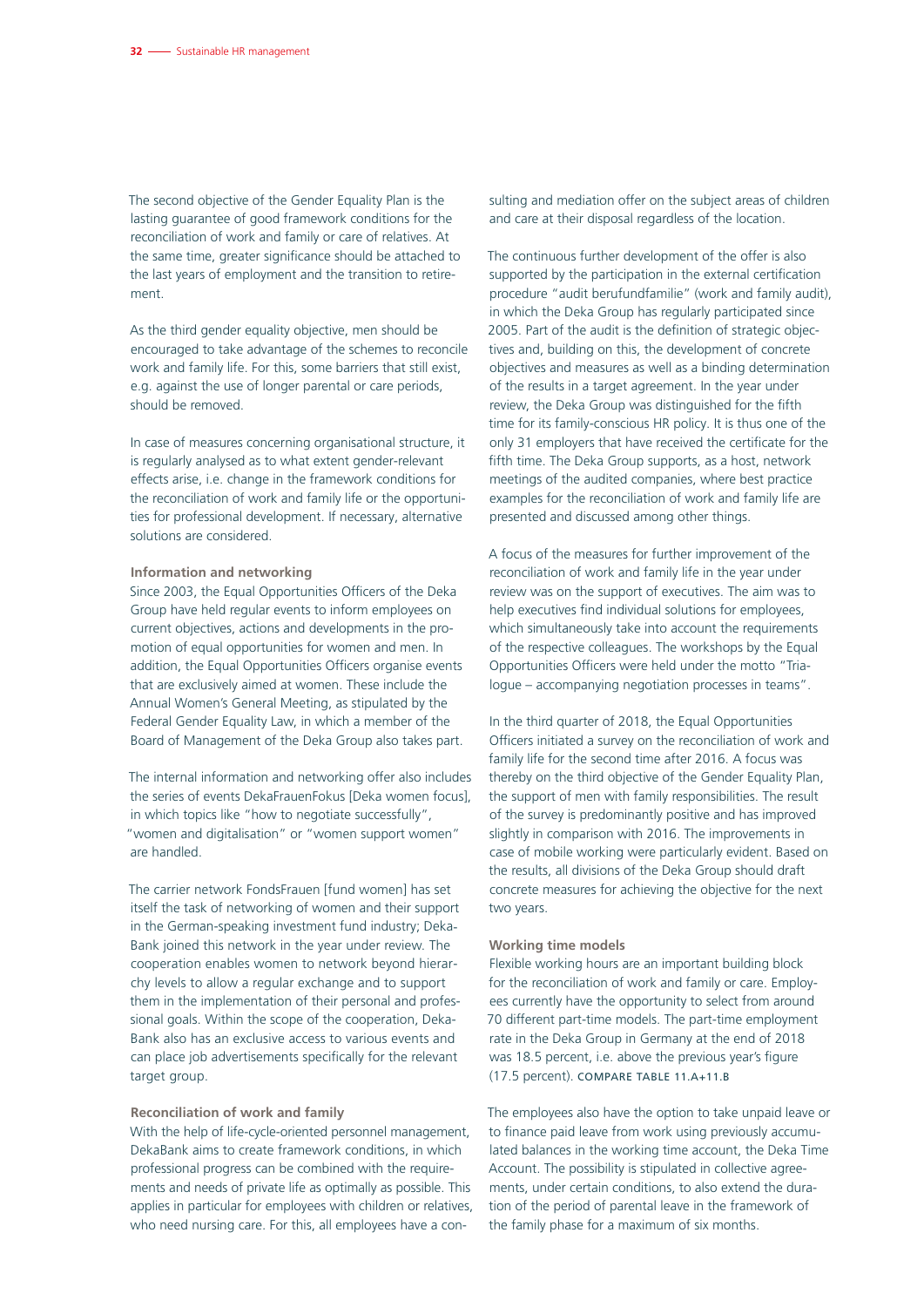If the respective activity is appropriate and the relevant manager agrees, the Deka Group offers its employees the opportunity to work from home on the basis of a service / operating agreement with the employee representatives.

The proportion of employees of the Deka Group in Germany, who do not participate in time recording – usually non-tariff employees – was 64.7 percent in 2018 (previous year: 64.5 percent). The proportion of employees, who are not assigned to any working time model due to a temporary job or for other reasons, was 1.3 percent (previous year: 1.4 percent). The number of temporary staff and student employees amounted on average over the year to 57 (previous year: 49).

#### **Support of employees with children**

Employees with small children can take advantage of the support of DekaBank in child care. The offer includes 35 crèches and 16 kindergarten places provided in Frankfurt. Since 2018, it is also possible for employees, who are working outside the locations in Frankfurt, to apply for a nursery place at another location of the cooperation partner of the Deka Group all over Germany depending on the availability. Generous care times of up to twelve hours daily and the renunciation of closing times in the holidays provide a comprehensive relief for parents.

In addition, the Deka Group provides emergency care, which parents can use up to five days a year per child for free. Here, children between three and twelve years can be looked after if regular childcare fails. This service is available throughout Germany in larger cities. Parents of schoolage children are also supported in bridging school holiday time through the financing of up to ten days' holiday programme per year and per child.

On an average, over the last five years, Deka Group employees returned to work 12.8 months (2017: 12.8 months) after the birth of a child. Employees are increasingly taking advantage of parental leave. In the course of the year 2018, 126 DekaBank male employees claimed parental leave (2017: 119). Thus, their number was higher than that of women (82) (2017: 72). COMPARE TABLE 12

The HR division and the Equal Opportunities Officers provide the employees with comprehensive consultancy and mediation services in the organisation of child care and on the topics of mother protection and parental leave. In 2018, the Equal Opportunities Officers also organised information events on topics such as "Children have rights" as well as around the topic of care. In addition, a first meeting on the topic of "Negotiation processes in families – sharing of family tasks" took place; more are planned.

Since 2015, the Deka Group cooperates with the VIVA family service, which offers consultancy and mediation

around the topics of childcare and medical care. In the year under review, 76 cases were attended to in the category of profession & children and 71 cases in the category of care. Since employees can place their concerns by phone or by e-mail, the offer is available all over Germany across multiple locations. Employees in Luxembourg can also participate if their question relates to Germany.

#### **Support for employees with relatives, who need nursing care**

In cooperation with professional partners, employees get support who look after relatives, who need nursing care. The so-called elder care advice and mediation relieves employees in the organisation, financing and implementation of care tasks. The consultancy service is available daily and the Deka Group assumes the cost.

Deka Group employees can also make use of a wide range of information and networking events on the subject of compatibility of work and care. In the year 2018, for example, the Equal Opportunities Officers held a special lecture on the topic "When parent suddenly become old".

#### **Diversity**

Varied cultural origin, life experience and talents of the employees enrich collaboration and help to recognise the needs of the customers and serve them in the best way possible. The Deka Group has the objective of providing framework conditions, which prevent any sexual harassment or bullying from occurring at all. Violations of the code of conduct or other forms of discriminatory treatment in the sense of legal regulations as well as threatening. hostile or abusive behaviour are immediately punished. There were no instances of discrimination in the year under review.

At the end of the year 2018, 268 employees (138 women and 130 men) had a non-German nationality. Their share has thus slightly increased to 6.8 percent in the year under review (2017: 6.5 percent). In total, employees from 54 countries are employed at the Deka Group; the most strongly-represented countries are Italy, France, Austria, Greece, Poland, Croatia and Russia.

#### **Severely disabled**

All DekaBank buildings are handicapped-accessible and have sliding doors or doors with electronic door openers. In the "Prisma" building in Frankfurt, there are also disabled toilets and a group of lifts with Braille lettering in the key field.

63.1 percent of the mandatory positions for disabled persons were filled at the year-end of 2018 (previous year: 56.7 percent). The interests of disabled employees are represented by the Disabled Employee Representative.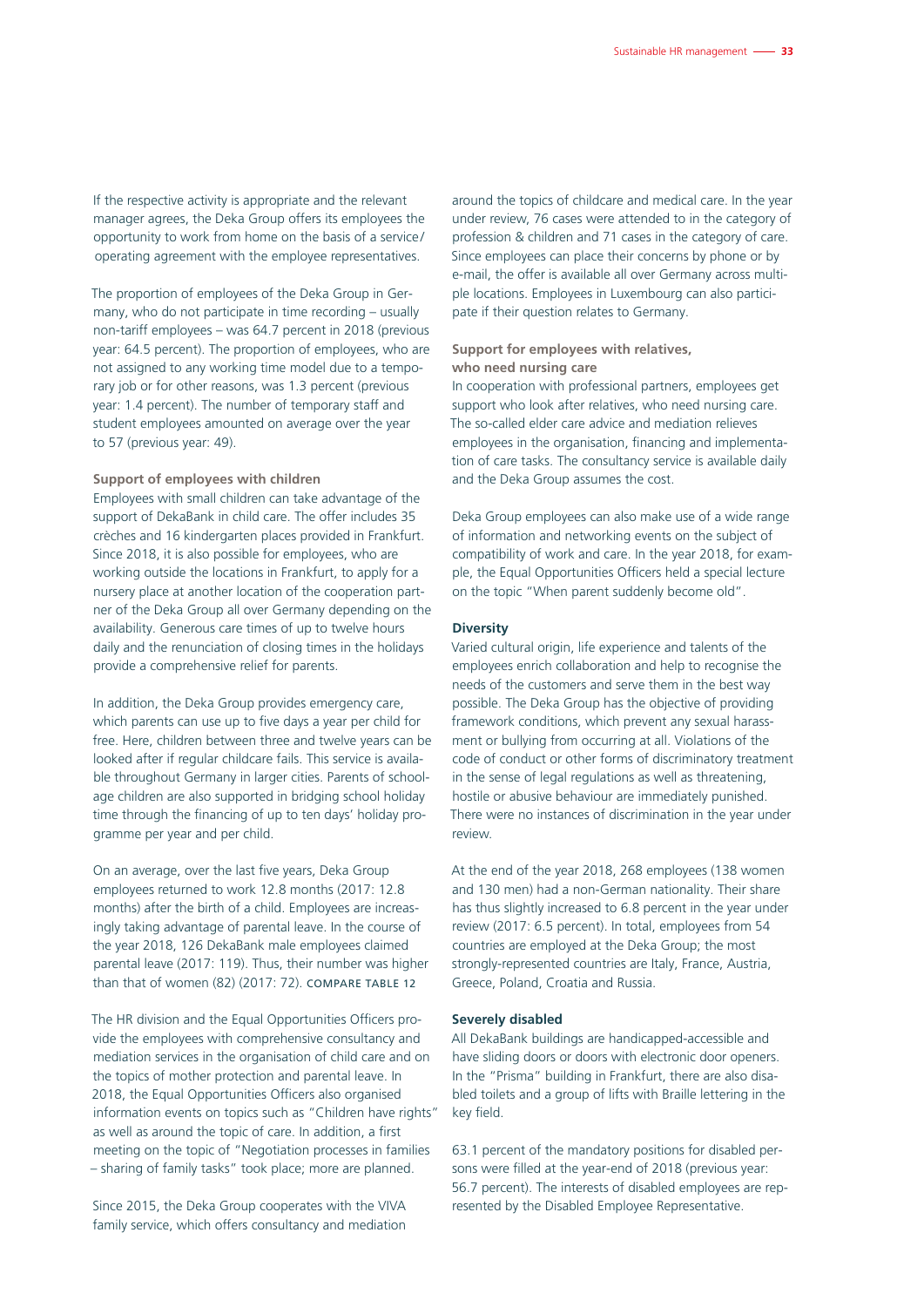## 4.5

#### **Workplace safety and health management**

A health management was developed in the context of the life-cycle-oriented personnel work as a response to the challenges of the demographic change and the consequent lack of skilled workers. Its central pillars are the fields of exercise/sports, food, nutrition, medicine/prevention and mental health.

### **Sickness rate**

The sickness rate was 4.1 percent in 2018 and thus, slightly above the level of the previous year (2017: 4.0 percent). The monthly development indicates that higher sickness

rates were attained mainly in the first quarter of 2018 and are particularly related to the widespread flu wave in the months of February and March. There were no deaths at work in the Deka Group in 2018, just like the previous years. COMPARE TABLE 13+14

#### **Exercise, sports and nutrition**

In order to enable employees to integrate regular exercise into their everyday life, the Deka Group runs its own Health Centre at its Frankfurt location, which is used by around 210 employees on average. For employees outside of Frankfurt, there are co-operations with different fitness studio chains as well as physiotherapists and massage practices.

#### PART-TIME RATIO ACTIVE EMPLOYEES (TABLE 11.A)

| <b>Deka Group in Germany</b>      | 31 Dec 2014                  |                          |         | 31 Dec 2015 31 Dec 2016 31 Dec 2017 31 Dec 2018 |       | <b>Full-time</b> | <b>Part-time</b> |
|-----------------------------------|------------------------------|--------------------------|---------|-------------------------------------------------|-------|------------------|------------------|
| Women                             | 34.6%                        | 35.6%                    | 36.1%   | 37.4%                                           | 38.6% | 915              | 576              |
| Men                               | $4.6\%$                      | $5.2\%$                  | 5.1%    | 5.5%                                            | 6.1%  | 2.280            | 147              |
| Part-time ratio total             | 16.0%                        | 16.7%                    | 16.8%   | 17.5%                                           | 18.5% | 3.195            | 723              |
| Women                             | $\qquad \qquad \blacksquare$ | $\overline{\phantom{a}}$ | 31.6%   | 34.4%                                           | 34.5% | 36               | 19               |
| Men                               | $\overline{\phantom{a}}$     | $\overline{\phantom{a}}$ | $8.6\%$ | 11.8%                                           | 14.4% | 83               | 14               |
| S Broker AG & Co.KG/Management AG | -                            | -                        | 17.3%   | 21.0%                                           | 21.7% | 119              | 33               |

#### PART-TIME RATIO MANAGEMENT (TABLE 11.B)

| Deka Group in Germany |         |         |         |                | 31 Dec 2014 31 Dec 2015 31 Dec 2016 31 Dec 2017 31 Dec 2018 Full-time |     | <b>Part-time</b> |
|-----------------------|---------|---------|---------|----------------|-----------------------------------------------------------------------|-----|------------------|
| Women                 | 185%    | 159%    |         | $17.3\%$ 21.3% | 18.6%                                                                 |     |                  |
| Men                   | 18%     | $0.9\%$ | $1.2\%$ | 25%            | 24%                                                                   | 320 |                  |
| Part-time ratio total | $4.6\%$ | $3.6\%$ | $4.3\%$ | $6.2\%$        | 5.8%                                                                  | 390 | 24               |

#### EMPLOYEES ON PARENTAL LEAVE\* (TABLE 12)

| Parental leave – as per reporting date<br>(headcount) | 31 Dec 2014 | 31 Dec 2015 | 31 Dec 2016 | 31 Dec 2017 | 31 Dec 2018 |
|-------------------------------------------------------|-------------|-------------|-------------|-------------|-------------|
| Women                                                 | 70          | 72          | 79          | 76          | 67          |
| Men                                                   | 7           | 11          | 9           | 9           | 7           |
| <b>Total</b>                                          | 77          | 83          | 88          | 85          | 74          |
|                                                       |             |             |             |             |             |
| Parental leave – during the year (headcount)          | 2014        | 2015        | 2016        | 2017        | 2018        |
| Women                                                 | 58          | 61          | 58          | 72          | 82          |
| Men                                                   | 79          | 97          | 122         | 119         | 126         |
| <b>Total</b>                                          | 137         | 158         | 180         | 191         | 208         |
|                                                       |             |             |             |             |             |
| Average duration of parental leave (months)           | 2014        | 2015        | 2016        | 2017        | 2018        |
| Women                                                 | 11.7        | 12.4        | 13.1        | 14.3        | 13.0        |
| Men                                                   | 1.3         | 1.4         | 1.5         | 1.7         | 1.2         |

\* Excluding maternity leave and secondary employment during parental leave.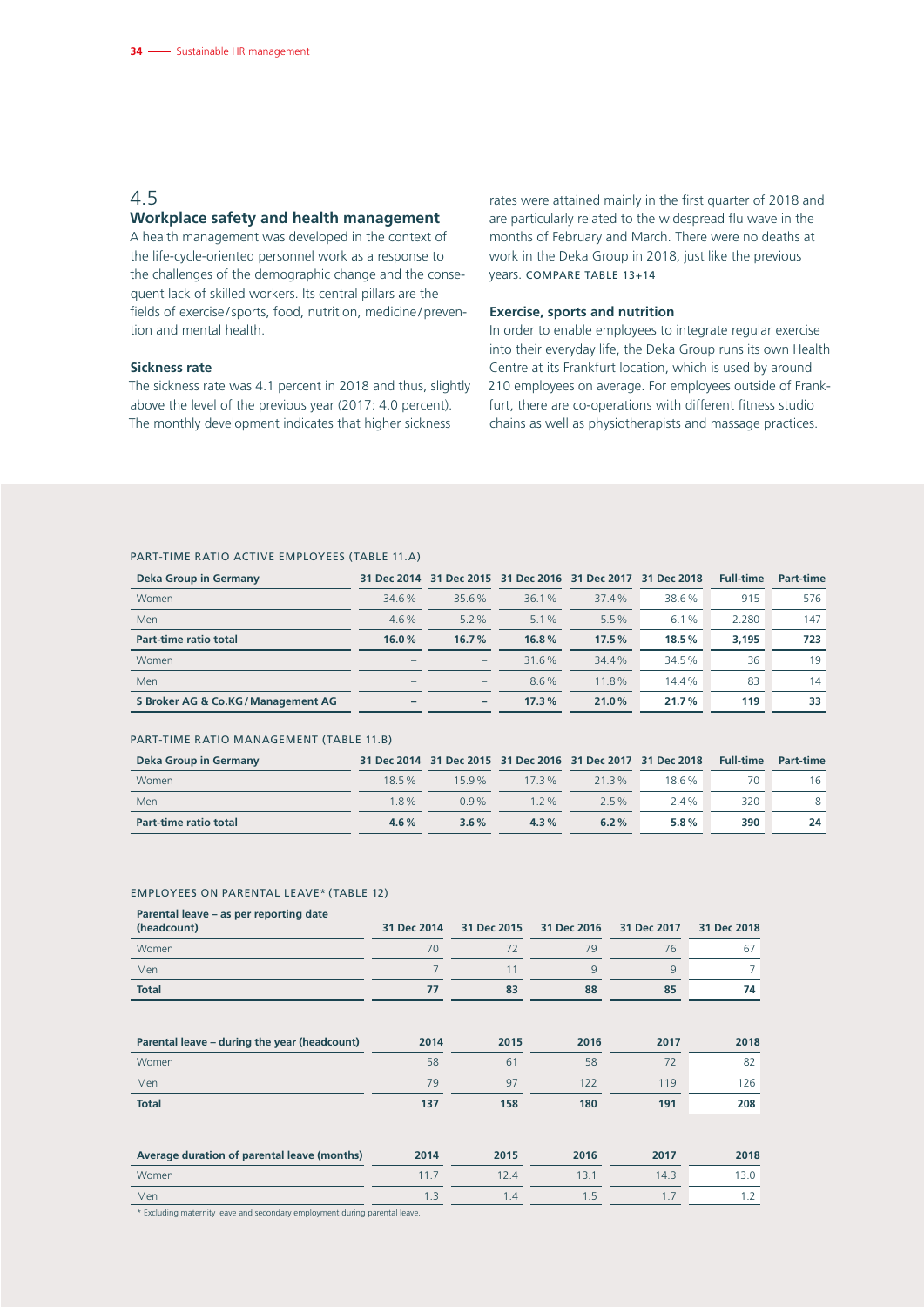In addition, DekaBank supports a company sports club. The offer of DekaBank Sport e.V. is aimed at employees of DekaBank, their family members and partners and covers both popular and trend sports. The club currently has approximately 500 members.

To promote team spirit and shared experiences through exercise, DekaBank supports the participation of employees in running events. One highlight is the annual J.P. Morgan Corporate Challenge run through the inner city of Frankfurt, in which more than 300 Deka runners participated even in 2018.

A balanced diet is an important part of health care. Therefore, DekaBank attaches great importance to varied and healthy food from the region in the canteen. Every day, at least two vegetarian and, more frequently, even vegan dishes are available in the canteens. Information around the topic of nutrition is provided during a nutrition consultation hour offered at the Frankfurt locations when necessary. A brain food stand was organised for the first time in the year 2018. At this information stand, employees were informed about the positive impact of healthy snacks such as nuts and dried fruits. This action was accompanied by a nutritionist.

#### ILLNESS RATE ACTIVE EMPLOYEES (TABLE 13)

| Deka Group in Germany (%) | 2014 | 2015 | 2016 | 2017 | 2018 |
|---------------------------|------|------|------|------|------|
| Women                     | 5.6  | 5.6  | 5.3  | 5.9  |      |
| Men                       | 29   | 3.0  | 3.0  | 3.0  |      |
| <b>Total rate</b>         | 3.8  | 3.9  | 3.8  | 4.0  |      |

#### REPORTED VIOLATIONS (TABLE 14)

| Deka Group in Germany (count)                       |                    | 2015           | 2016 | 2017                     | 2018 |
|-----------------------------------------------------|--------------------|----------------|------|--------------------------|------|
| <b>Commuting accidents</b>                          |                    | 19             | 19   | 20                       | 18   |
| Principle causes are cycling accidents and injuries | Location Frankfurt | 15             | 19   | 15                       | 14   |
| relating to black ice during the winter             | Düsseldorf         | $\overline{2}$ |      | $\overline{\phantom{0}}$ |      |
|                                                     | <b>Berlin</b>      |                |      | $\overline{2}$           |      |
|                                                     | Sales force (east) |                |      | 3                        |      |
|                                                     | Hamburg            |                |      | $\overline{\phantom{0}}$ |      |
|                                                     | Leipzig            | $\overline{2}$ |      |                          | 3    |
| <b>Work-related injury</b>                          |                    | 12             | 6    | 6                        |      |
|                                                     | Location Frankfurt | 12             | 6    | 3                        | 6    |
|                                                     | Hamburg            |                |      | $\mathbf{1}$             |      |
|                                                     | Düsseldorf         |                |      | $\mathbf{1}$             |      |
|                                                     | Munich             |                |      | $\mathbf{1}$             |      |
|                                                     | Sales force (east) |                |      |                          |      |

#### SALARY STRUCTURE ACTIVE EMPLOYEES (TABLE 15)

| Deka Group in Germany (%) | 31 Dec 2014 | 31 Dec 2015 | 31 Dec 2016 | 31 Dec 2017 | 31 Dec 2018 | female | male |
|---------------------------|-------------|-------------|-------------|-------------|-------------|--------|------|
| Non-tariff (NT)           | 61.5        | 62.4        | 63.7        | 64.5        | 64.7        | 43.1   | 77.9 |
| Tariff group (TG) total   | 38.5        | 37.6        | 36.3        | 35.5        | 35.3        | 56.9   | 22.1 |
| TG9                       | 29.4        | 28.3        | 28.1        | 27.6        | 27.9        | 24.1   | 33.8 |
| TG 8                      | 222         | 20.3        | 21.6        | 224         | 225         | 21.1   | 24.6 |
| $TG 2-7$                  | 48.4        | 51.4        | 50.3        | 50.1        | 49.7        | 54.8   | 41.6 |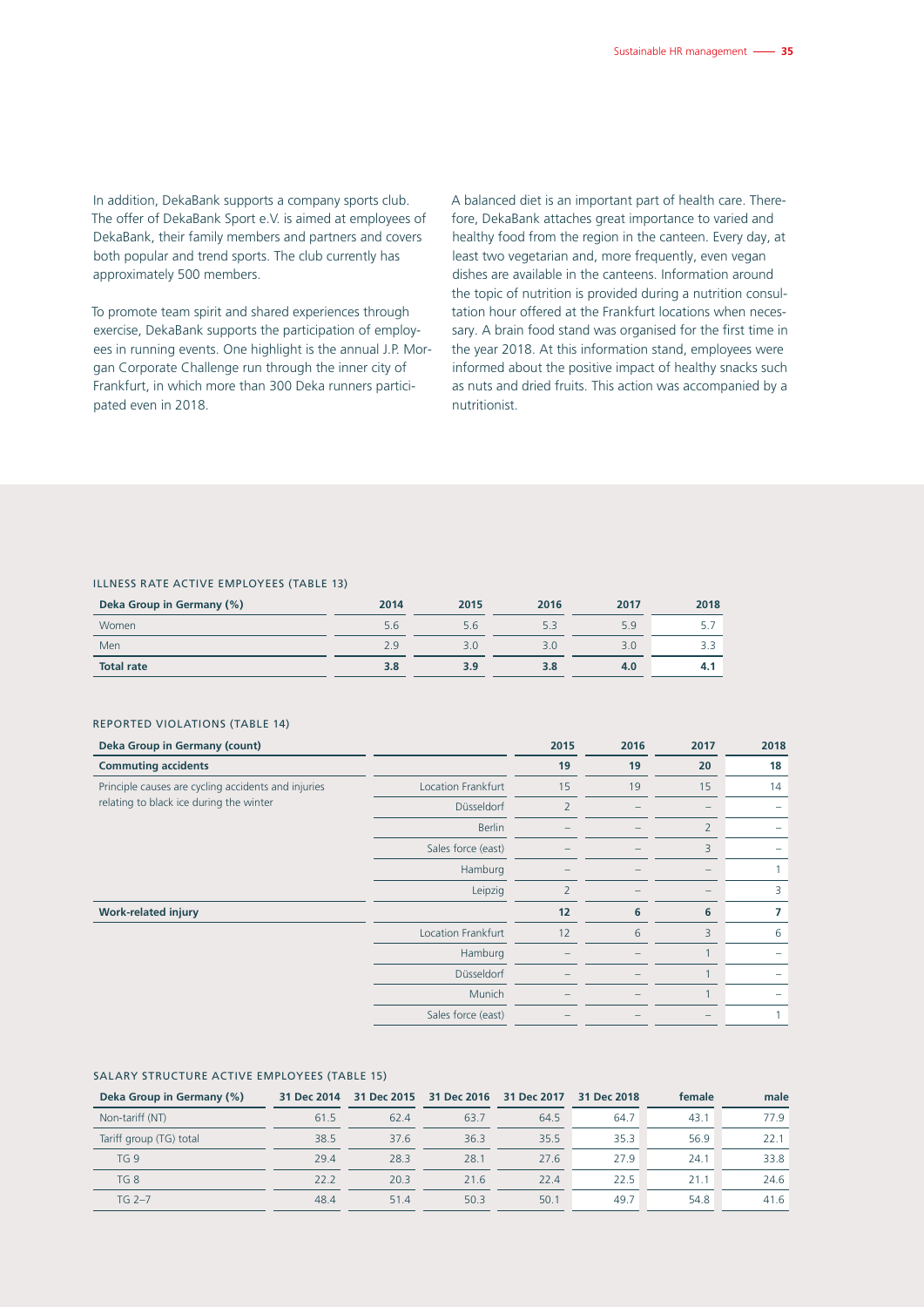#### **Safety at work and medicine**

For safety at work, the Deka Group's approach is based on all relevant laws, ordinances and regulations as well as the collective bargaining agreement for public and private banks. Workspaces are regularly scrutinised according to ergonomics aspects by the expert for work safety.

All employees can obtain medical care from the company doctor; here, the focus is on prevention and health promotion. The offer includes annual flu vaccinations and health campaigns, during which the employees can obtain information about health issues. The company doctor also conducts occupational health checks for all employees, e.g. ophthalmic examinations for subsidisation of workplace glasses. To further improve the care, the Deka Group has signed a cooperation agreement with a leading optician chain all over Germany in the year under review. All employees, for whom the company doctor determines the need for workplace glasses, can go to a branch of the cooperation partner and get suitable glasses. The Deka Group assumes the costs. Executives of the Deka Group have the option of having an extensive medical check-up every two years.

In the year under review, a skin screening as well as a test for the determination of the current stress levels were offered as special actions. A trained consultant then gave recommendations to reduce stress.

#### **Mental health**

In the year under review, the Deka Group performed surveys in various business areas to systematically evaluate mental stress at work and to develop tailored offerings. The surveys will be continued in 2019.

DekaBank already offers seminars on dealing with stress for its employees and managerial staff as part of its further training programme. These seminars allow participants to analyse the pressures and stresses they face, as well as their own personal resources. During the seminars, they are shown how to handle these resources responsibly, harness them and use them successfully.

In the year 2018, a new aspect in the seminar offering was the four-part lecture series "StressControl". Within the framework of the seminar, the participants were informed as to how they can regulate stress feelings independently at a healthy level and thus become their own coach. The "Lifebalance" seminar, in which executives are informed about the relationship between life balance, health and performance, was also added to the further training programme. A focal point is thereby the topic of resilience, i.e. the ability to cope with crises mentally, and to use these as an opportunity for developments.

Employees, who are in a crisis situation personally or professionally, get concrete support from external experts of a

professional advisory service. Within the scope of the Employee Assistance Program (EAP), the employees can obtain confidential or, if desired, even anonymous counselling. The EAP also offers expert advice to managerial staff, management consultants and members of the staff committee and works council. Psychological support can be obtained via the advisory service, particularly in the case of severe illnesses, while doctors can be consulted for a second or third opinion. It is also possible to obtain appointments with specialists without long waiting times.

Even in 2018, the experts from the EAP held numerous counselling sessions with employees. The usage rate increased from 4.4 percent in 2017 to 7.1 percent. The increase in the usage rate can be particularly attributed to intensive marketing measures; among other things, the above-mentioned event series "StressControl" as well as on-site consultations. The EAP is accompanied by information events for all employees and special workshops for executives. In the year under review, several consulting events were also organised in the buildings of the Deka Group to further simplify the contact of the employees with the EAP service.

The Deka Group supports employees in returning to work after a long illness within the framework of professional integration management. This includes, for example, the opportunity to schedule a return to work and to regain working capacity on the basis of an individual working time model.

## 4.6 **Remuneration**

The Deka Group's remuneration system is based on the long-term corporate strategy and considers the relevant regulatory specifications. It is reviewed on an annual basis to ensure it is in line with current regulation and, where necessary, updated to reflect current applicable regulatory requirements. The system offers incentives for strong performance on a sustainable basis, whilst avoiding any that would encourage employees to assume disproportionate risks on behalf of the Deka Group. The Deka Group remuneration report, available on the Deka website, provides detailed information.

Remuneration is calculated solely on the basis of function and performance and always comprises fixed and variable remuneration elements. Regular market comparisons ensure that remuneration is attractive and in line with the needs of the market. In the granting of benefits, the Deka Group does not, in principle, distinguish between part-time and full-time workers.

The remuneration of permanent employees is based on the corresponding qualifications and tasks. In the tariff area, the remuneration is currently at least according to tariff group 4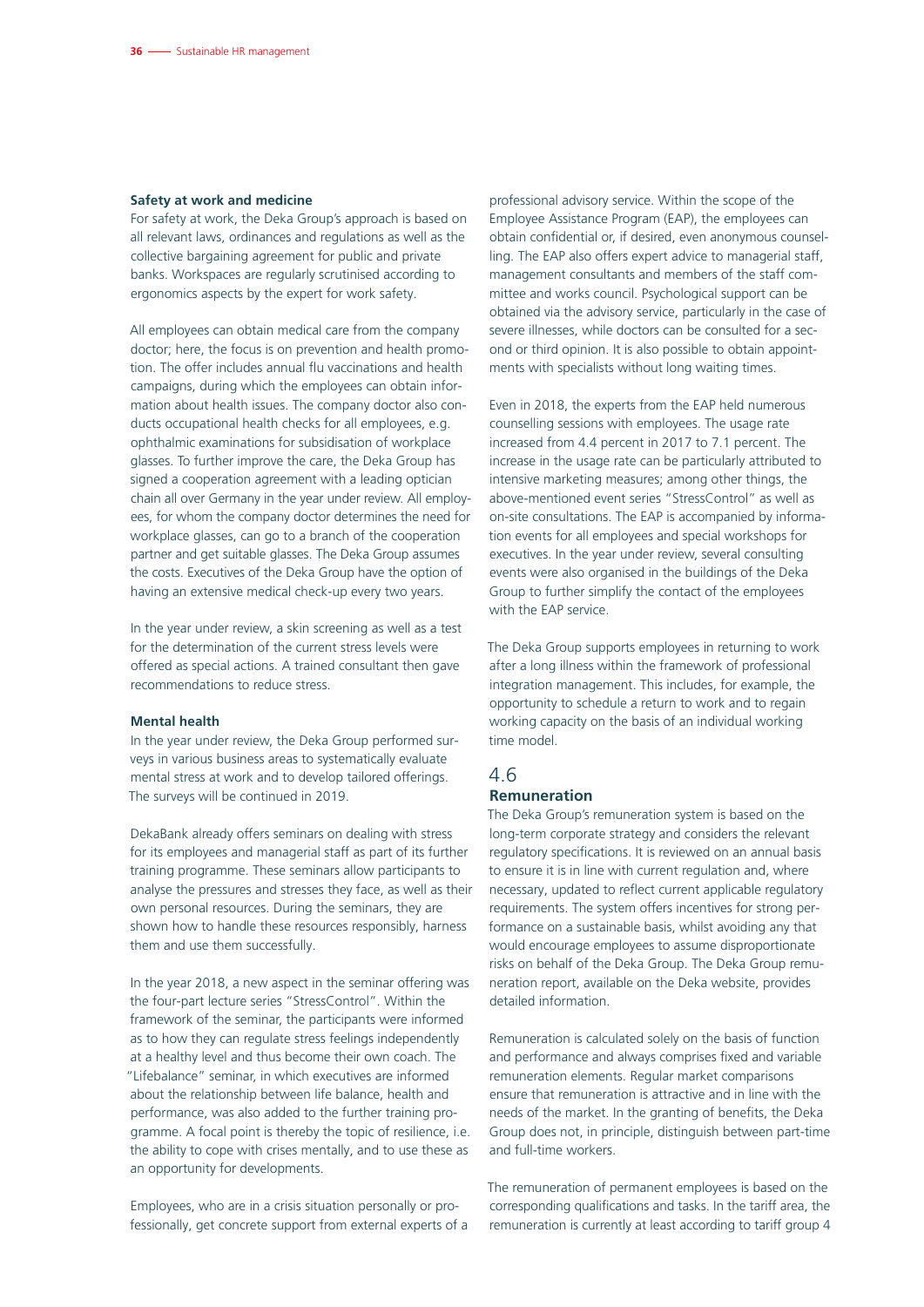of the collective wage agreement for the private banking industry and the public banks and ends accordingly with tariff group 9. The remuneration of the non-tariff employees is above tariff group 9. The non-tariff annual starting salary is 10.4 percent over the salary of tariff group 9 with 11 years of professional experience converted into 12 monthly salaries. The proportion of employees, who get non-tariff remuneration, has slightly increased in 2018 to 64.7 percent (previous year: 64.5 percent). COMPARE TABLE 15

Variable remuneration is granted on a performance-related basis. This takes into account the performance of the individual employee as well as the success of the Deka Group. An integral part of the assessment of employee performance is the evaluation of compliance with rules of conduct defined in the code of ethics of the Deka Group.

For employees, whose activities have a material impact on the overall risk profile of the Deka Group – so-called "risk-relevant employees" – a part of the variable remuneration is subject to assessments and risk- or performance-dependent payments spread over several years (deferrals) in line with regulatory requirements.

In line with regulatory requirements for institutes, the variable remuneration may not exceed 100 percent of the fixed remuneration. This upper limit of the variable remuneration, in accordance with §25a para. 5 of the German Banking Act (Kreditwesengesetz – KWG), can be increased to 200 percent of the fixed remuneration through shareholders' resolution. DekaBank has made no use of the option to increase the upper limit for the variable remuneration for the members of its Board of Management and all other employees of the institute in the year under review.

The Deka Group employees can place parts of their bonus payments, holiday entitlements and approved overtime in working time accounts (Deka Time Account). The time saved in this account can be used for temporary absence in the form of a sabbatical, for example.

In addition to the benefits provided by the employer under collective bargaining agreements, the Deka Group also offers mainly capital-forming benefits, group accident and corporate travel insurance. The employees in Frankfurt have the option of using a job-ticket for local public transport. Comparable regulations are applicable for other Deka Group locations. Permanent employees also receive a largely employer-financed company pension (BVV). Details on pension obligations can be found in the consolidated financial statements.

The remuneration system for the members of the Board of Management of DekaBank basically corresponds to the remuneration principles for employees of the Deka Group and also takes into account applicable regulatory particularities for risk-relevant employees. The aim of the Board of Management remuneration system is to fulfil the regulatory requirements as well as the principles of the management remuneration of the Wittenberg Centre for Global Ethics. The basic conditions for the granting of variable remuneration are compliance with the statutory minimum core capital ratio plus capital buffer, a satisfactory liquidity situation as well as the ability of the Deka Group to pay out dividends. In addition, the risk situation of the Deka Group must be evaluated and included.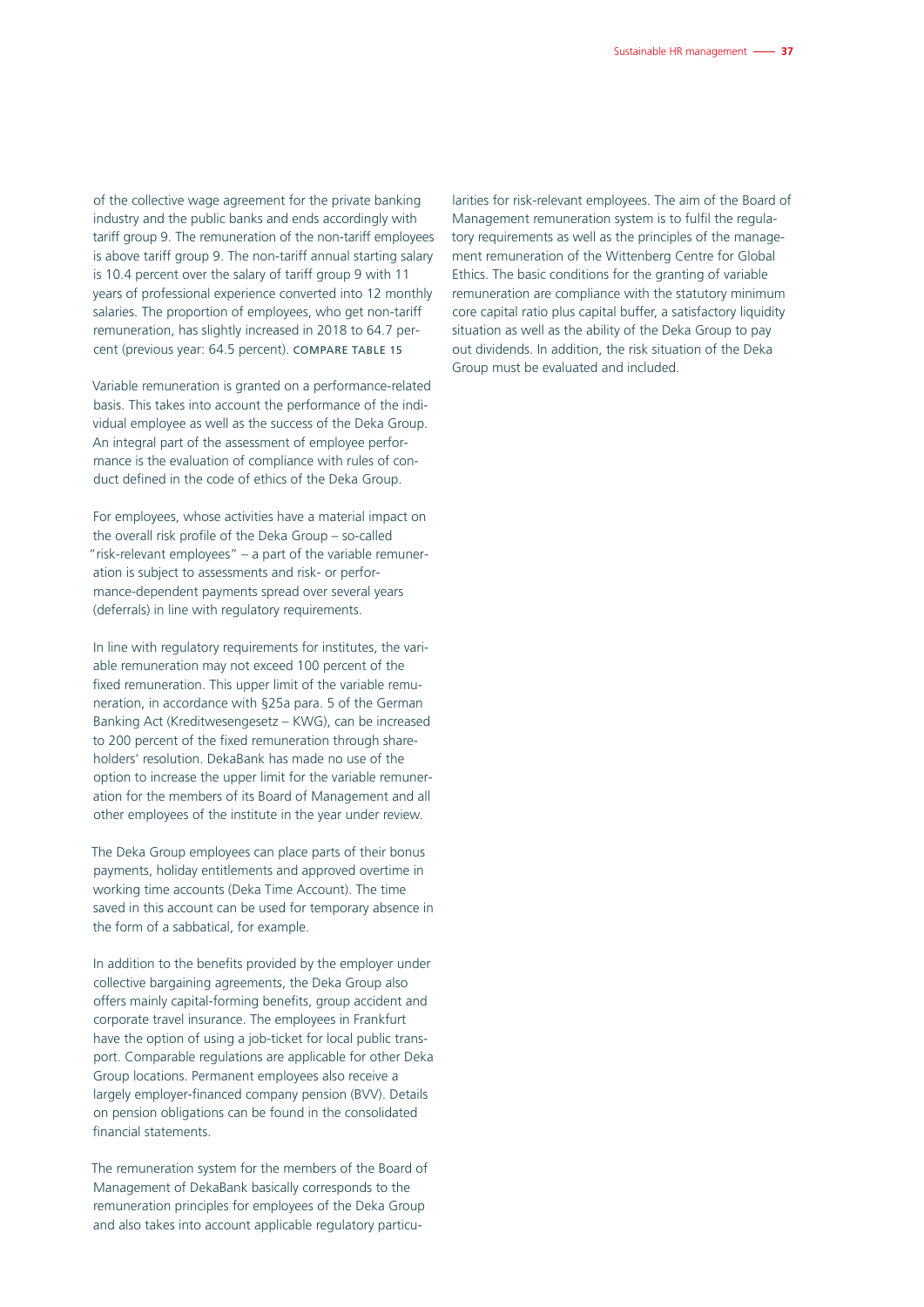## 5. Sustainable banking

Less is more – this is particularly applicable where it comes to the relief of the climate and the environment. Even seemingly small changes can thereby have considerable effects. This is impressively shown by the decision to switch from disposable to reusable cups in the canteens of the Deka Group at its Frankfurt location. The cups thus saved would reach a height of over 40 kilometres when stacked on top of each other – more than 200 times as high as our headquarters Trianon. Elsewhere, we are also working to reduce our ecological footprint – e.g. in case of an increased use of electric and hybrid vehicles or through the introduction of a leasing model for bicycles.

## 5.1

#### **Environmental management system**

For the implementation of the environmental guidelines adopted by the Board of Management, in which the Deka Group commits to a sustainable business alignment in economic, ecological and social terms, the Deka Group introduced a DIN EN ISO 14001-certified environmental management system in 2009.

The environmental management standard was revised in 2015. The new rules have been implemented by 2018. The innovations include, among other things, a more risk-oriented approach and a clearer focus on the consideration of the entire value chain including the environmental impact of products and services. DekaBank has comprehensively fulfilled the new requirements on the basis of an implementation plan until the re-certification of the environmental management system in the year under review.

The annual environmental balance sheet prepared in the framework of this system includes all the buildings of DekaBank at Frankfurt (Trianon, Prisma and Skyper). The key figures for the paper consumption relate to all locations in Germany; the information on business trips is group-wide. The overall objective of the measures in the field of environmental management is an annual reduction of greenhouse gas emissions by five percent.

## 5.2

#### **Procurement**

The strategic purchasing department of DekaBank procured goods and services in the value of a total of approx. 269 million euros gross in the reporting period.<sup>5</sup> About 85 percent of the strategic purchasing order volume was placed in Germany, the rest to European suppliers. We currently do not use any overseas service providers.

For the selection of the suppliers, DekaBank has defined sustainability-related requirements both for the quality of

the procured products and services as well as for the corporate governance of the suppliers and service providers. Central points of the business-related requirements are provided in the sustainability declaration, which the suppliers must sign prior to the start of the business relationship. It obliges the supplier, among other things, to comply with core labour standards of the International Labour Organisation (ILO). By the end of 2018, 280 suppliers had signed the declaration. That is about 85 percent of the sourcing volume in strategic purchasing. The remaining 15 percent are smaller consulting and software companies. <sup>6</sup>

Sustainability criteria are taken into account even in the selection of products and services. For example, in 2019, all of the Deka Group's computers will be replaced by new energy-saving devices. The total of more than 6,000 desktop PCs and notebooks shall meet the requirements of the eco-label "Energy Star" in the current version 7.0.

All new suppliers are obliged to provide information on their standards and services in the area of environmental management in the DekaBank purchasing portal. This gives the employees in procurement the opportunity to consider relevant aspects in the negotiations with suppliers. In the year 2018, a total of 26 new suppliers from the fields of consultation, personnel, and IT were examined on the basis of environmental criteria.

If DekaBank identifies violations of the specified requirements of the sustainability declaration within the framework of the regular supplier audits or learns of this by other ways, the supplier has the opportunity to correct the identified deficiencies. If this is not done, or is not done sufficiently from the point of view of DekaBank, a multi-stage process is set in motion, which may result in the termination of the contractual relationship. In the year under review, there were no terminations of supplier relationships due to violations of the sustainability commitment. Sustainability management bears the responsibility for this process.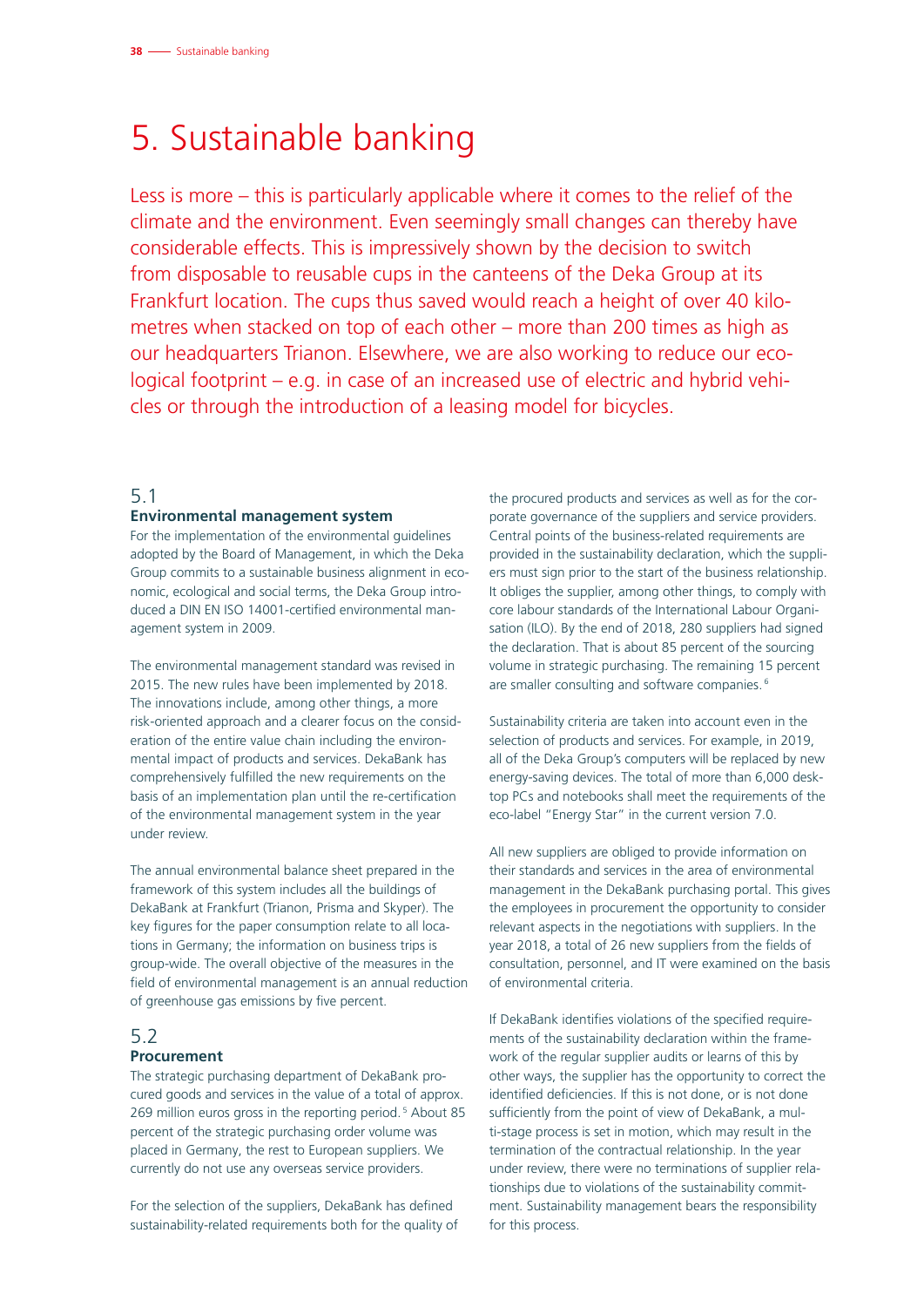## 5.3 **Climate protection Energy consumption**

The reduction of energy consumption at the locations of the Deka Group contributes directly to the reduction of greenhouse gas, particularly  $CO_{2}$ , emissions. On the basis of the results of the energy audit carried out in 2015 according to DIN 16247, the real estate management of the Deka Group was able to carry out numerous measures for the reduction of energy consumption. As a result, the energy consumption in the relevant properties used by the Deka Group has reduced by around 3.5 percent to nearly 18.1 million kilowatt hours (kWh) in the year under review.

#### **Traffic**

Business travel, in addition to the energy consumption, represents the most important direct environmental impact of non-producing companies. After an increase in the total transport performance in the previous two reporting years, a slight reduction by around 1.7 percent could be achieved in 2018. The number of kilometres covered by car (-3.9 percent) as well as by flight (-1.5 percent) dropped. However, there was an increase in the comparatively environmentally-friendly rail transport (+4.0 percent). In total, Deka Group employees covered around 23.1 million kilometres on business trips in the year 2018, nearly 400,000 kilometres less than in the previous year.

The implementation of the new company car regulation has demonstrably had a positive effect. The reduction of the vehicle classes anchored therein has already resulted in a reduction of the average  $CO_2$  emission of the entire fleet from 127 g/km to 122 g/km. As not all leasing contracts have yet expired since the introduction of the new regulation and follow-up contracts about lower-consumption and lower-emission vehicles could be made, the average emission will probably reduce further in the coming years.

From 2019 onwards, electric and hybrid vehicles shall be given an advantage in the company car taxation. In the year under review, the Deka Group has already held discussions with the leasing provider in order to check the inclusion of other appropriate models. In this context, the charging stations at its Frankfurt location should also be expanded. For the regional offices of Deka Immobilien GmbH, electric vehicles were procured, which can be used for business trips. For business trips from Frankfurt to the location in Luxembourg, a tool was provided in the form of "Fahrgemeinschaftenkalender" [carpooling calendar] to support the formation of carpools.

The use of bicycles should also be supported through various measures. At the end of the year under review, the Board of Management has decided to introduce a bicycle leasing model in the first quarter of 2019. Within the scope of this model, employees of the Deka Group shall

have the option to lease a bike within the framework of a deferred compensation, similar to company car leasing.

#### **Greenhouse gas emissions**

The objective of reducing greenhouse gas emissions by five percent each year was not achieved in 2018. The absolute emissions increased from 10,588 tonnes  $CO<sub>2</sub>e<sup>7</sup>$  in 2017 to approximately 10,769 tonnes  $CO<sub>2</sub>e$  in 2018 and thus by 1.71 percent. A decisive reason for this was the shifting of the location in Luxembourg into a new office building, which is currently supplied with conventional power. Conclusion of a contract about the purchase of green power is planned for 2019.

## 5.4

#### **Consumption of resources and waste**

The amount of waste generated in the year under review was reduced at all three locations in Frankfurt; with a total of 235.1 tonnes, it was approx. 2.2 percent lower than the previous year. In the year under review, several measures were decided on or have already been initiated, through which waste should be reduced further. The decided switch from disposable to reusable cups in the canteens at the locations of Prisma and Trianon saves around 450,000 disposable cups per year. The replacement of plastic cups by glass cups for yoghurt leads to annual savings of around 20,000 plastic cups.

All companies assigned with the disposal of waste have a specialist waste disposal certificate in accordance with the Closed Substance Cycle Waste Management Act. Deka-Bank performs regular audits at the companies to ensure the safe and environmentally-friendly disposal of waste.

In the year under review, the paper consumption for Germany was 753.5 tonnes, i.e. a decrease of 4.4 percent as compared to the previous year. In the event area, the paper consumption could be reduced through the introduction of the "Deka Event App". With this app, registration and dispatch of documents to event participants take place exclusively in electronic form.

**<sup>5</sup>** Strategic purchase includes the product groups consultation, office/business equipment, business/IT infrastructure, services as well as personnel.

**<sup>6</sup>** In 2018, DekaBank ordered products and services from approximately 1,800 suppliers. These included many small and single orders. The number of suppliers with significant sales (> 1 million euros) is approximately 75.

**<sup>7</sup>** According to the GHG Protocol, five other climate-relevant gases are recorded besides  $CO_2$ : methane, nitrous oxide, sulphur hexafluoride and two groups of fluorocarbons (CO<sub>2</sub>e)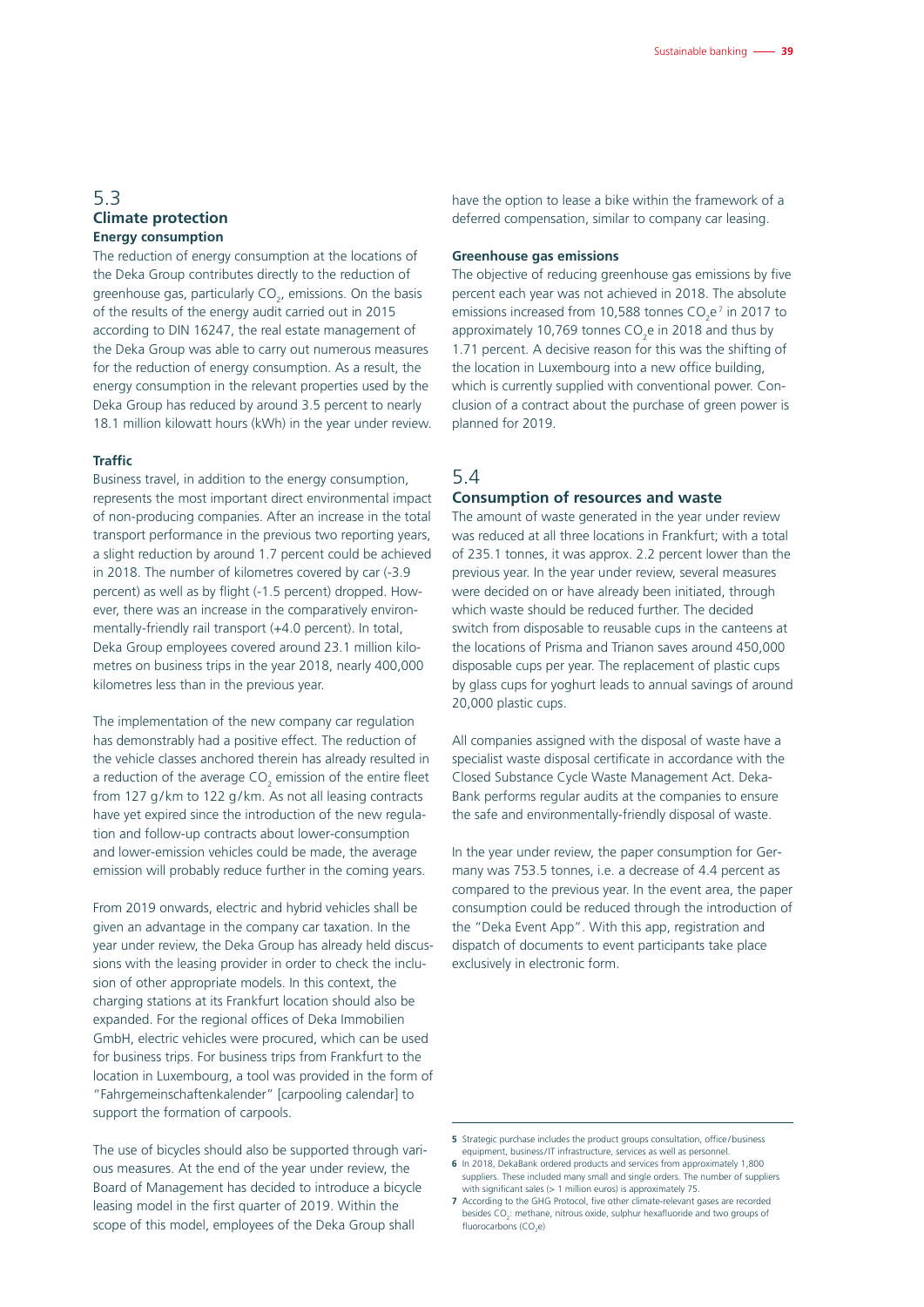#### ENVIRONMENTAL INDICATORS 2018\* (TABLE 16)

GREENHOUSE GAS EMISSIONS

|      | <b>Direct emissions</b><br>(Scope 1) $kg CO_{2e}$ | Indirect emissions<br>$(Scope 2)$ kg $CO2e$ | other indirect emissions<br>$(Scope 3)$ kg $CO2e$ | <b>Total</b> |
|------|---------------------------------------------------|---------------------------------------------|---------------------------------------------------|--------------|
| 2015 | 1,859,778                                         | 7,183,277                                   | 3,364,716                                         | 12,407,771   |
| 2016 | 1,815,069                                         | 5,016,864                                   | 3,361,295                                         | 10,193,228   |
| 2017 | 1,844,898                                         | 4,844,680                                   | 3,898,611                                         | 10,588,189   |
| 2018 | 1,770,629                                         | 5,357,316                                   | 3,641,129                                         | 10,769,074   |

#### ENERGY CONSUMPTION BY ENERGY SOURCE IN 2018

|                                       | Trianon ML16 in kWh | Prisma HS55 in kWh | Skyper TA 1 in kWh |
|---------------------------------------|---------------------|--------------------|--------------------|
| <b>Electricity</b>                    | 5,885,496           | 4,506,456          | 1,296,019          |
| Diesel for emer-<br>gency electricity | 11,748              | 9.653              | 605                |
| <b>District heating</b>               | 3,664,552           | 2.467.647          | 293,611            |
| <b>Total</b>                          | 9,561,796           | 6,983,756          | 1,590,236          |

#### DEVELOPMENT OF TOTAL ENERGY CONSUMPTION

|                     | 2015<br>in kWh | <b>Tolerance</b><br>to 2014 | 2016<br>in kWh | <b>Tolerance</b><br>to 2015 | 2017<br>in kWh | <b>Tolerance</b><br>to 2016 | 2018<br>in kWh | <b>Tolerance</b><br>to 2017 |
|---------------------|----------------|-----------------------------|----------------|-----------------------------|----------------|-----------------------------|----------------|-----------------------------|
| <b>Trianon ML16</b> | 11.227.097     | 6.6%                        | 11.520.019     | 2.6%                        | 10.207.927     | $-11.4%$                    | 9.561.796      | $-6.3%$                     |
| Prisma HS55         | 6.792.819      | 5.7%                        | 7.027.406      | 3.5%                        | 6.957.119      | $-1.0%$                     | 6.983.756      | 0.4%                        |
| Skyper TA 1         | .491.233       | 7.6%                        | .509.469       | 1.2%                        | .626.392       | $7.7\%$                     | .590.236       | $-2.2%$                     |
| <b>Total</b>        | 19,511,149     | $-4.1%$                     | 20.056.894     | 2.8%                        | 18,791,438     | $-6.3%$                     | 18, 135, 788   | $-3.5%$                     |

#### DEVELOPMENT OF ABSOLUTE BUSINESS TRAVEL AS PER MODE OF TRANSPORT

|                       | 2015<br>in km | <b>Tolerance</b><br>to 2014 | 2016<br>in km | <b>Tolerance</b><br>to 2015 | 2017<br>in km | <b>Tolerance</b><br>to 2016 | 2018<br>in km | <b>Tolerance</b><br>to 2017 |
|-----------------------|---------------|-----------------------------|---------------|-----------------------------|---------------|-----------------------------|---------------|-----------------------------|
| <b>Rail transport</b> | 2.742.944     | 2.7%                        | 3.133.884     | 14.3%                       | 3.427.671     | 9.4%                        | 3.566.719     | 4.1%                        |
| <b>Road transport</b> | 10.105.359    | 7.2%                        | 9.829.064     | $-2.7\%$                    | 9.987.789     | $1.6\%$                     | 9.589.777     | $-4.0%$                     |
| Air transport         | 8.617.947     | $-11.3%$                    | 9.034.886     | 4.8%                        | 10.106.491    | 11.9%                       | 9.959.363     | $-1.5%$                     |
| <b>Total</b>          | 21,466,250    | $-1.6%$                     | 21,997,834    | 2.5%                        | 23,521,951    | 7.0%                        | 23,115,859    | $-1.7%$                     |

#### DEVELOPMENT OF ABSOLUTE DRINKING WATER CONSUPTION

|                     | 2015<br>in m <sup>3</sup> | <b>Tolerance</b><br>to 2014 | 2016<br>$\text{in } \mathbf{m}^3$ | <b>Tolerance</b><br>to 2015 | 2017<br>in m <sup>3</sup> | <b>Tolerance</b><br>to 2016 | 2018<br>in m <sup>3</sup> | <b>Tolerance</b><br>to 2017 |
|---------------------|---------------------------|-----------------------------|-----------------------------------|-----------------------------|---------------------------|-----------------------------|---------------------------|-----------------------------|
| <b>Trianon ML16</b> | 18.051                    | 6.3%                        | 18,691                            | 3.5%                        | 19,238                    | 2.9%                        | 24,712                    | 28.5%                       |
| Prisma HS55         | 15,888                    | $-16.5%$                    | 13,850                            | $-12.8%$                    | 17.263                    | 24.6%                       | 20.742                    | 20.2%                       |
| <b>Skyper TA 1</b>  | 2.391                     | 12.5%                       | 2.413                             | 0.9%                        | 2.627                     | 8.8%                        | 2.565                     | $-2.35%$                    |
| <b>Total</b>        | 36,330                    | $-8.0%$                     | 34,954                            | $-3.8%$                     | 39,128                    | 11.9%                       | 48,019                    | 22.7%                       |

#### DEVELOPMENT OF ABSOLUTE WASTE PRODUCTION

|                     | 2015<br>in t | <b>Tolerance</b><br>to 2014 | 2016<br>in t | <b>Tolerance</b><br>to 2015 | 2017<br>in t | <b>Tolerance</b><br>to 2016 | 2018<br>in t | <b>Tolerance</b><br>to 2017 |
|---------------------|--------------|-----------------------------|--------------|-----------------------------|--------------|-----------------------------|--------------|-----------------------------|
| <b>Trianon ML16</b> | 172.8        | $10.0\%$                    | 154.2        | $-10.7%$                    | 105.8        | $-31.4%$                    | 100.5        | $-5.0%$                     |
| Prisma HS55         | 108.6        | $1.8\%$                     | 104.1        | $-4.1\%$                    | 93.6         | $-10.1%$                    | 92.3         | $-1.4%$                     |
| Skyper TA 1         | 44.3         | 10.2%                       | 43.6         | $-1.6%$                     | 41.0         | $-5.9%$                     | 42.2         | 3.0%                        |
| <b>Total</b>        | 325.6        | $-7.7%$                     | 301.9        | $-7.3%$                     | 240.5        | $-20.4%$                    | 235.1        | $-2.2%$                     |

 \* Data basis on energy /resource consumption and emissions: – The information refers to the three buildings in Frankfurt am Main used by the Deka Group (Trianon, Prisma and Skyper) as well as the location of Luxembourg for emissions. All other locations are not yet included in the recording of consumption values for energy, water and waste.

– In addition, the following exceptions are applicable with respect to the data basis: information on business trips is company-wide for the Deka Group without S Broker. Here, the Luxembourg location is also included in addition to the locations in Ger-

many. By 2015, 25 percent of the power consumption in Frankfurt and 100 percent of the power consumption in Luxembourg was covered with green electricity. From 2016 onwards, this share in Frankfurt was increased to 75 percent. In the calculation, this green electricity was not always estimated with zero  $CO_2$  emission factors; but according to the origin, with the factor for hydropower in Frankfurt and with the factors for wind and hydropower (50 percent each) in Luxembourg. For power consumption, the emission factor was obtained from the provider. Due to a reloca-tion in Luxembourg, no green power was purchased in 2018.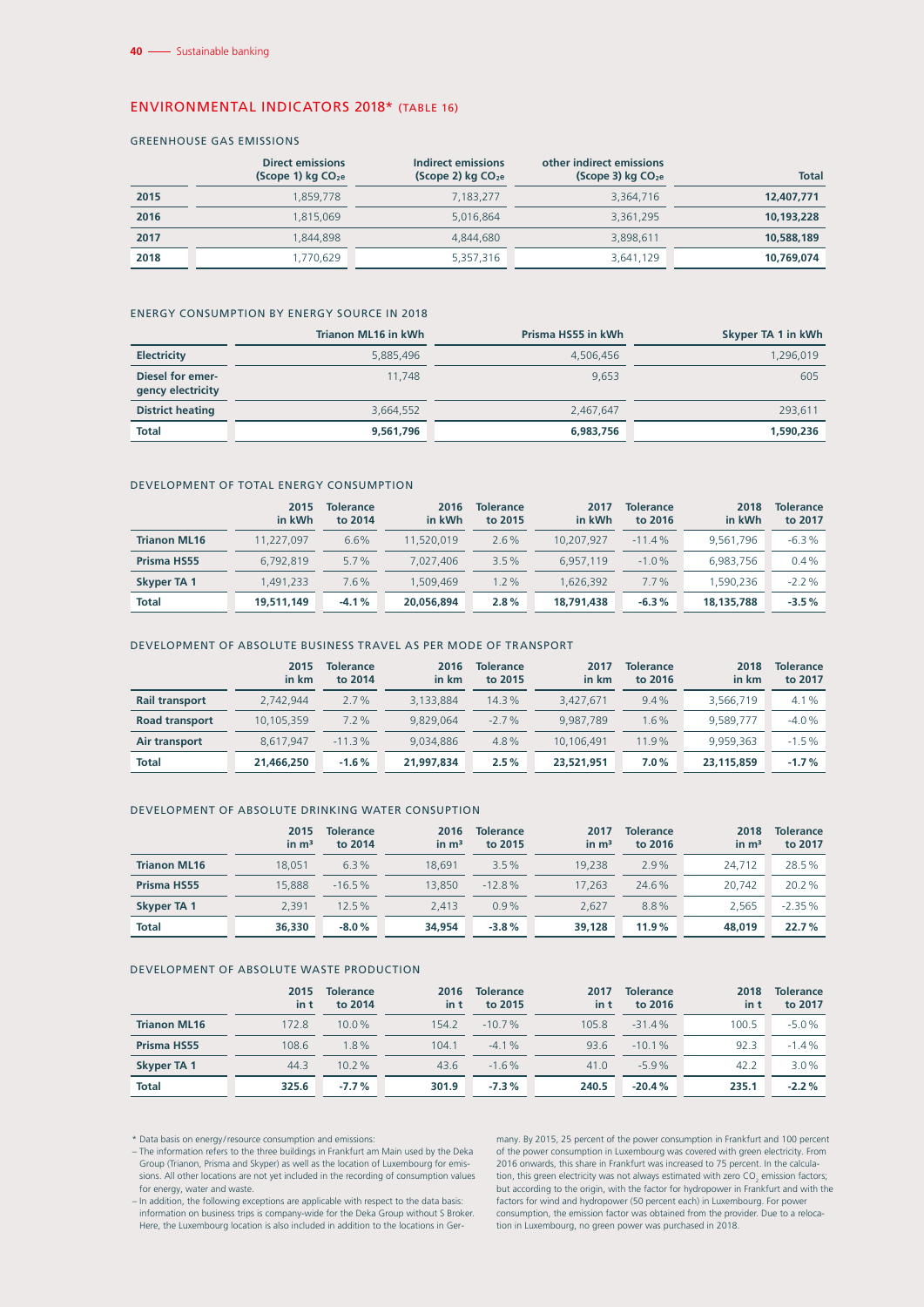## 6. Corporate citizenship

The motto of our anniversary year "Economy. Human. Responsibility" is reflected in our corporate citizenship. The engagement extends from the help for children and young people through the promotion of science and education up to the support of architecture, art, music and sports. The Deka Group has taken the anniversary year as an opportunity to support selected partnerships through additional projects and to set new accents. For example, the Board of Management doubled the funding for the "Deka – Engagiert vor Ort" [Deka – making a local commitment] project and the MMK Museum for Modern Art in Frankfurt am Main received four major works from the DekaBank art collection as a gift. At the beginning of February 2018, the new cooperation of DekaBank with the Federal Youth Orchestra was presented to the public, through which the engagement is extended by the field of "Music".

## 6.1

## **Social engagement**

### **Support for the integration of refugees**

For professional and social integration, DekaBank could offer an internship to a total of 34 refugees since 2016. Around 30 percent of the participants in this programme could then be employed further at DekaBank, while other 20 percent of the participants have found a job in other companies. The support programme shall end on 31.12.2018.

#### **Christliches Kinder- und Jugendhilfswerk Arche e.V.**

Since 2008, DekaBank supports Freundeskreis Arche Frankfurt e.V. with an annual donation. The current agreement stipulates to continue this cooperation up to 2019. The "Arche" cares for children and young people from all social backgrounds, including refugee children and their families. The cornerstones of the offers of Arche for children are a healthy breakfast and lunch, a consistent homework supervision as well as a variety of leisure activities. This offer is flanked by individual learning support, holiday workshops, excursions and many creative and sports activities.

### **Deutsche Krebshilfe e.V.**

DekaBank has been a reliable partner in the annual national golf benefit tournaments in aid of Deutsche Krebshilfe e. V. (DKH, German Cancer Aid) since 2006. Around 7,500 golfers took part in the biggest benefit golf tournament in Europe in 2018 and combined sporting activity with help for people with cancer. As a general sponsor, DekaBank supports this event by providing winners' prizes for the entire tournament series. In total, 300,000 euros were raised for this good cause in the year under review. In 2018, the contract for the cooperation was extended up to 2021.

## 6.2

#### **Education and science Goethe University Frankfurt am Main**

Since 2016, DekaBank supports two endowed chairs at the House of Finance of Goethe University. The "House of Finance Professorship for Sustainable Asset Management" was occupied by Dr. Alexander Hillert in July 2016. In 2017, the executive committee of the Goethe University appointed Dr. Özlem Dursun-de Neef for the "House of Finance Professorship for Sustainable Banking".

### **Private Institute for Quantitative Capital Market Research (IQ-KAP)**

The Private Institute for Quantitative Capital Market Research (IQ-KAP), founded by DekaBank in 2013 is a science-based research institute. Its objective is to improve the knowledge transfer between practice and academic research. The main task of the IQ-KAP is the quantitative research in the field of capital markets and the preparation of scientific papers in cooperation with universities and partners. The scientific advisory board includes Professors Wolfgang Bessler, Frank Bulthaupt, Ulrich Klüh, Dirk Schiereck and Ulrich Schollwöck. Since a mandate in the advisory board is stipulated for the respective Professor, the endowed chair of DekaBank at the House of Finance (HoF) of Goethe University, Prof. Dr. Alexander Hillert strengthens the advisory board since 2017.

The research award of the IQ-KAP given for the second time went to Gergana Justova and Alexander Philipov of the Georg Washington University School of Business as well as Mark Grinblatt of the UCLA Anderson School of Management in the year under review. In their scientific work "Analyst Bias and Mispricing", they deal with the influence of analysts' estimates on return factors such as value and momentum. A total of 48 scientists from renowned universities in Germany and abroad had applied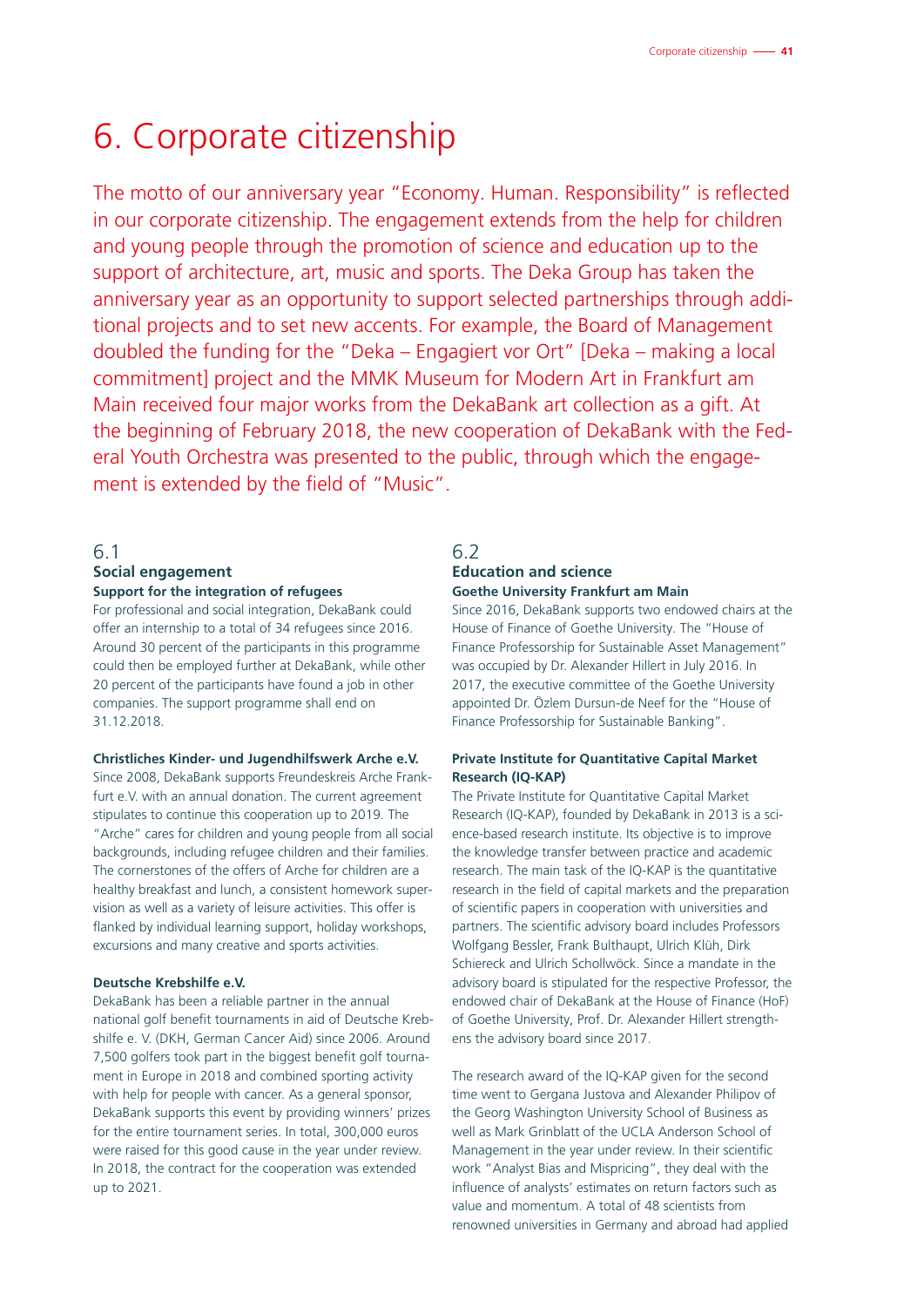for the research award. The lecture at the event moderated by Dr. Michael Stein – winner of the year 2016 – for the presentation of the research award, was delivered by Prof. Dr. Hans Peter Burghof of the University of Hohenheim.

#### **Promotion of the securities culture**

In order to promote the securities culture, DekaBank supports Planspiel Börse [business game of stock exchange] of the savings banks since 2014. The aim is to provide financial education in an exciting and practical manner, to strengthen the economic and social skills of the participating scholars, trainees and students and to thus support the financial literacy of young people. Planspiel Börse is an online competition, in which the participants are provided a virtual capital that they should multiply. Continuous trading takes place with the rates of real stock exchanges. The simulated securities trading deepens basic economic knowledge in a playful way and imparts stock exchange knowledge. Moreover, the eleven-week competition also promotes the view beyond the national horizon besides teamwork.

The thematic focus of "sustainability" of the game imparts basics of sustainable investment. The objective of this special rating is to promote future-oriented and responsible trading even among young people. For this purpose, shares of sustainably operating companies are marked with a special symbol in the list of securities, in which the participants can invest. There is prize money for teams, which generate the highest income in the competition, as well as for teams, which invest their funds in particularly sustainable stock corporations in the game period.

In 2018, over 100,000 scholars, students, trainees and teachers from 15 countries participated in the 36th Planspiel Börse of the savings banks. The award ceremony was held for all national participant categories together for the first time in 2018; for this purpose, DekaBank had invited them to Frankfurt.

## 6.3 **Art and culture**

## **DekaBank art collection**

Even the DekaBank art collection celebrated its anniversary in the year under review – DekaBank has been building up its collection of 21<sup>st</sup> Century art for 15 years. The internationally oriented collection now includes over 1,400 works and reflects the diversity of artistic expression in the 21<sup>st</sup> Century. It focuses on works, which address relevant social issues and stimulate debate about the current definition of art. The structure of the collection gives particular weight to the new generation of artists. Guided tours are held regularly for DekaBank's business partners and employees. DekaBank participated in "Kunst privat! Hessische Unternehmen zeigen Ihre Kunstsammlungen" [Private art! Hessian companies show their art collections] for the fourteenth time in 2018 and opened the doors of the exhibition to interested visitors.

On the occasion of the 100th anniversary, the MMK Museum for Modern Art received four major works from the DekaBank art collection as a gift to be made accessible to a broader public. The collection of the MMK was thus supplemented by works of artists, who were not represented there as yet.

#### **MMK Museum for Modern Art Frankfurt am Main**

Since 2002, DekaBank has supported the MMK Museum for Modern Art in Frankfurt am Main in expanding the museum collection, which comprises over 5,000 works of international art from the 1960's up to the present day. Since November 2015, Manuela Better, Director of Risk Management at DekaBank, has worked on the board of trustees of the Friends of the Museum for Modern Art, Frankfurt am Main for the needs and further development of the MMK. DekaBank is a founding partner of the museum building in the Taunus tower, the Tower MMK, and is supporting the exhibition together with other partners. The exclusively private financing of the Tower MMK by foundations and companies is an example of an innovative and economically unique model of museum expansion.

In the year under review, MMK held the exhibition "Social facades. A dialogue of the collections of the MMK and DekaBank". The idea of the exhibition: Works by artists from the art collection of DekaBank were put in relation to works of the same artists from the collection of the MMK. For this, Dr. Mario Kramer, Head of Collection of the MMK, had selected works by nineteen artists of the DekaBank art collection, including works of the renowned British artist Sarah Morris or the installation "New design for world receiver, social façade" of the major German artist Isa Genzken. The exhibition had around 21,500 visitors within three months. At the end, DekaBank had invited to a free visit with guided tours and workshops in the MMK. The catalogue resulting from this occasion reflects the presentation of works of art in the museum as well as the concept of corporate collection. The exhibition was accompanied by a positive media coverage.

#### **International Highrise Award**

Winner of the International Highrise Award (IHA) for the world's most innovative highrise was the office tower Torre Reforma in Mexico City in the year 2018. Architect Benjamín Romano accepted the award endowed with 50,000 euros and the titanium statuette of renowned artist Thomas Demand at a ceremony at St. Paul's Church in Frankfurt. The award was presented by Dr. Ina Hartwig, Head of the Department of Culture and Science of the city of Frankfurt am Main, Dr. Matthias Danne, Head of Finance and Real Estate of DekaBank and Peter Cachola Schmal, Director of the German Architecture Museum (DAM).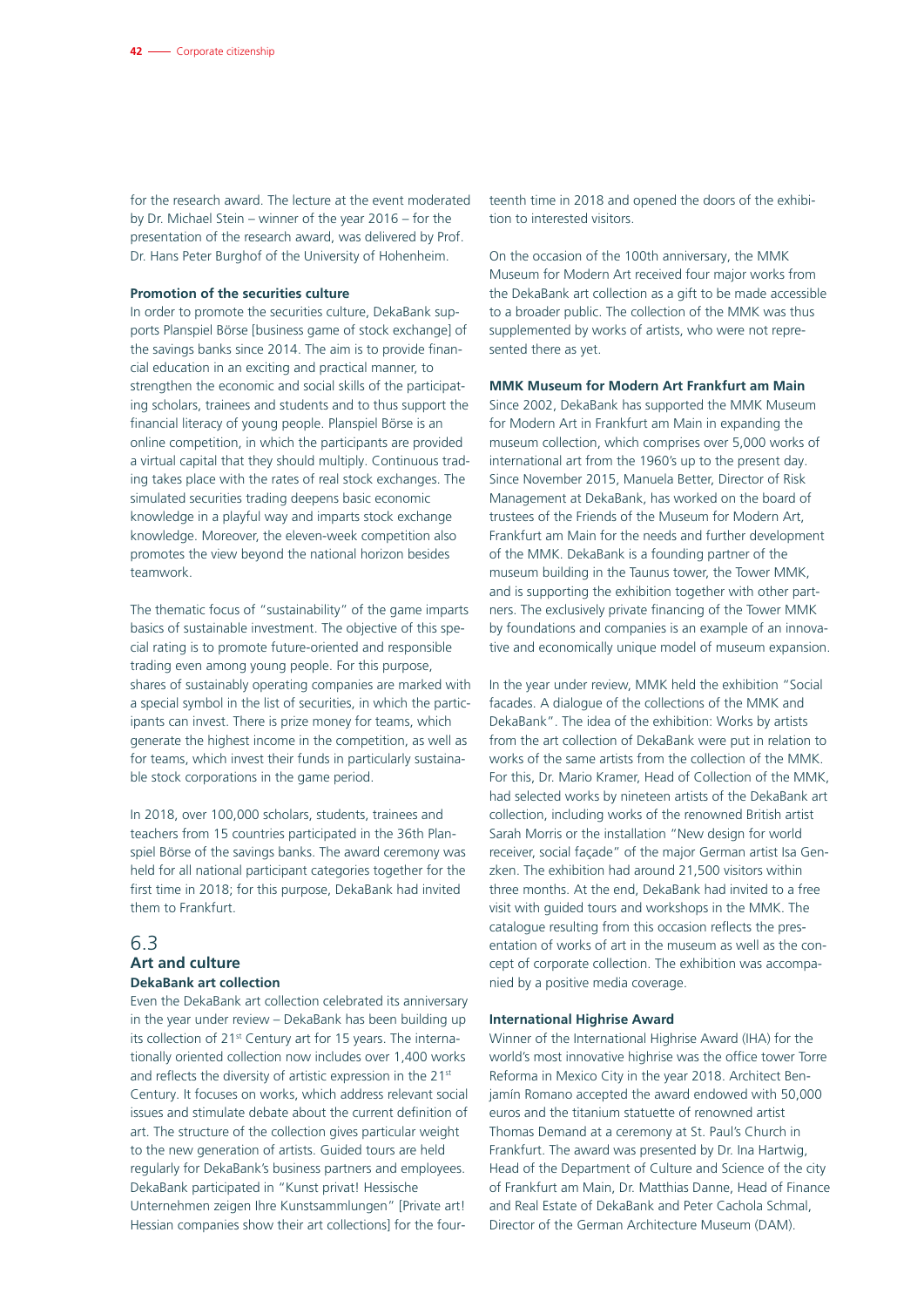In contrast to the continuing worldwide trend towards residential tower as well as towards ever larger mixed-use projects, this year's winner is an office building with an additional restaurant and fitness centre. The earthquake problem prevailing in Mexico City requires a clever supporting structure concept, which gives the 246-metre high office tower its significant appearance. With the massive concrete walls, which are anchored 60 meters deep into the earth, Benjamín Romano has taken up the architectural traditions of the Aztecs and interpreted them topically.

The award was initiated in 2003 jointly by the city of Frankfurt with the German Architecture Museum (DAM) and DekaBank. Since then, it is organised and financed by the DAM and DekaBank in partnership and was awarded for the eighth time in the year 2018. The IHP is regarded as the world's most important architecture award for highrise buildings. The award is given to structures, which distinguish themselves through excellence in aesthetics, futuristic design, urban integration as well as innovative technology, economic viability, marketability and, in particular, even through sustainable construction. The reporting in over 200 national and international media testifies to the fact that the IHP established itself strongly in the meantime.

#### **Dresden State Art Collections**

Since 2006, DekaBank has been one of the main sponsors of the Dresden State Art Collections (SKD). In the year under review, three exhibitions have been supported within this framework. Besides the exhibitions "MOMENTS. Baroque ivory works in the dialogue of the arts" and "The Chocolate Girl" with works of Jean-Étienne Liotard, the exhibition "Against the invisibility – Female designers of the Deutsche Werkstätte in Hellerau from 1898 to 1938" were shown. It deals with a previously hidden chapter of the German history of design: the doctrine and the works of 19 female designers in a male-dominated occupational field. The exhibition was opened by Manuela Better, Director of Risk Management of DekaBank, on 02.11.2018.

#### **Foundation for Photography and Media Art with Michael Schmidt Archive**

The "Foundation for Photography and Media Art with Michael Schmidt Archive" was launched in 2003. Its goal is to preserve the work of the artist Michael Schmidt, who died in 2014. From 2015 to 2019, DekaBank will support the Foundation with an annual amount to implement a retrospective, which is planned for 2020, on the occasion of the 75th anniversary of Michael Schmidt's birth in the New National Gallery in Berlin.

#### **National Youth Orchestra**

In December 2017, DekaBank and the supporters of the National Youth Orchestra – Stiftung Bundesjugendorchester and Deutsche Musikrat [German Music Council] – have agreed to collaborate up to 2020. The support includes the

promotion of participants during the at least three working phases and the Orchestra tours every year as well as the procurement of musical instruments.

The National Youth Orchestra, which was founded in 1969 by the German Music Council, is the national youth orchestra of the Federal Republic of Germany. Its work is focussed on supporting the participating musicians, who are between 14 and 19 years old. Many of the orchestra members are winners of "Jugend musiziert", the most important youth competition for classical music in Germany. It has been supported by Sparkassen-Finanzgruppe as a major sponsor for over 50 years. The young musicians play under the direction of renowned conductors and soloists. Since 2018, Sir Simon Rattle is Honorary Conductor of the National Youth Orchestra.

In the year under review, the orchestra performed 31 concerts in Germany and abroad. These included the concerts during the ceremony on the occasion of the 100th anniversary of DekaBank on 01.02.2018, in which the cooperation was officially announced, at the staff event on the next day as well as within the scope of the Deka Institutional Investment Conference on 29. and 30.11.2018 in Oberursel.

### 6.4 **Sport**

Since January 2008, the German Savings Banks and Giro Association has been an Olympic partner of the German Olympic Sports Confederation (DOSB) with the participation of DekaBank and other affiliated companies. It is important for the sponsors to support both popular and specialised sports. In addition to our commitment as a partner of Germany's Olympic team and as a national sponsor of the German Disabled Sports Association (Deutscher Behindertensportverband), we are also supporting the German Sports Badge (Deutsches Sportabzeichen) and elite sports schools. At the end of 2016, the cooperation with the DOSB was extended to 2020.

## 6.5 **Historical archive and Dekarium**

In the historical archive of DekaBank, all historically relevant documents of the company history are stored and archived under the guiding principle "There is no future without a past". The collection presently comprises around 3,800 files, 1,500 pictures, 900 data carriers with over 7,000 minutes of footage and 15 objects.

In the year under review, the "Dekarium" was set up as a "lively presentation of history" for the 100-year anniversary of the Deka Group. For this, the contents of the historical archive were prepared for a vivid and interactive exhibition with the help of modern technology. The exhibition is open to the savings banks, members of Sparkassen-Finanzgruppe, active and former employees of the Deka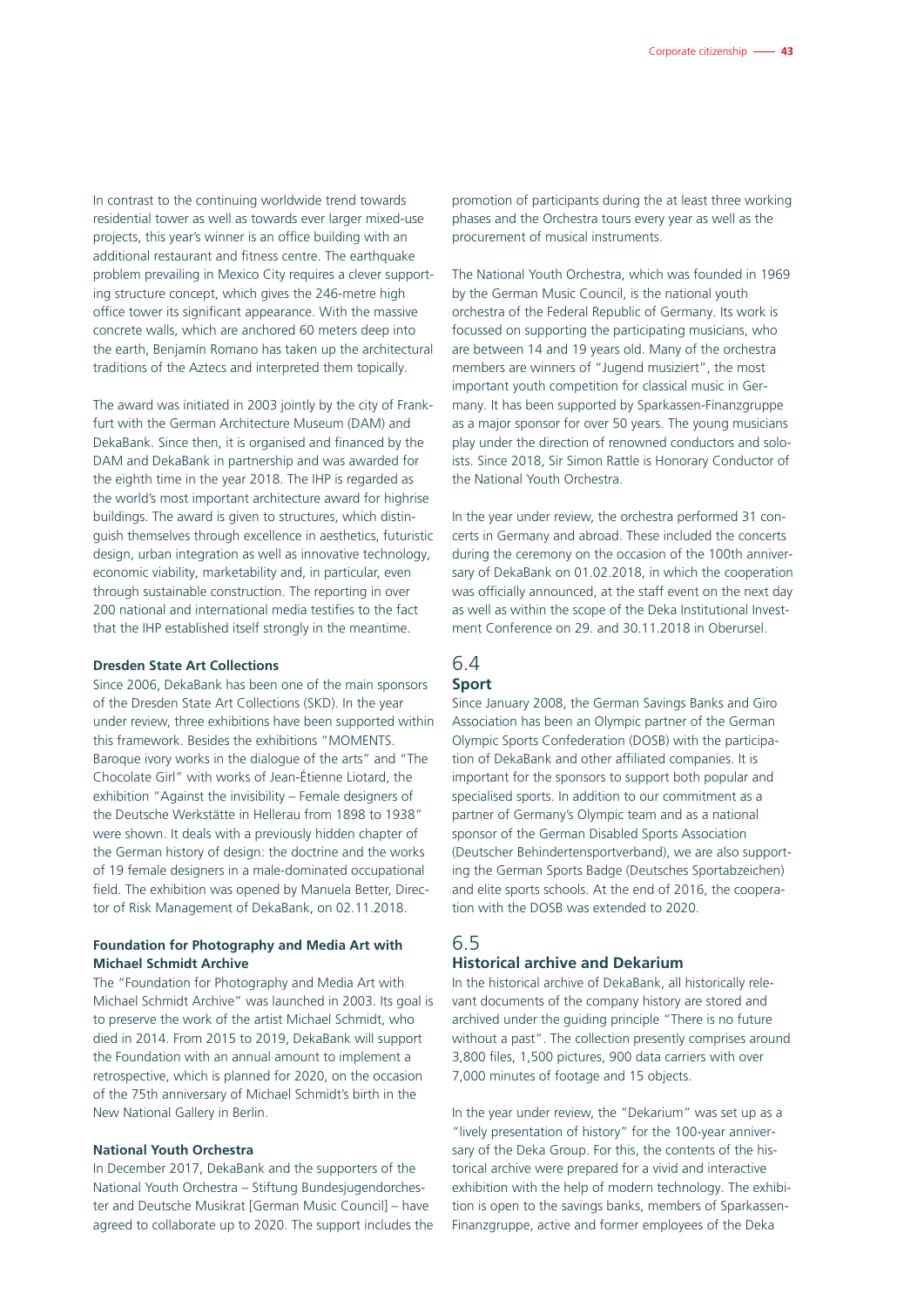Group as well as interested members of the public. The exhibition is structured such that the three areas "German history", "Sparkassen history" and "DGZ-/Deka history" are presented simultaneously. In the "Gallery of contemporary witnesses", contemporary witnesses such as the former DSGV President and long-standing Chairman of the Board of Management Dr. Helmut Geiger get a chance to speak; they give a first-hand-account of special events from the history of DekaBank. In the year under review, 180 guided tours took place; a total of around 2,500 visitors were given a comprehensive and vivid insight into the turbulent history of the Deka Group.

## 6.6

### **Donations**

In the year under review, the Deka Group donated a total of 905,126.04 euros. The largest of the total 145 single donations went to the Goethe University and the foundation of Christian children and youth work "Die Arche e.V." in Frankfurt. Other local donations were made within the framework of the "Deka – making a local commitment! 2018" campaign. Each year, facilities that are close to the hearts of employees or in which they are involved themselves, are supported with 1,000 euros each. On the occasion of the anniversary year, the number of these facilities has doubled from 25 to 50. In 2018, there were 413 project submissions.

In the year under review too, the Restcent scheme took place, in which DekaBank employees can donate the cent amounts of their monthly salaries. In the run-up, the employees were able to select the 2018 donation recipient from a wide range of eligible institutions. This year, they selected the Bärenherz Foundation, a foundation based in Wiesbaden for children with incurable diseases. 1,207 employees regularly donated their cent amounts in 2018. Thanks to their commitment, a donation amount of 7,114.80 euros was achieved, which was rounded by DekaBank to 10,000 euros.

The Deka Group awards donations to institutions, which serve exclusively and directly for the promotion of charitable, church and benevolent purposes and are entitled to issue tax donation certificates. Donation requests, which are in general addressed to the Deka Group, are processed by the Sustainability Management Department and are documented in the central donation register of DekaBank. Moreover, the department regularly informs the Board of Management about the donations made.

The divisions of Compliance and Taxes can any time check the donation register for control purposes. The competence regulation of the Deka Group about donations stipulates that up to 500 euros, the respective units can decide about the allocation. Up to 2,500 euros it is the decision of

| 617,156 EUROS<br>Deka funds for <b>education</b><br>and science in 2018 |              | 497,284 EUROS<br>Deka funds for art<br>and culture in 2018 |              | <b>EUROS</b><br>286,377<br>Deka funds for<br>sport in 2018 |              |  |
|-------------------------------------------------------------------------|--------------|------------------------------------------------------------|--------------|------------------------------------------------------------|--------------|--|
| TOTAL COMMITMENT (€)                                                    | 2014         | 2015                                                       | 2016         | 2017                                                       | 2018         |  |
| Social affairs                                                          | 311,900.41   | 763,955.93                                                 | 220,748.97   | 265,940.91                                                 | 249,798.12   |  |
| Education and science                                                   | 676,885.59   | 470,916.00                                                 | 498,689.84   | 473,968.00                                                 | 497,284.00   |  |
| Art and culture                                                         | 719,337.00   | 413,900.00                                                 | 421,839.00   | 522,500.00                                                 | 617,155.60   |  |
| Sport                                                                   | 223,900.00   | 160,800.00                                                 | 191,840.00   | 159,350.00                                                 | 286,376.97   |  |
| Miscellaneous                                                           | 10,255.00    | 115,382.00                                                 | 29,500.00    | 106,260.84                                                 | 78,678.84    |  |
| <b>Total</b>                                                            | 1,942,278.00 | 1,924,953.93                                               | 1,362,617.81 | 1,528,019.75                                               | 1,729,293.53 |  |
| STRUCTURE OF FUNDING (€)                                                | 2014         | 2015                                                       | 2016         | 2017                                                       | 2018         |  |
| <b>Donations</b>                                                        | 904,901.00   | 1,327,748.00                                               | 789,646.84   | 874,166.05                                                 | 905,126.04   |  |
|                                                                         |              |                                                            |              |                                                            |              |  |

Sponsoring 1,037,377.04 597,205.93 572,970.97 653,853.70 824,167.49

#### KEY FIGURES OF SOCIAL COMMITMENT (TABLE 17)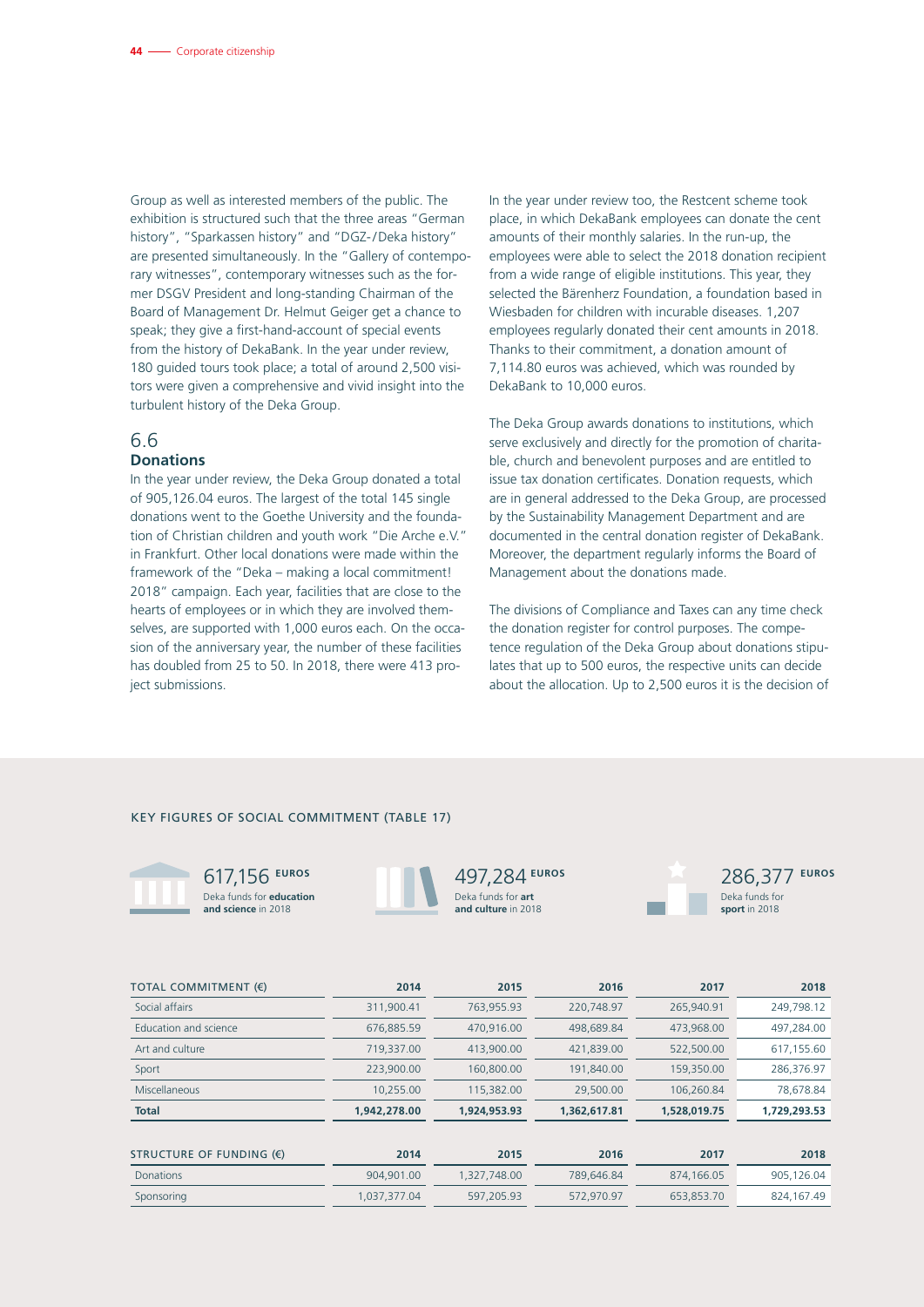the head of Sustainability Management, up to 5,000 euros it is the decision of the head of the Board Staff & Communication unit, up to 10,000 euros it is the decision of the Chairperson of the Board of Management and above 10,000 euros it is the decision of the entire Board of Management.

Donations to political parties, political foundations, employer associations or unions are excluded. In the year under review, no such payment had been made.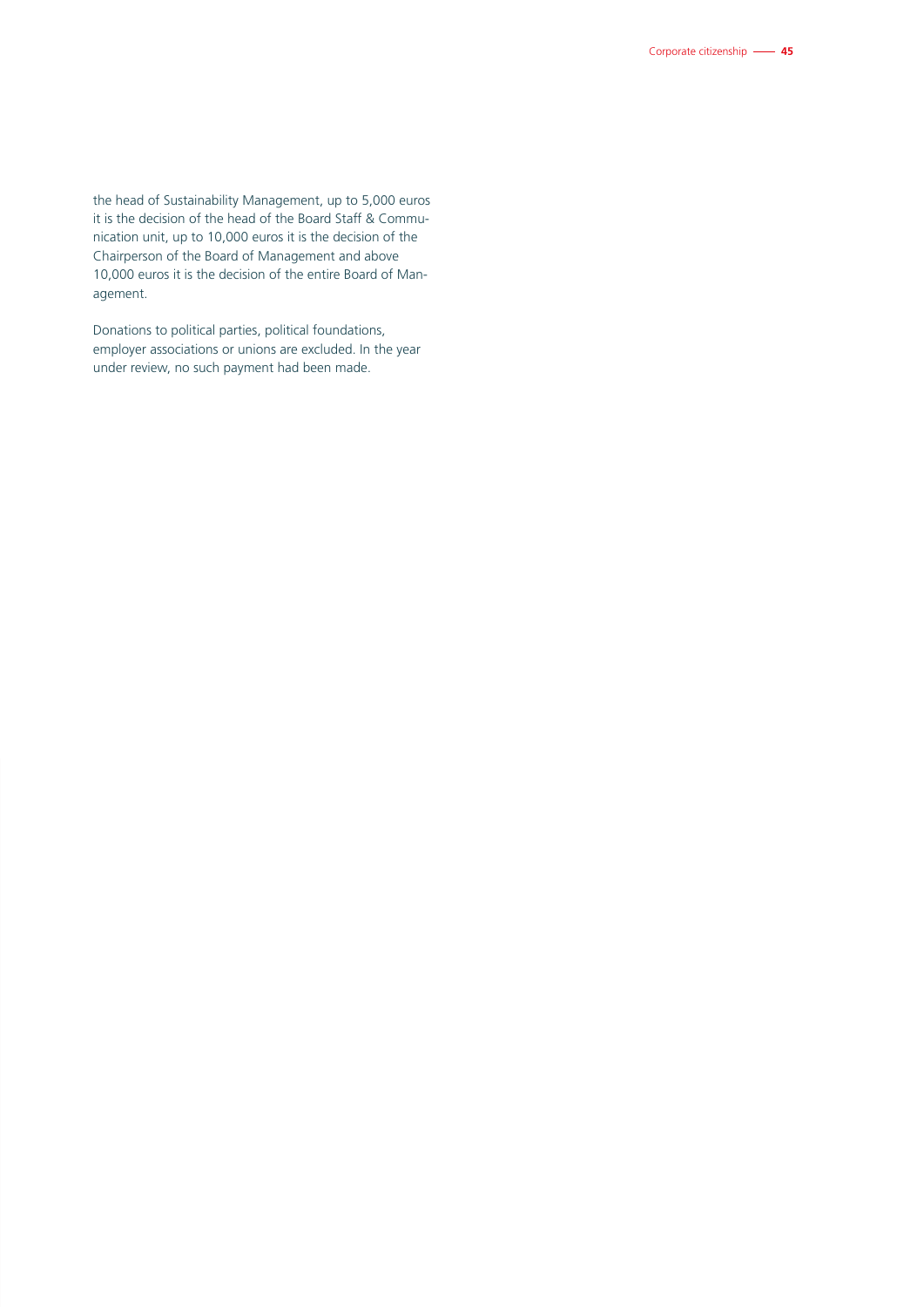## About the report

For the year under review 2018, DekaBank meets the provisions of the "law to strengthen the non-financial reporting of companies in their management reports and group management reports" (CSR Guideline Implementation Act) in connection with the regulations in the German Commercial Code §§ 289 and 315 by submitting a joint non-financial report for the Deka Group (the Deka Group includes DekaBank Deutsche Girozentrale as parent company as well as the subsidiaries according to the IFRS consolidation scope (COMPARE https://www.deka.de/dekagruppe/investor-relations/publikationen, annual report of the Deka Group, note 81 "Information on holdings in subsidiaries" and note 83 "List of shareholdings") and Deka-Bank Deutsche Girozentrale within the scope of the Sustainability Report 2018 and publishing it on its homepage by 30.04.2019. Under consideration of the materiality principle, the non-financial report mainly refers to these companies, provided that they contribute significantly to the sustainability performance of the Deka Group.

Unless otherwise specified, the information provided in this report refers to the Deka Group. Individual indicators in the area of environmental management relate to individual locations. This is noted accordingly, wherever this is the case.

The Deka Group sees itself as an organisation, which is aimed at the customer benefit beyond all levels and areas and uses the strengths of the integrated business model, which is based on the asset management as well as on the banking business, for this purpose.

#### **Content requirements of the CSR Guideline Implementation Act (CSR-RUG)**

§289c of the German Commercial Code defines the contents of the non-financial report. In addition to the description of the business model of the company, the non-financial report should at least refer to the following aspects if these are essential for the understanding of the course of business and the impact of its own corporate activity. These are essentially the same aspects, to whose comprehensive consideration the Deka Group has obligated itself within the framework of the signing of the UN Global Compact. The importance of the five aspects for the Deka Group ("inside view") is described below. In this Sustainability Report 2018, the Deka Group reports, beyond these aspects stipulated by the CSR-RUG, about other objectives and measures that are considered to be important by other target groups of the report, particularly the sustainability rating agencies, for the understanding of the sustainably-related commitment and the impact of the Deka Group on employees, the environment and society.

#### **Environmental concerns**

Environmental concerns are relevant for the Deka Group in different contexts. This includes, on one hand, the consideration of environmental criteria in financing. Here, the

non-compliance with environmental standards, for example, in case of infrastructure projects, can result in delays in the completion of projects and, where applicable, in delays or even failures in the operation of the financing as well as reputational damage. By adhering to international standards, such as the Equator Principles (EP), such risks can be minimised. These aspects are discussed in CHAPTERS 2.5 "Regulations and standards" and 3.2 "Sustainability in lending". On the other hand, it is important from the point of view of the Deka Group to also minimise the direct impact of its activities on the environment. The objectives and measures for this area are documented in CHAPTER 5 "Sustainable banking".

#### **Employee concerns**

The employees are the foundation of the economic activity of the Deka Group. Even against the background of the demographic change, it is here especially important to attract employees in the number and qualification required for the provision of services for the company and to bind them to the company. From the point of view of the employees, it is also important to ensure their professional and health-related employability through corresponding measures. The activities undertaken by the Deka Group, among other things, for the training and further education, the promotion of gender equality and occupational health and safety is discussed in CHAPTER 4. "Sustainable HR management".

#### **Social concerns**

The promotion of the development at local and regional level and the support of the municipalities in performing their tasks in the economic, regional political, social and cultural area is anchored in the Savings Banks Act and is therefore also a guideline for the actions of the Deka Group. Its extensive social action is described in CHAPTER 6 "Corporate citizenship".

## **Respect for human rights**

The respect for human rights is of importance in the banking sector, particularly in the context of financing of infrastructure projects. It is often also about the interaction with local communities. By taking into account the Equator Principles for corresponding financing, DekaBank ensures that human rights aspects are considered in the financing. This is how risks for the realisation of the projects as well as for the reputation of the bank can be avoided. On the other hand, negative impact on people concerned by the financed projects should be excluded as far as possible.

The British Modern Slavery Act of 2015 also refers to the responsibility of the companies for the abolition of slave labour in the supply chain. It obliges all companies doing business in Great Britain to give a declaration as to which measures they have taken to ensure that there is no "slave labour" in their supply chain. The Deka Group is also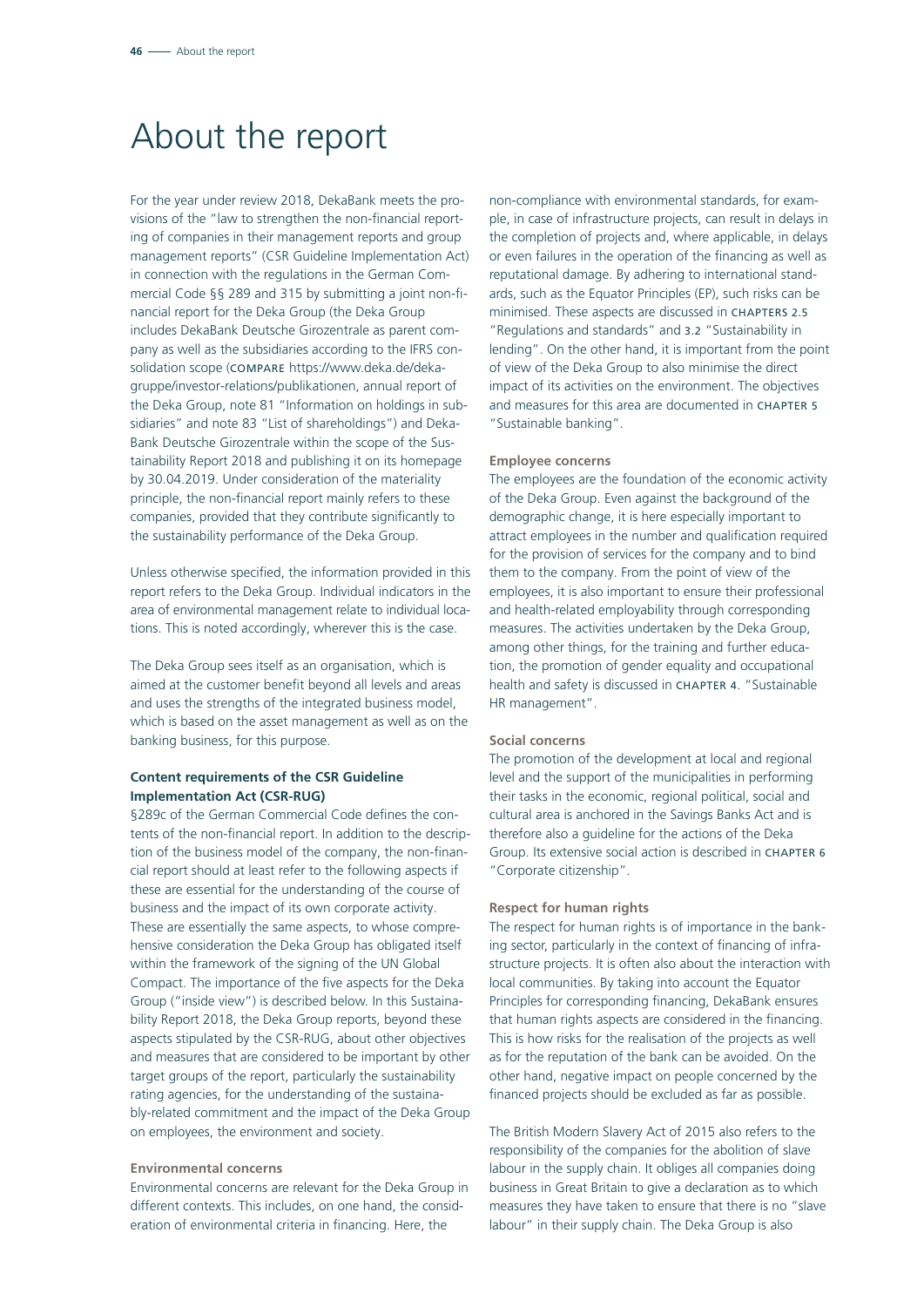obliged to submit such a declaration on the basis of its business activities in Great Britain. It is published on the website of the Deka Group.

More information on these topics is contained in CHAPTER 2.5 "Regulations and standards", 3.2 "Sustainability in lending" and 5.2 "Procurement".

**Fighting against corruption and bribery**  Compliance with statutory and regulatory requirements with respect to fighting against corruption and bribery is one of the fundamental requirements for responsible corporate governance. Violations of these standards regularly lead to legal sanctions – even financial – sanctions and reputational damage. The corresponding guidelines and measures of the Deka Group for fighting against corruption and bribery are documented in CHAPTER 2.6 "Compliance".

#### **Audit of the separate non-financial report**

The separate non-financial report is audited in two respects: The Board of Management is obligated to check its content, whereby it can also commission an external content review. The auditor checks as to whether the separate non-financial report was submitted and was published by 30.04. of the following year. The auditor does not check the contents. AGIMUS GmbH was commissioned to perform an external content review of the joint separate non-financial report (Sustainability Report 2018) of Deka-Bank Deutsche Girozentrale and the Deka Group. The audit includes the compliance of the Sustainability Report with the requirements of the HGB.

The legal bases for the creation of the separate non-financial report does not include instructions for the selection of the auditor for the external content review. DekaBank has decided to assign the audit order to an external expert, AGIMUS GmbH. AGIMUS GmbH has great expertise as an environmental verifier in certification processes according to ISO and in the sustainability context on the basis of the respectively valid GRI framework. In addition, it has detailed knowledge of the environment and sustainably-related structures and processes in the Deka Group, because it accompanies the Deka Group's certification according to the environmental standard DIN EN ISO 14001 since 2009 as environmental verifier and annually verifies the compliance with the relevant specifications. Since the reporting year 2014 – and thus before the CSR-RUG entered into force – AGIMUS GmbH has also been commissioned with the audit of the Sustainability Report of the Deka Group in order to fulfil the respective GRI specifications. This also includes the publication of the audit results in order to fulfil the respective GRI specifications.

The joint, separate non-financial report was audited by independent experts Dr. Ralf Utermöhlen and Dr. Julia Norden in January 2019.

After completion of the audit, both experts have come to the conclusion that the joint, separate non-financial report (Sustainability Report for DekaBank Deutsche Girozentrale and the Deka Group) for the period from 01.01.2018 to 31.12.2018) meets the statutory provisions of the HGB and the CSR-RUG for the separate non-financial report and the reporting standards of the Global Reporting Initiative (GRI standards) have been fulfilled.

#### **Compliance with reporting standards**

The Sustainability Report complies with the guidelines of the Global Reporting Initiative (GRI) in the current version "GRI standards". The GRI is considered as globally recognised guidelines for sustainability reporting.

## *"This report has been prepared in accordance with the GRI Standards: Core option."*

The Deka Group declares that it has exercised utmost care during the preparation of this report and the information contained in this report is correct to its knowledge and no relevant circumstances were missed.

As a rule, all the information provided in the report relates to the calendar year 2018, any exceptions to this have been indicated accordingly.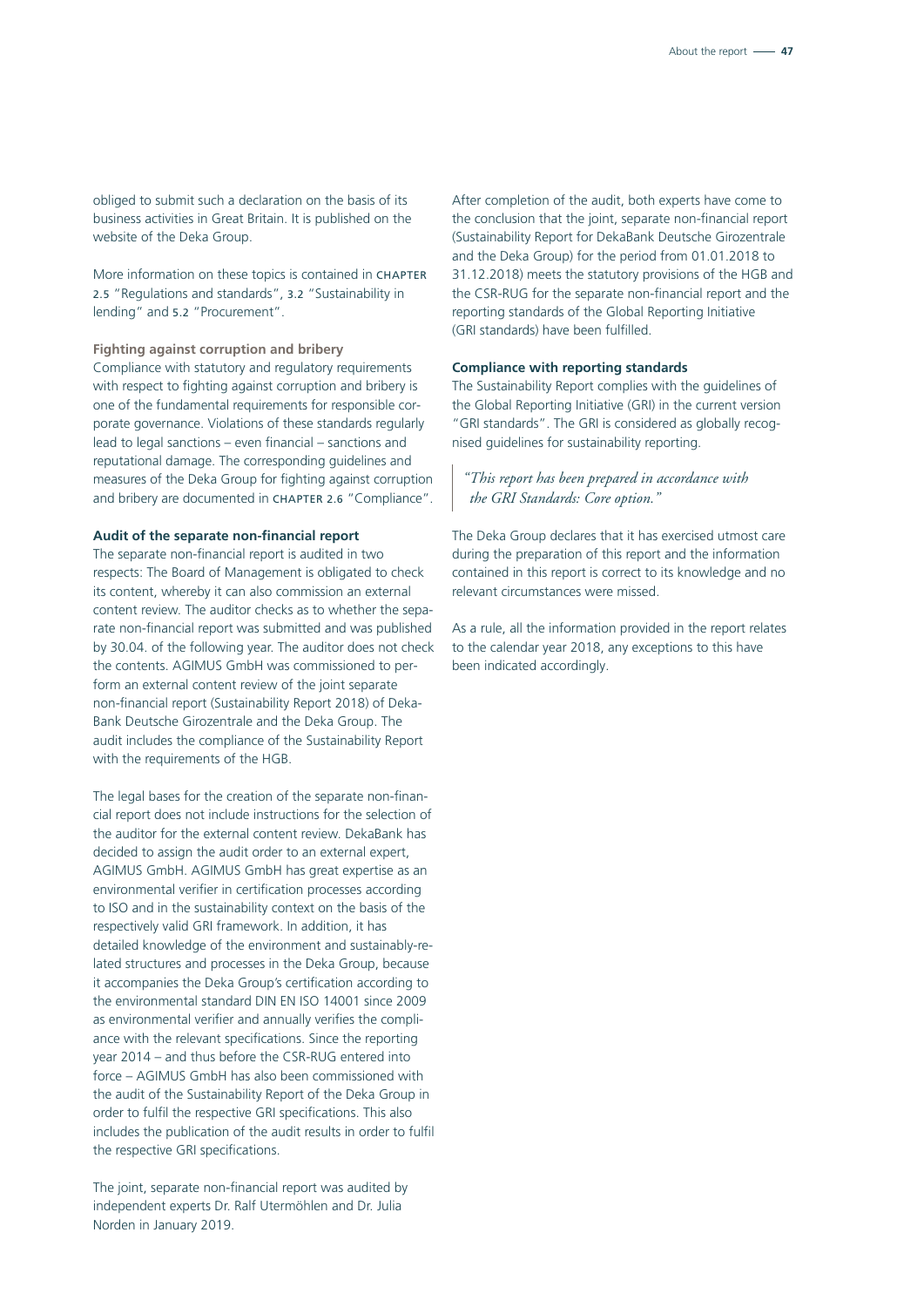## Certificate about an independent environmental verification

#### **Audit task**

The separate non-financial report is audited in two respects:

The Board of Management is obligated to check its content, whereby it can also commission an external content review. The auditor checks as to whether the separate non-financial report was submitted and was published by 30.04. of the following year. The auditor does not check the contents.

DekaBank engaged AGIMUS GmbH Umweltgutachterorganisation und Beratungsgesellschaft to perform an external content review of the joint, separate non-financial report (Sustainability Report 2018) of DekaBank Deutsche Girozentrale and the Deka Group. The joint, separate non-financial report was audited by independent experts Dr. Ralf Utermöhlen and Dr. Julia Norden in January 2019.

It is our job to check the information in the Sustainability Report on traceability as well as the completeness and accuracy according to the requirements of the law to strengthen the non-financial reporting of companies in their management reports and group management reports (CSR Guideline Implementation Act), the HGB and the reporting standards of the Global Reporting Initiative (GRI standards). We were also engaged to make recommendations for the further development of the environmental management and sustainability reporting, based on the results of our environmental verification review.

#### **Independence and quality assurance of the environmental verification provider**

We observed the requirements for the independence of environmental verification providers as well as further professional ethical requirements for third party reviews and conducted our review of the Sustainability Report in line

with the procedures for the certification of the environmental management system set out in ISO 14001. In addition, the correctness of the information in the Sustainability Report was verified through an on-site check in Frankfurt.

#### **Audit activities**

When conducting our review, we observed the professional practice guidelines for environmental verification providers. In doing so, we planned and performed our engagement with due regard to the principle of materiality, in order to express our opinion with reasonable assurance.

The selection of verification procedures is at the due discretion of the environmental verifier and was made in connection with the verification procedures for the ISO 14001 certification, both technically and in terms of content.

Within the scope of our environmental verification review, we conducted the following procedures, among others:

- Interviewed employees from the departments responsible for the preparation of the report about the process for preparing the report and on the internal controls in place around this process;
- Inspected documents regarding the sustainability strategy and gained an understanding of the environmental and sustainability management structure, the stakeholder dialogue and the development process for the company's environment and sustainability programme;
- Interviewed employees in the specialist departments responsible for individual sections of the report;
- Recorded the procedures and documentation of the systems and processes for the collection of data and information;
- Aggregated selected data; performed an analytical review of data included in the report;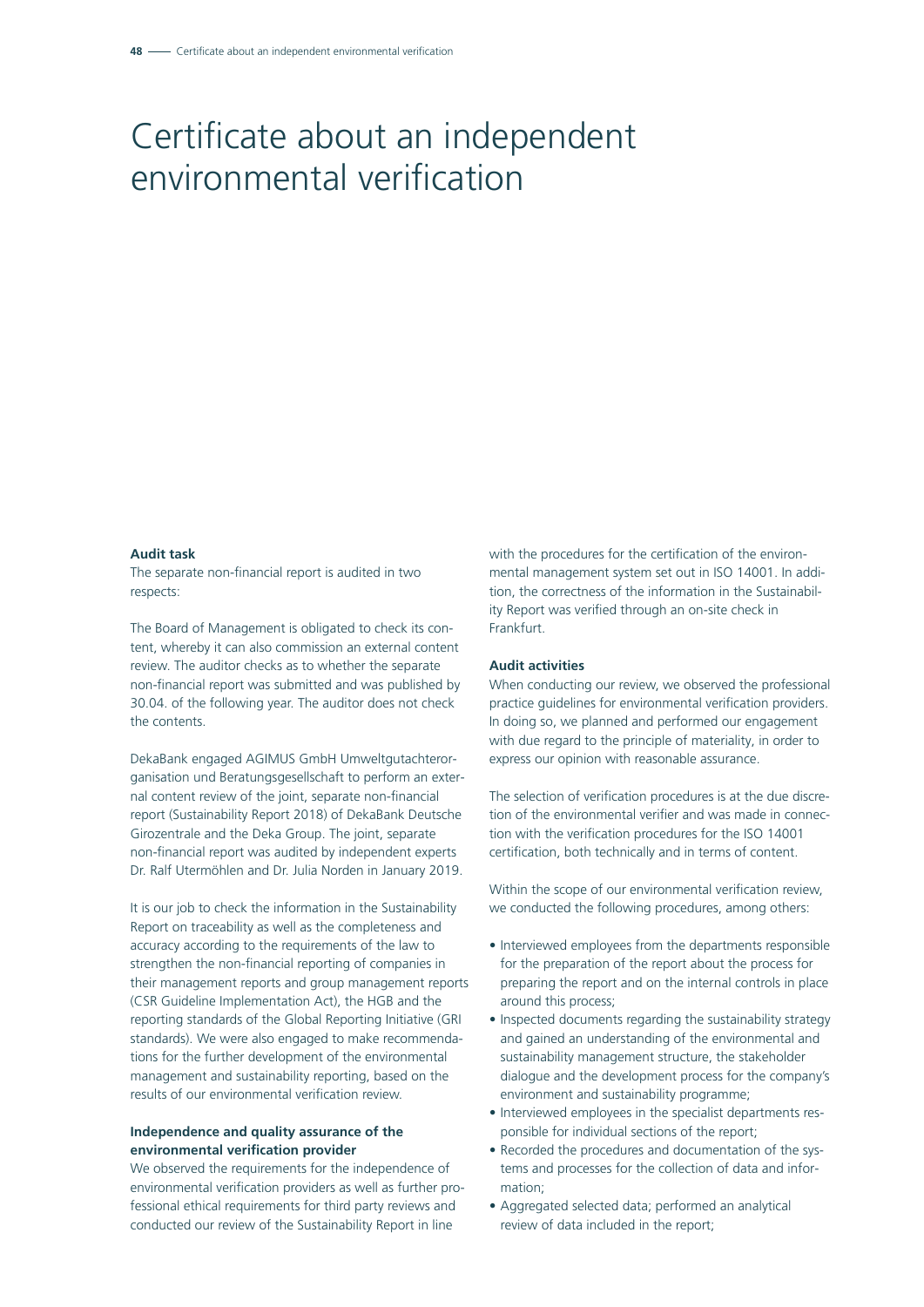- Plausibility check and aggregation of the sustainability data as well as its verification;
- Conducted audits and site inspections during the audit in Frankfurt am Main;
- Obtained further evidence for the information in the report through intensive inspection of internal documents as well as reports and records from external service providers.

We have had the errors found in the report draft corrected; missing information to a smaller extent was incorporated.

#### **Opinion**

After completion of the audit, both experts have come to the conclusion that the joint, separate non-financial report (Sustainability Report for DekaBank Deutsche Girozentrale and the Deka Group) for the period from 01.01.2018 to 31.12.2018) meets the statutory provisions of the HGB and the CSR-RUG for the separate non-financial report and the reporting standards of the Global Reporting Initiative (GRI standards) have been fulfilled.

Brunswick, 4th February 2019

Dr. Julia Norden, AGIMUS GmbH

Dr. Ralf Utermöhlen, AGIMUS GmbH (Environmental Verifiers, DE-V-0080)



AGIMUS GmbH Umweltgutachterorganisation & Beratungsgesellschaft (DE-V-0003) Am Alten Bahnhof 6, 38122 Braunschweig

#### INFORMATION ON THE INTERNET

The Sustainability Report 2018 of the Deka Group can be found on our website www.dekabank.de under "Deka Group/Sustainability"

#### ORDERING SERVICE

We would be pleased to send you the Sustainability Report 2018 of the Deka Group. If you want to receive our Sustainability Report on a regular basis, please contact us.

#### CONTACT PERSONS

Birgit Otte Klaus-Andreas Finger Johannes Behrens-Türk Christoph Kehr- von Plettenberg *nachhaltigkeit@deka.de*

#### DESIGN, EDITING AND LAYOUT

NKI – Institut für nachhaltige Kapitalanlagen GmbH, München STANDARD RAD. GmbH, Frankfurt am Main

#### VALIDITY OF INFORMATION

This document is a translation of the corresponding Sustainability Report 2018, which was written in German. In case of any inconsistency or translation-related differences the German language version shall prevail.